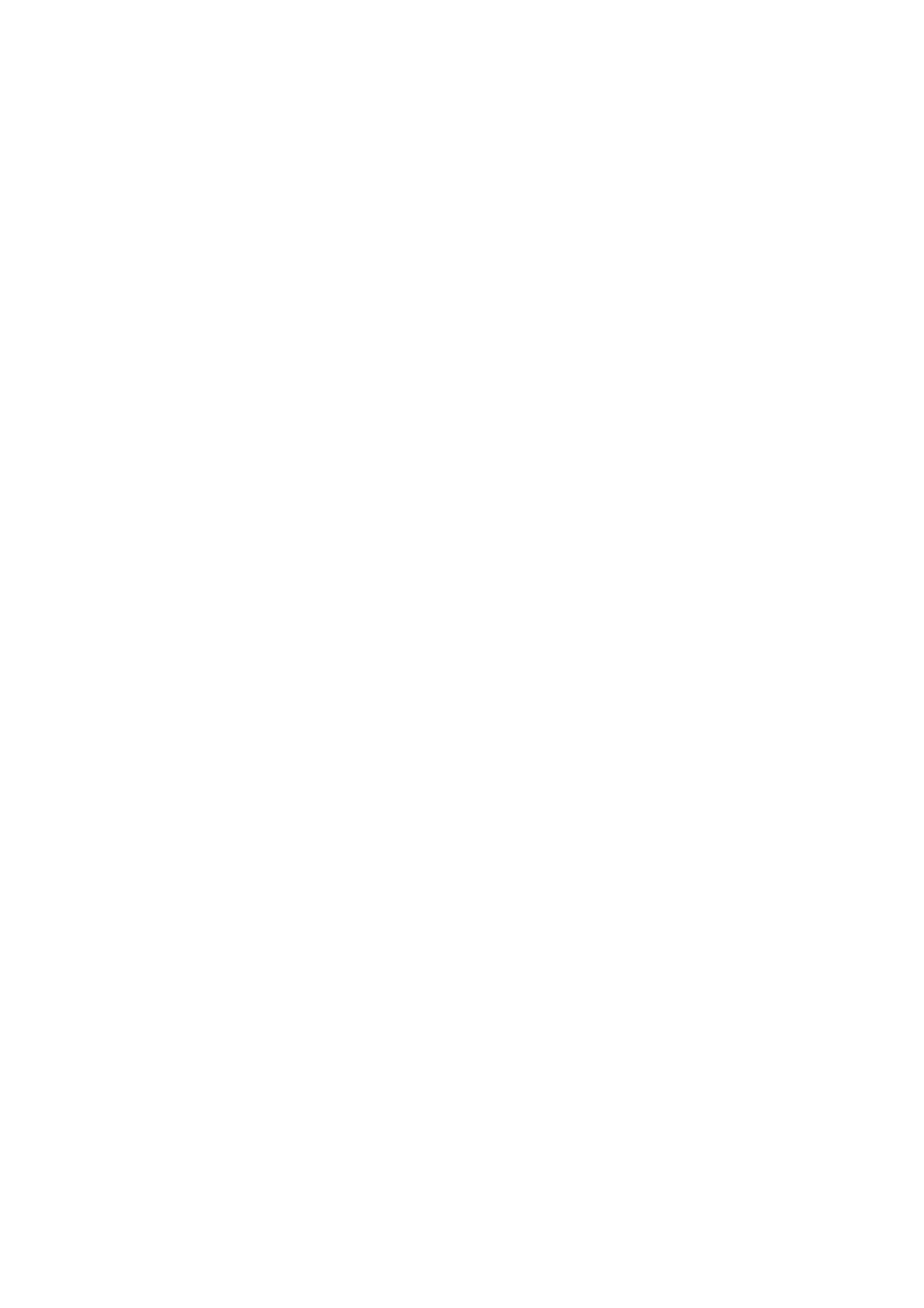Western Australia

# Geraldton Port Authority Act 1968

# **Contents**

# Part I — Preliminary

| 1.<br>2. | Citation<br>Commencement                  | $\overline{c}$<br>$\overline{2}$ |
|----------|-------------------------------------------|----------------------------------|
| 5.       | Definitions                               | $\overline{2}$                   |
|          | <b>Part II</b> — Establishment of Port    |                                  |
|          | <b>Authority</b>                          |                                  |
|          | Division 1 - Constitution                 |                                  |
| 6.       | <b>Geraldton Port Authority</b>           | 5                                |
| 7.       | Membership of Port Authority              | 5                                |
| $8^{2}$  | Period of office of member                | 5                                |
| 10.      | Deputy members                            | 6                                |
| 12.      | Suspension from office                    | 6                                |
| 13.      | Remuneration and allowances of members    | 6                                |
| 14.      | Leave of absence                          | 7                                |
| 15.      | Resignation of member                     | 7                                |
| 16.      | Meetings of the Port Authority            | 7                                |
| 17.      | Records of proceedings                    | 8                                |
|          | <b>Division 2 - Officers and Servants</b> |                                  |
| 18.      | Appointment of officers, etc.             | 8                                |
| 19.      | Certain officer to give security          | 9                                |
|          | <b>Division 3 - Vesting of Property</b>   |                                  |
| 20.      | Property vested in Port Authority         | 9                                |
| 21.      | Power of Governor to define port          | 9                                |
| 22.      | Exemption from local government rates     | 10                               |

Ceased on 14 Aug 1999 Version 00-r0-06 page i  $\mathbf{F}$  from which was the set that we besite for further information  $\mathbf{F}$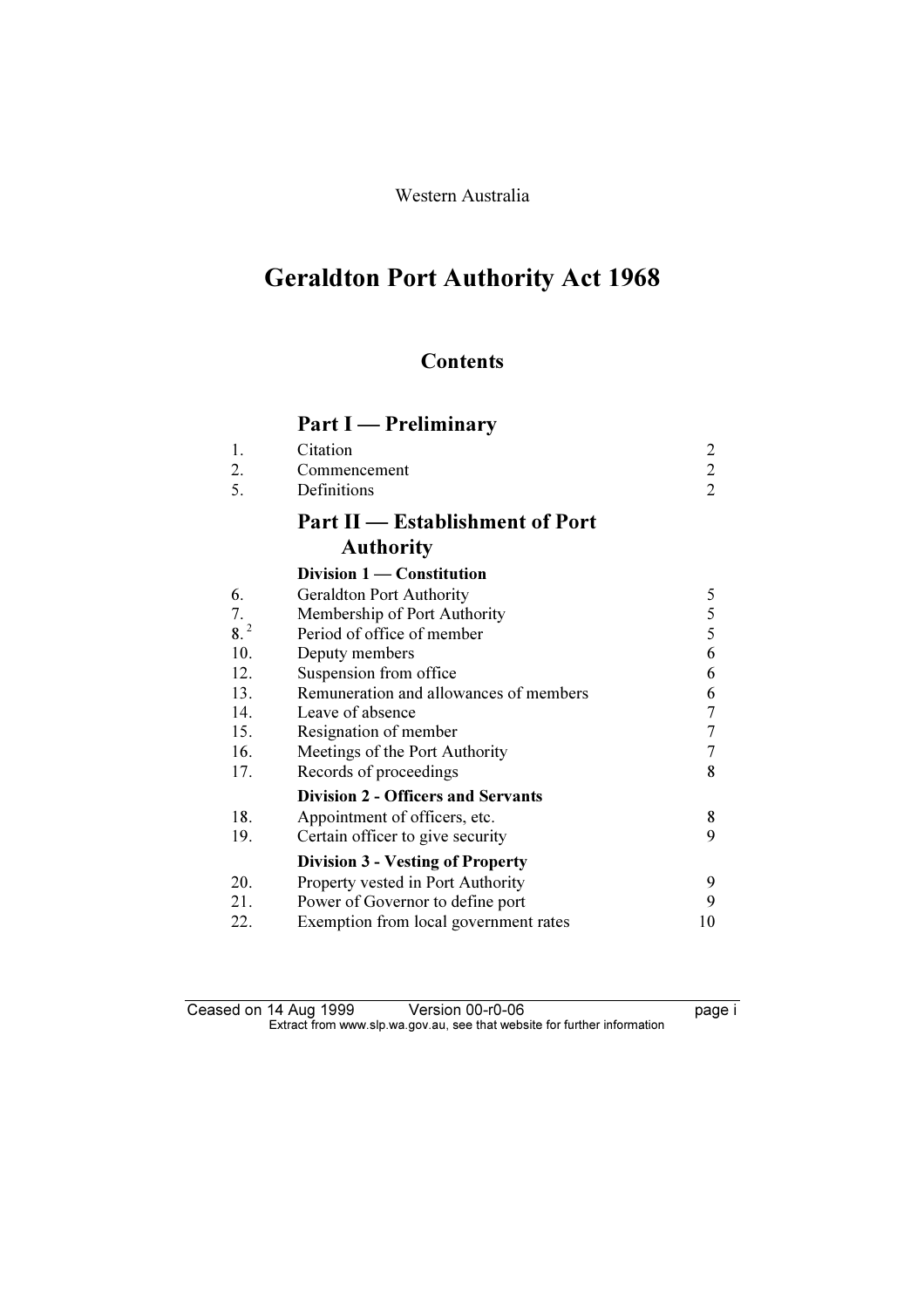#### **Contents**

|            | Division 4 - Powers and Duties of the Port<br><b>Authority</b>                          |    |
|------------|-----------------------------------------------------------------------------------------|----|
| 23.        | Power of Port Authority to control port, etc.                                           | 10 |
| 24.        | Port extensions                                                                         | 10 |
| 28.        | Capital expenditure to be in financial interest of                                      |    |
|            | Port Authority                                                                          | 11 |
| 29.        | Goods not to remain on wharf, etc. longer than                                          |    |
|            | prescribed time                                                                         | 11 |
| 30.        | Disputes between Port Authority and Government<br>Departments to be settled by Minister | 12 |
|            | Part IV — Lights, buoys and signals                                                     |    |
| 32.        | Port lights, etc., not to be erected or removed                                         |    |
|            | without approval of Chief Executive Officer                                             | 13 |
| 33.        | Power of Chief Executive Officer to erect and                                           |    |
|            | maintain port lights, etc.                                                              | 13 |
|            | Part V — Damage                                                                         |    |
| 35.        | Responsibility for injury to works and property                                         | 14 |
| 36.        | Liability for damage to submarine cables                                                | 14 |
|            | Part VI - Port dues and wharfage                                                        |    |
|            | charges                                                                                 |    |
| 38.        | Port dues                                                                               | 16 |
| 39.        | Tonnage of vessels                                                                      | 16 |
| 40.        | Measurement of tonnage in certain cases                                                 | 16 |
| 41.        | In case of difference, power to weigh or measure                                        |    |
|            | goods                                                                                   | 16 |
|            | <b>Part VII — Liability for dues</b>                                                    |    |
| 42.        | Liability for dues payable by ship                                                      | 18 |
| 43.        | Liability for dues payable for goods                                                    | 18 |
| 44.        | Power of person other than master or owner of ship                                      |    |
|            | to retain certain moneys for payment of dues                                            | 18 |
| 45.<br>46. | Recovery of dues                                                                        | 18 |
|            | Power of persons authorised to collect dues, to<br>distrain                             | 19 |
| 47.        | Settlement of dispute concerning dues or charges                                        |    |
|            | occasioned by distress                                                                  | 19 |
| 48.        | Penalty for evasion                                                                     | 19 |
|            |                                                                                         |    |

page ii Version 00-r0-06 Ceased on 14 Aug 1999  $\mathbf{F}$  from which was the set that we besite for further information  $\mathbf{F}$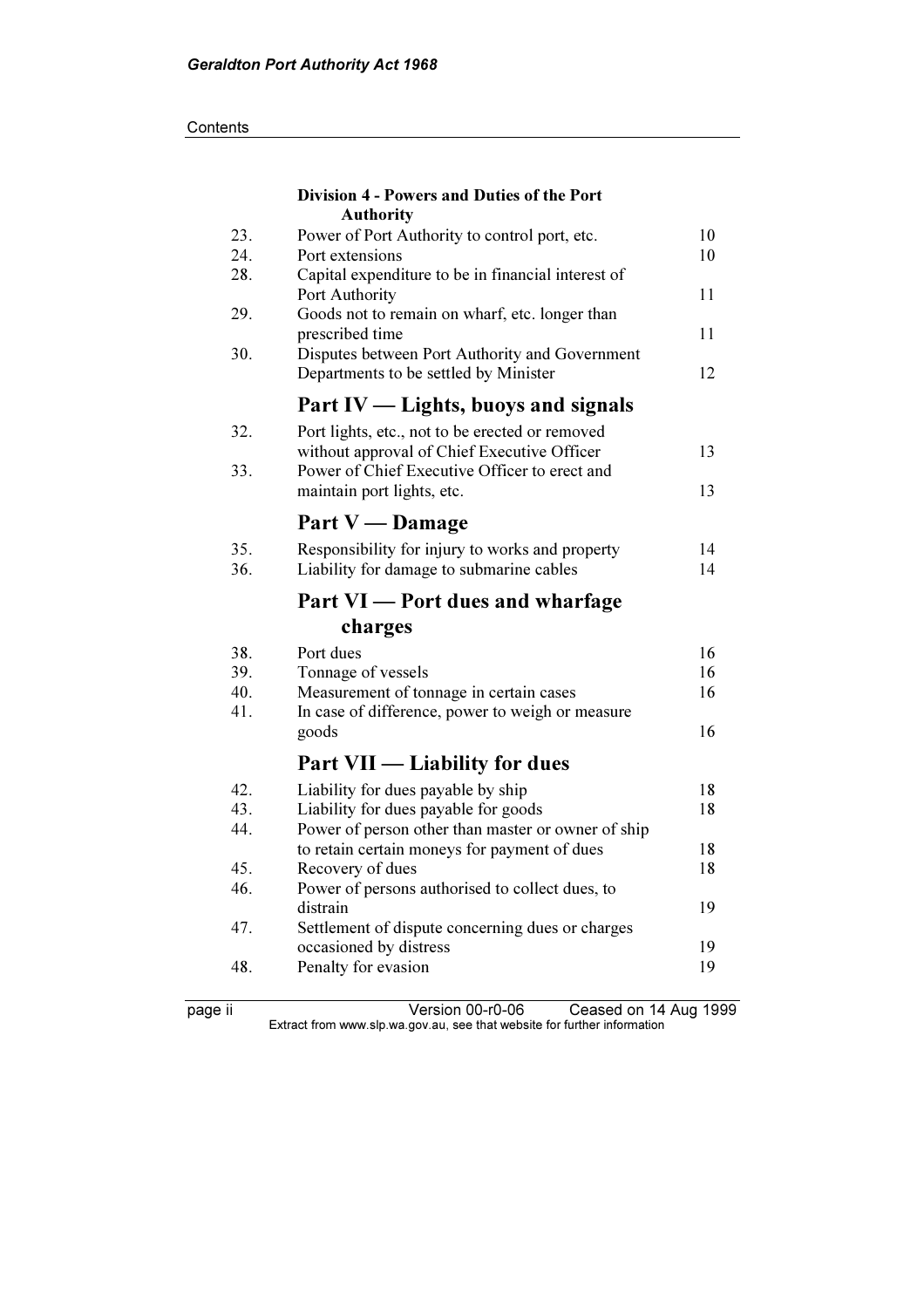| Contents |
|----------|
|----------|

| 49.  | Power of Governor to revise port dues             | 20 |
|------|---------------------------------------------------|----|
|      | <b>Part VIII — Finance</b>                        |    |
| 50.  | Determination of value of property vested in Port |    |
|      | Authority                                         | 21 |
| 51.  | Value of subsequent works                         | 21 |
| 51A. | Annual financial targets                          | 21 |
| 51B. | Payment of dividend to the State                  | 23 |
| 51C. | Information to be provided to Minister            | 24 |
| 52.  | Funds of the Port Authority                       | 24 |
| 53.  | Power of Port Authority to borrow                 | 25 |
| 54.  | Power of Port Authority to borrow money on issue  |    |
|      | of debentures or inscribed stock                  | 26 |
| 55.  | Power to borrow to repay loan                     | 28 |
| 56.  | Moneys borrowed charged on revenues of Port       |    |
|      | Authority and guaranteed by the State             | 28 |
| 57.  | Provisions of Second Schedule to apply to         |    |
|      | debentures and inscribed stock                    | 29 |
| 58.  | Debentures and inscribed stock authorised trustee |    |
|      | investments                                       | 29 |
| 58A. | Validation                                        | 30 |
| 59.  | Contribution of interest and sinking fund         | 30 |
| 60.  | Interest on daily balance                         | 31 |
| 61.  | Financial self sufficiency                        | 31 |
| 62.  | Application of Financial Administration and Audit |    |
|      | Act 1985                                          | 32 |
| 65.  | Reserve accounts                                  | 32 |
|      | <b>Part IX — Miscellaneous</b>                    |    |
| 70.  | Power of Governor to rectify irregularities       | 33 |
| 72.  | Offences of depositing                            | 33 |
| 73.  | Offence of wilfully damaging port works           | 34 |
| 74.  | Offence of damaging lights, buoys, beacons, etc.  | 34 |
| 76.  | Penalty for wilful damage to lights               | 35 |
| 77.  | Offence of offering bribes to officers            | 35 |
| 78.  | Other offences                                    | 35 |
| 79.  | General penalty                                   | 36 |
| 80.  | Averment as to port                               | 36 |
| 81.  | Application of penalties                          | 36 |
| 82.  | Police officer to report breaches of the Act      | 36 |
|      |                                                   |    |

Ceased on 14 Aug 1999 Version 00-r0-06 Version 00-r0-06  $\mathbf{F}$  from which was the set that we besite for further information  $\mathbf{F}$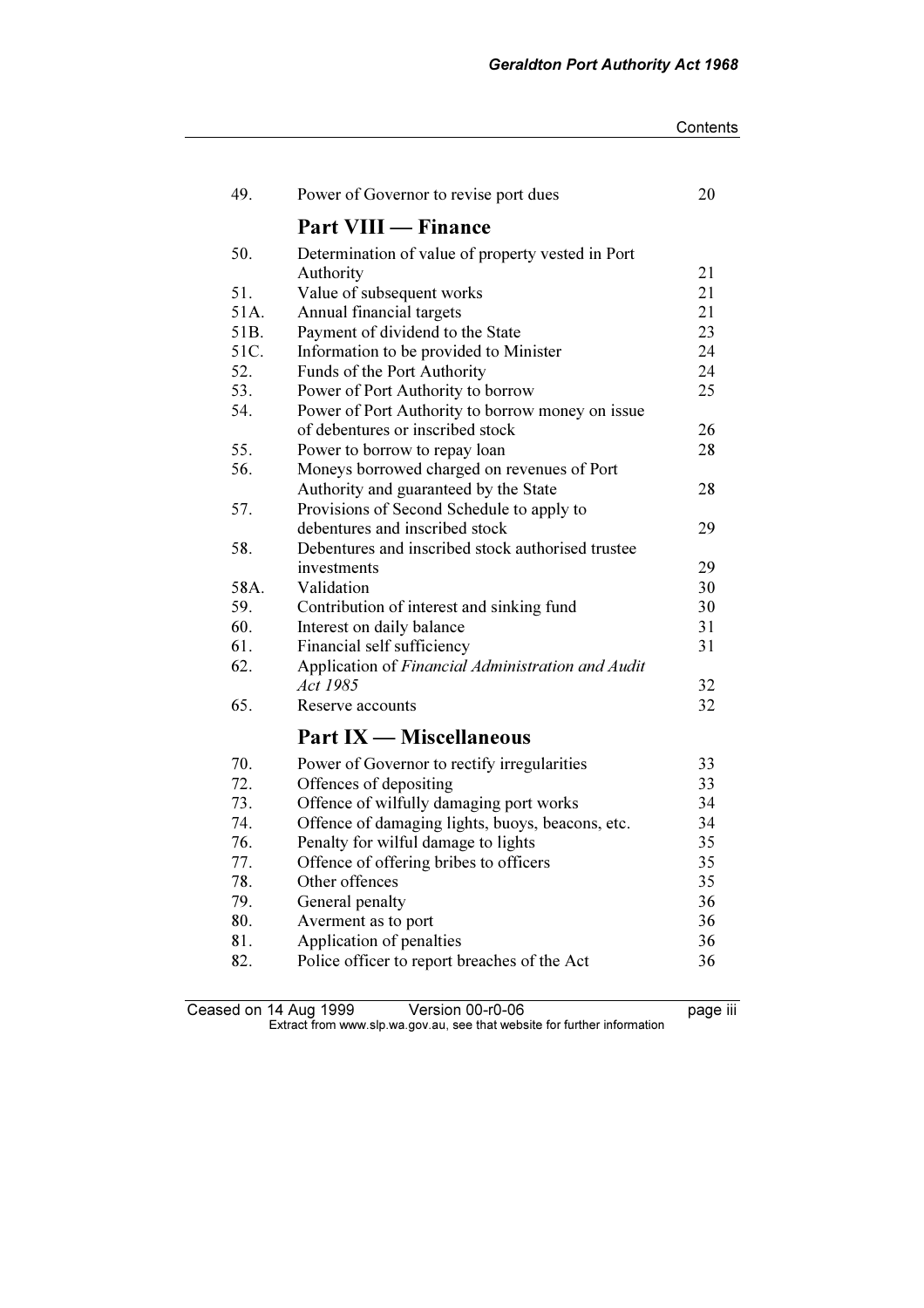#### **Contents**

| 83. | Power of Port Authority to give security                 | 37 |
|-----|----------------------------------------------------------|----|
|     | Part $X$ — Regulations                                   |    |
| 84. | Regulations                                              | 38 |
|     | <b>First Schedule</b>                                    |    |
|     | <b>Second Schedule</b>                                   |    |
|     | <b>PART I — DEBENTURES AND</b><br><b>INSCRIBED STOCK</b> |    |
|     | <b>PART II - DEBENTURES</b>                              |    |
|     | <b>Notes</b>                                             |    |
|     | Compilation table                                        | 51 |

page iv Version 00-r0-06 Ceased on 14 Aug 1999  $\mathbf{F}$  from which was the set that we besite for further information  $\mathbf{F}$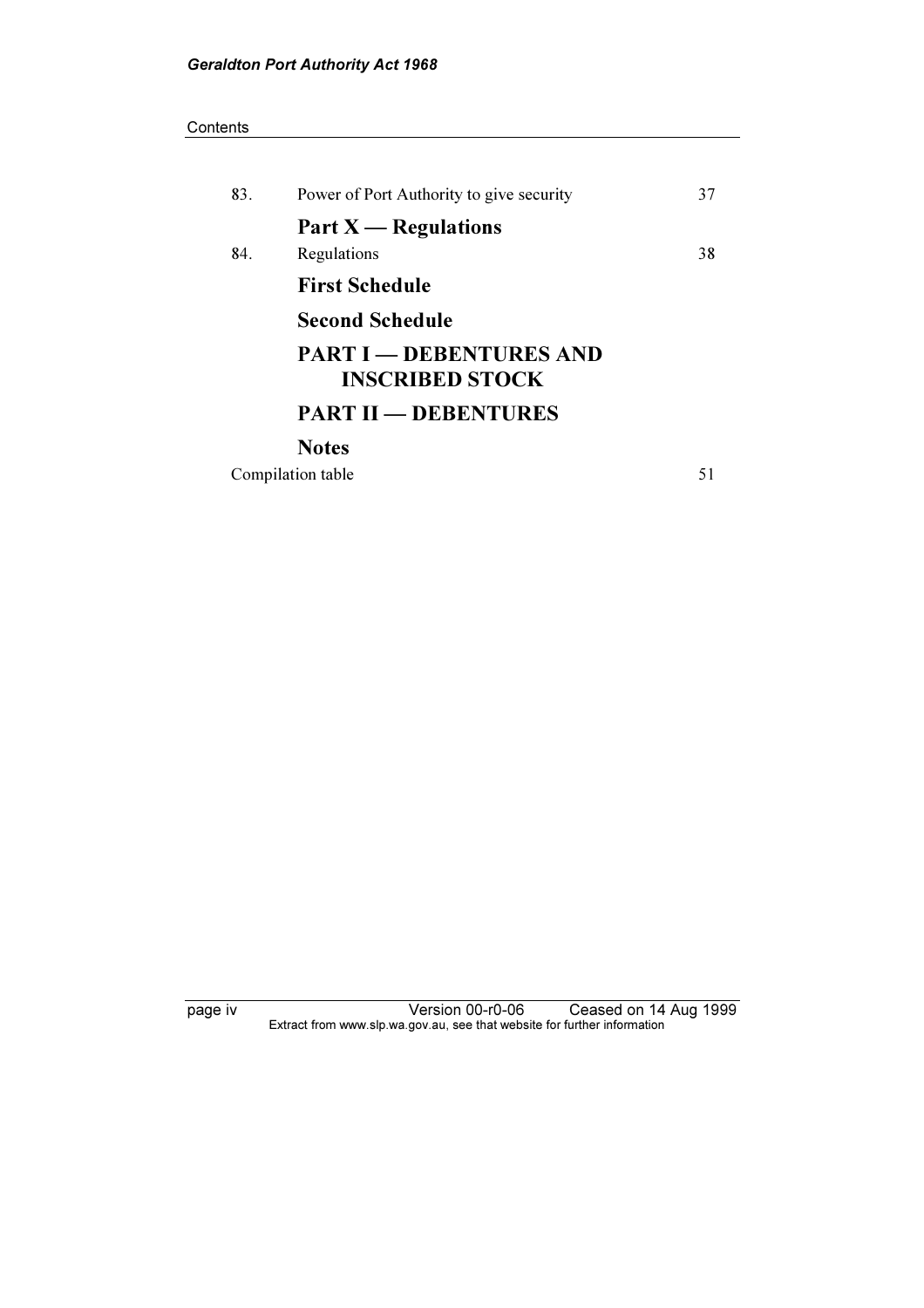Western Australia

# Geraldton Port Authority Act 1968

An Act to establish the Geraldton Port Authority and to provide for the Control and Management of the Port of Geraldton and for incidental purposes.

Be it enacted —

Ceased on 14 Aug 1999 Version 00-r0-06 page 1 Extract from www.slp.wa.gov.au, see that website for further information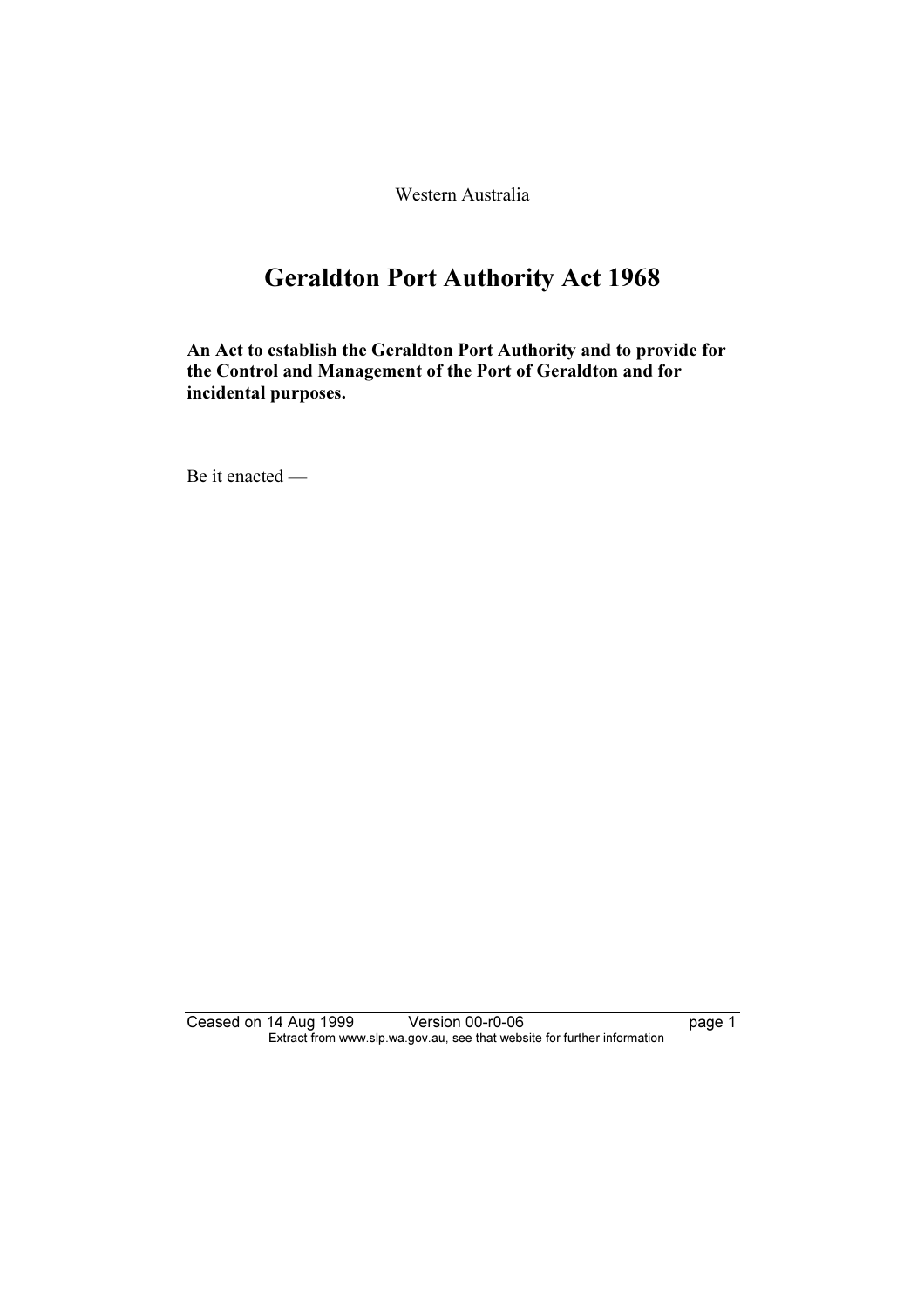s. 1

# Part I — Preliminary

#### 1. Citation

 This Act may be cited as the Geraldton Port Authority Act 1968.

#### 2. Commencement

 This Act shall come into operation on a date to be fixed by proclamation.<sup>1</sup>

- [3. Repealed by No. 46 of 1993 s.46.]
- [**4.** Repealed by No. 79 of 1986 s.20.]

#### 5. Definitions

In this Act, unless the contrary intention appears —

"boat" means every description of vessel used in navigation not being a ship;

 "buoys and beacons" include all marks and signs within the port in aid of navigation;

"chairman" means the chairman of the Port Authority;

 "Chief Executive Officer" means the chief executive officer of the department of the Public Service principally assisting the Minister in the administration of the Western Australian Marine Act 1982;

 "goods" includes wares and merchandise of every description and chattels, livestock, and other articles;

"master" in relation to a vessel means the person, not being a pilot, having for the time being the command or charge of that vessel;

"member" means a member of the Port Authority:

"owner" includes any person who is owner jointly or in common with any other person and also includes a body

page 2 Version 00-r0-06 Ceased on 14 Aug 1999 Extract from www.slp.wa.gov.au, see that website for further information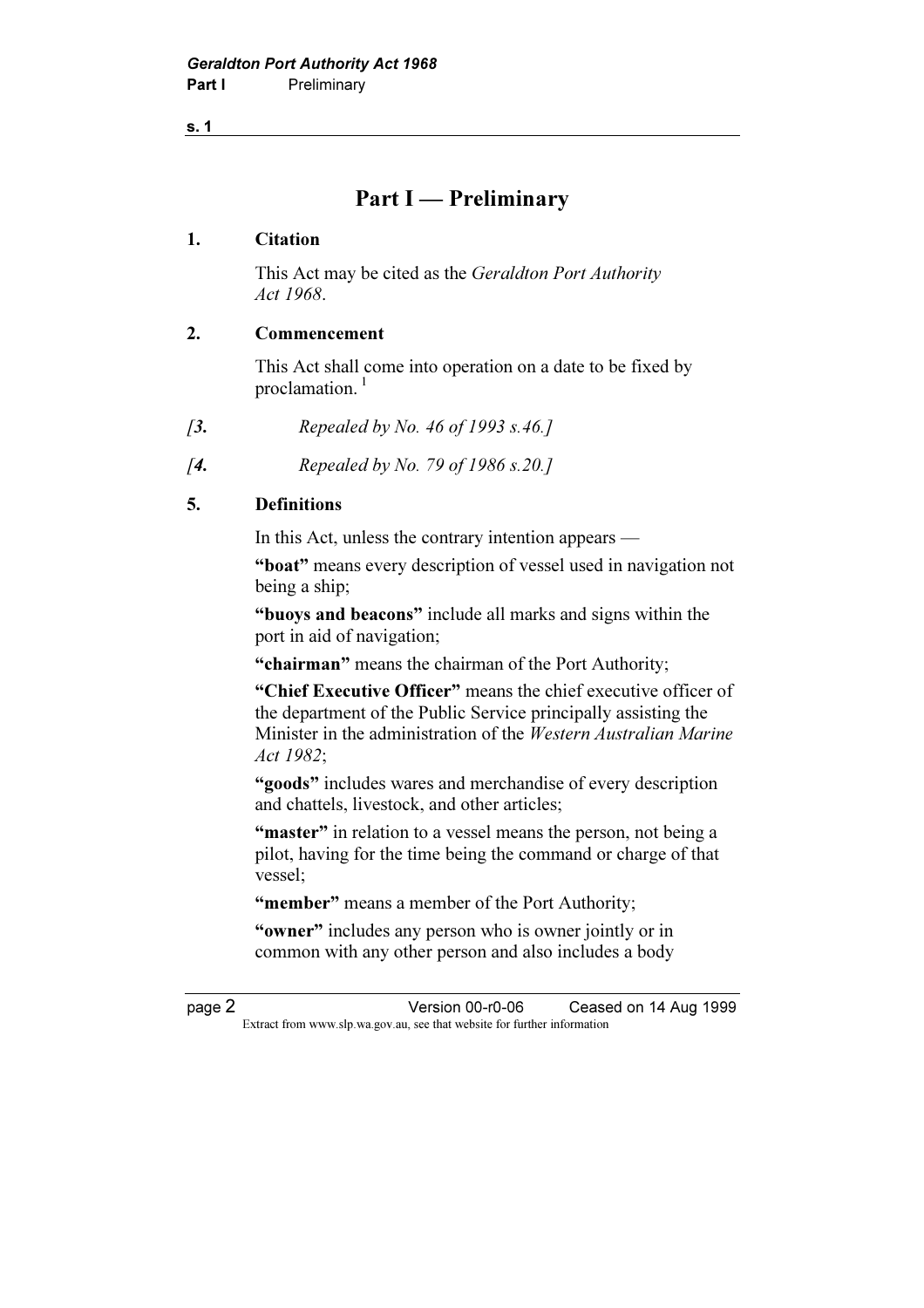corporate and when used in relation to goods includes any consignor, consignee, shipper or agent for sale or custody of the goods, as well as the owner thereof;

"Port Authority" means the Geraldton Port Authority established under this Act;

"port dues or dues" include any due, rate, fee, toll, tax, charge or payment in the nature thereof payable or leviable under this Act;

"**port light**" means any light erected in aid of navigation within the port or near the approaches thereof, including all fog signal apparatus, light-ships or other fixed or floating lights erected, moored or placed for that purpose;

"port works" or "works" includes generally any works for the improvement, protection, management, or utilization of the port and in particular, but without limiting the general import of the term, includes any basin, graving-dock, slip, dock, pier, quay, wharf, jetty, bridge, viaduct, breakwater, embankment or drain or the reclamation of land from the sea or any excavation, deepening, dredging or widening of any channel, basin or other part of the port and all buildings thereon, and plant and machinery used in connection with any port works;

"section" means a section of this Act:

"ship" includes every description of vessel, whether used in navigation, or in any way kept or used as a hulk or store-ship, or for any other purpose, and not propelled exclusively by oars;

"tackle" in relation to a ship, includes all furniture and apparel thereof;

"the Account" means the Geraldton Port Authority Account referred to in section 52;

"the port" means so much of the port of Geraldton as is contained within the boundaries described in the First Schedule to this Act, or as altered from time to time, by the Governor pursuant to this Act;

Ceased on 14 Aug 1999 Version 00-r0-06 page 3 Extract from www.slp.wa.gov.au, see that website for further information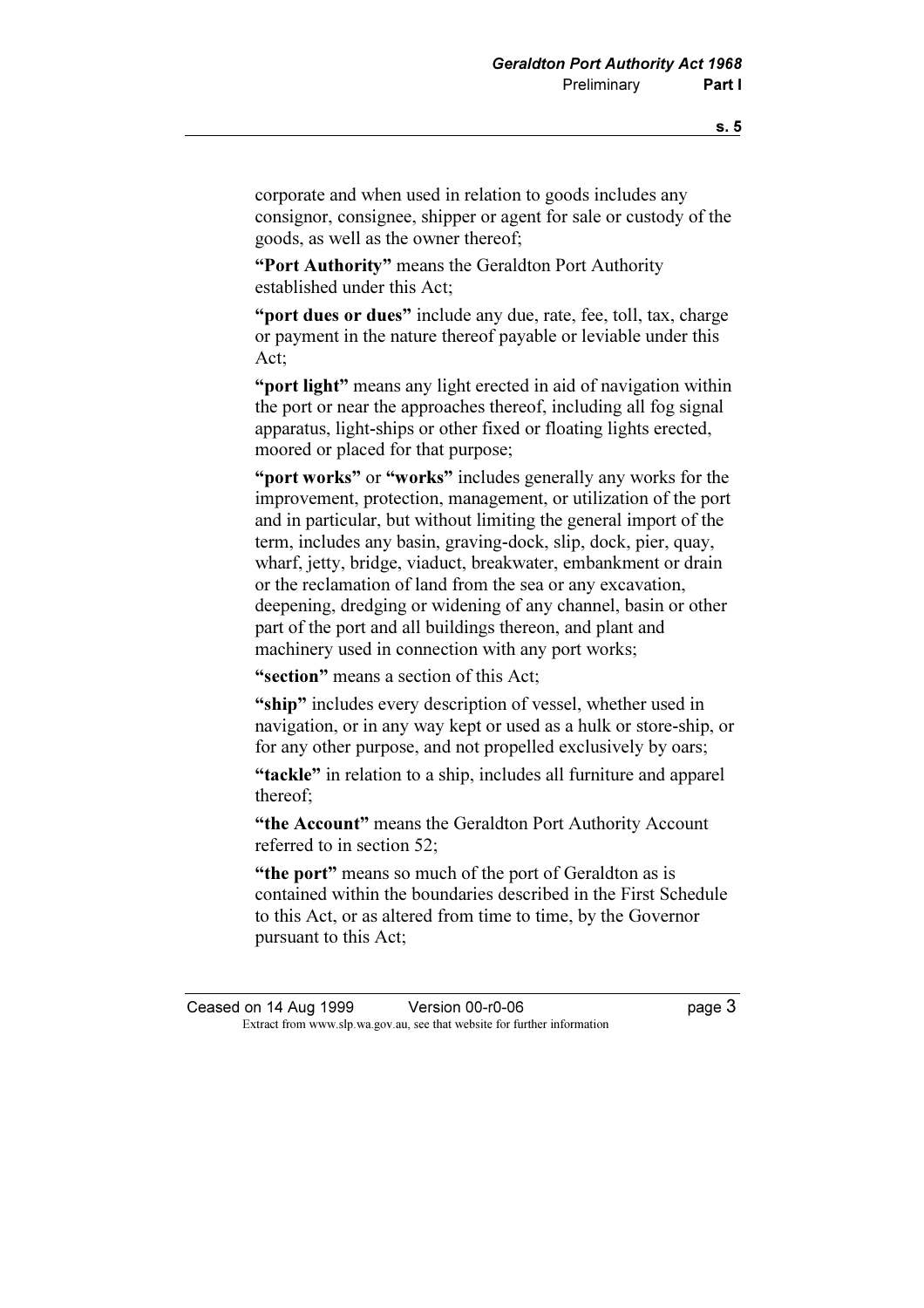#### s. 5

"vessel" means any ship or boat or any other description of vessel used or designed to be used in navigation and howsoever navigated.

 [Section 5 amended by No. 47 of 1993 s.10 (1)No. 46 of 1993 s.46.]

page 4 Version 00-r0-06 Ceased on 14 Aug 1999 Extract from www.slp.wa.gov.au, see that website for further information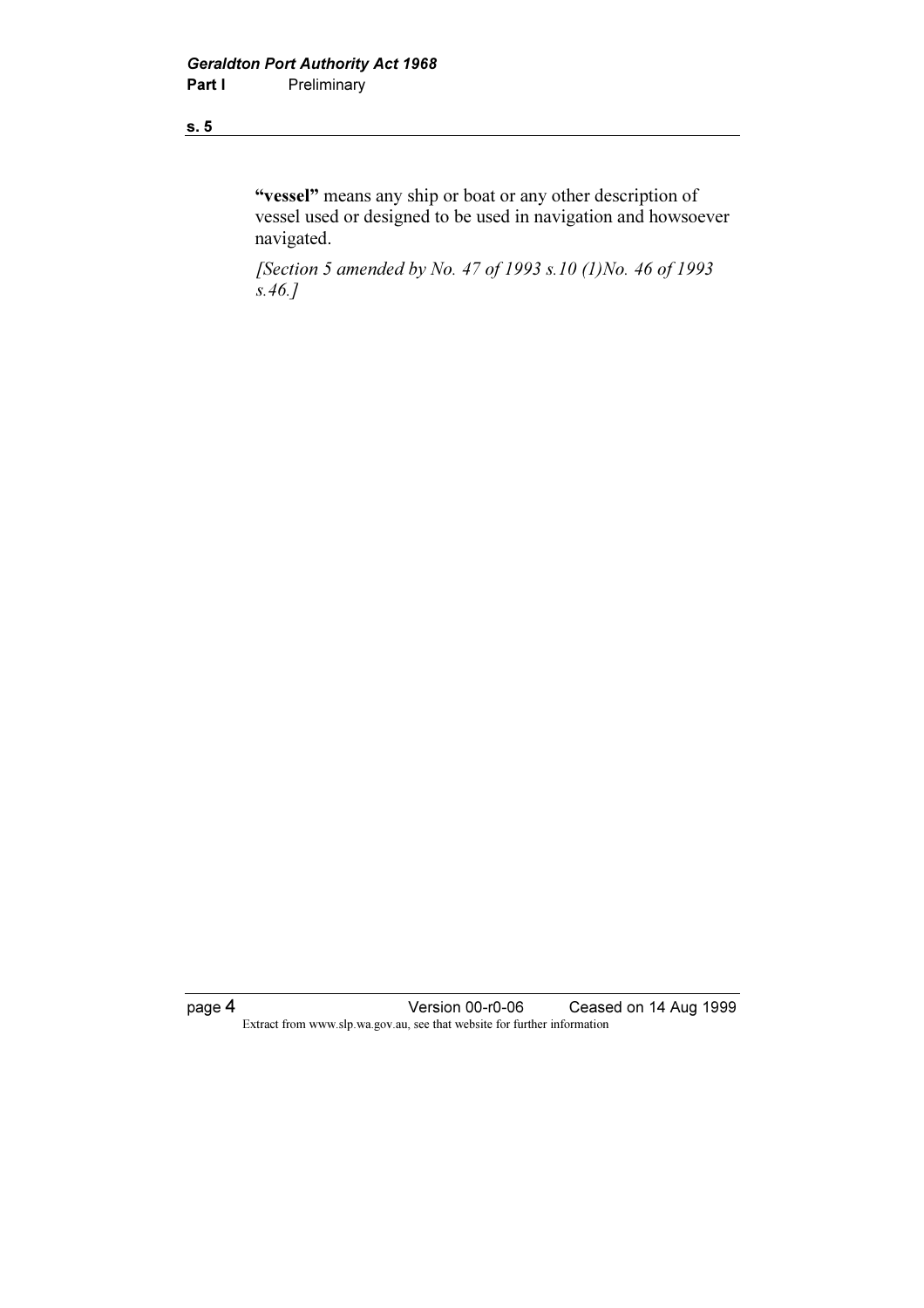#### s. 6

# Part II — Establishment of Port Authority

### Division 1 — Constitution

### 6. Geraldton Port Authority

- (1) For the purposes of this Act, there is hereby established a body by the name of the Geraldton Port Authority.
- (2) The Port Authority
	- (a) is a body corporate, with perpetual succession;
	- (b) shall have a common seal;
	- (c) may acquire, hold and dispose of real and personal property; and
	- (d) may sue and be sued in its corporate name.
- (3) All courts, judges and persons acting judicially shall take judicial notice of the common seal of the Port Authority affixed to a document and shall presume that it was duly affixed.

### 7. Membership of Port Authority

- (1) The Port Authority shall consist of five members.
- (2) The members shall be appointed by the Governor.
- (3) The Governor shall designate one of the members appointed by him to be the chairman.

## 8.<sup>2</sup> Period of office of member

Subject to this Act, a member —

- (a) holds office for such period not exceeding 3 years as is specified in the instrument of his appointment; and
- (b) is, on the expiry of his period of office, eligible for reappointment as a member.

[Sections 8 inserted by No. 79 of 1986 s.21.]

| Ceased on 14 Aug 1999 | Version 00-r0-06                                                         | page 5 |
|-----------------------|--------------------------------------------------------------------------|--------|
|                       | Extract from www.slp.wa.gov.au, see that website for further information |        |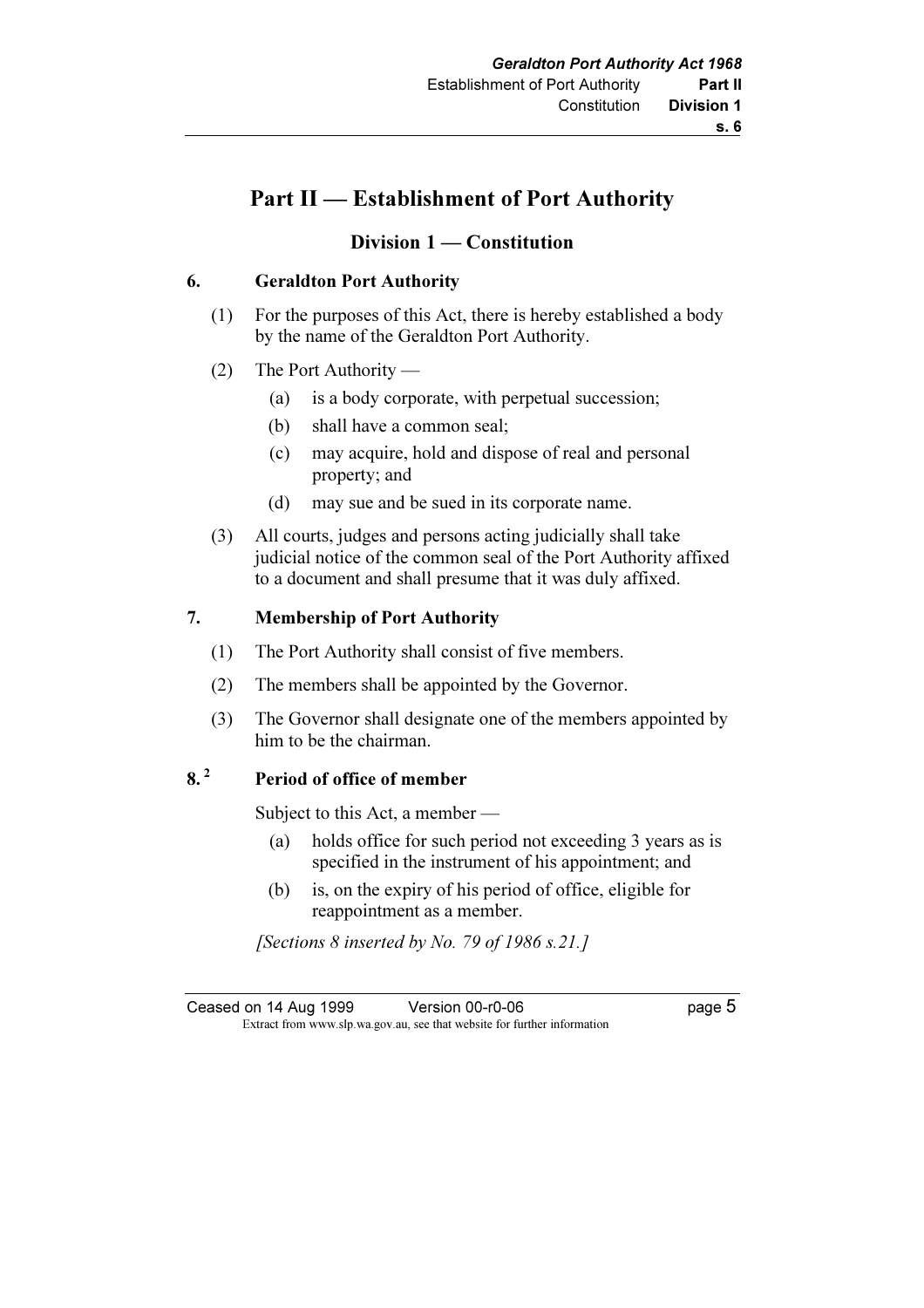#### $[9.$  Section 9 repealed by No. 79 of 1986 s.21.]

#### 10. Deputy members

- (1) In the case of illness, suspension or absence of a member, the Governor may appoint a person to act as deputy for that member during his illness, suspension or absence.
- (2) Until the appointment of the person to act as deputy, as referred to in subsection (1) of this section, is terminated by the Governor by notice in the *Gazette*, the person while so acting has the powers and shall perform the functions of the member for whom he is the deputy.
- [11. Repealed by No. 46 of 1993 s.46.]

### 12. Suspension from office

The Governor may suspend a member from office —

- (a) for misbehaviour or incapacity;
- (b) if he becomes bankrupt, applies to take the benefit of any law for the relief of bankrupt or insolvent debtors, compounds with his creditors or makes an assignment of any moneys payable to him under this act for the benefit of his creditors;
- (c) if he is absent, except on leave of absence granted by the Minister, from three consecutive meetings of the Port Authority;.
- (d) if he fails to comply with section 10 of the Ports (Functions) Act 1993.

[Section 12 amended by No. 46 of 1993 s.46.]

#### 13. Remuneration and allowances of members

 The chairman and other members shall be paid such remuneration and allowances as the Governor, from time to time, determines.

page 6 Version 00-r0-06 Ceased on 14 Aug 1999 Extract from www.slp.wa.gov.au, see that website for further information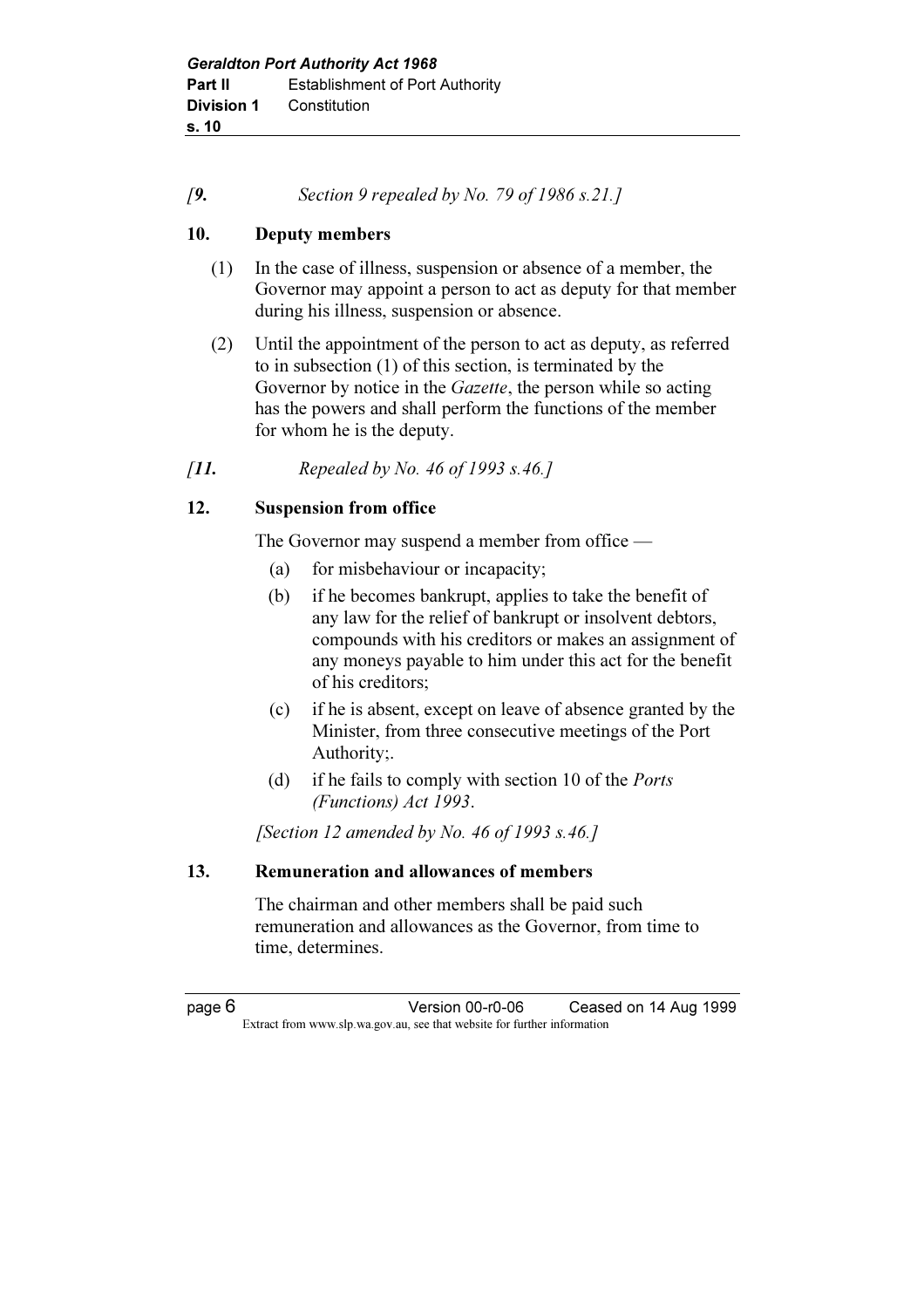#### 14. Leave of absence

 The Minister may grant leave of absence to a member upon such terms and conditions as to remuneration or otherwise as the Minister determines.

#### 15. Resignation of member

 A member may resign his office by writing under his hand addressed to the Governor.

#### 16. Meetings of the Port Authority

- (1) Subject to this section, the Port Authority shall meet at such times and places as the chairman thinks necessary for the efficient conduct of the affairs of the Port Authority.
- (2) The chairman shall, upon the request in writing of not less than two members, convene a meeting of the Port Authority.
- (3) The Minister may at any time convene a meeting of the Port Authority.
- (4) The chairman shall preside at all meetings of the Port Authority at which he is present, and, in the absence of the chairman from any meeting or if after being present at a meeting he retires, the members present at that meeting shall elect one of their number to be acting chairman for the meeting or for the remainder thereof.
- (5) A member while acting as chairman of a meeting has the powers and shall perform the functions of the chairman.
- (6) At a meeting of the Port Authority, three members constitute a quorum.
- (7) Questions arising at a meeting of the Port Authority shall be decided by a majority of the votes of the members present and voting.

Ceased on 14 Aug 1999 Version 00-r0-06 page 7 Extract from www.slp.wa.gov.au, see that website for further information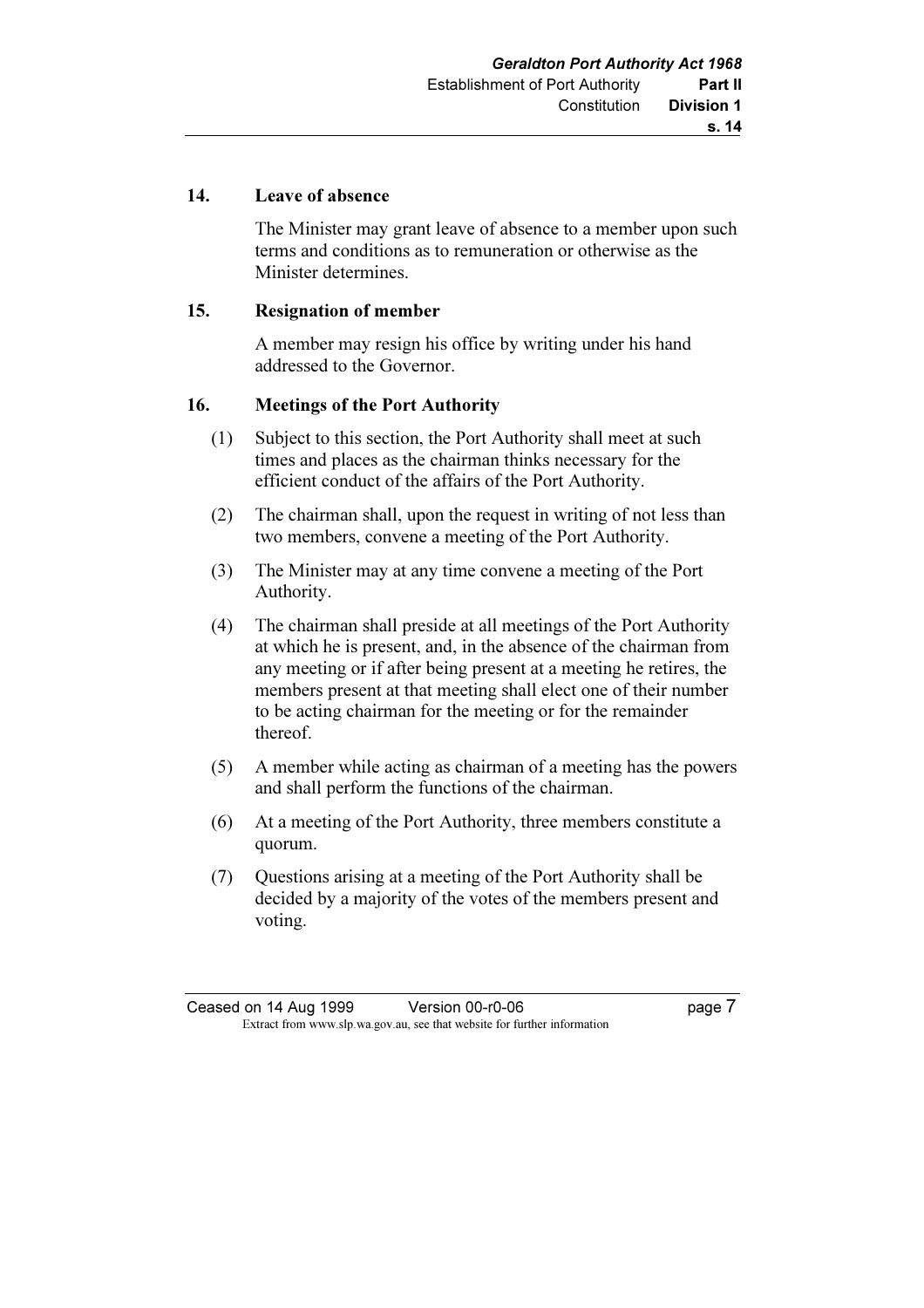- (8) The member presiding at a meeting of the Port Authority has a deliberative vote and, in the event of an equality of votes, also has a casting vote.
- (9) The exercise of a power or the performance of a function by the Port Authority is not invalidated by reason only of there being a vacancy or vacancies in the membership of the Port Authority.

#### 17. Records of proceedings

 The Port Authority shall keep a record of its proceedings in such manner and form as the Minister approves.

[Section 17 inserted by No. 98 of 1985 Schedule 1.]

### Division 2 - Officers and Servants

### 18. Appointment of officers, etc.

- (1) The Governor, on the nomination of the Port Authority may appoint a general manager and on recommendation of the Port Authority may dismiss the general manager.
- (2) The Port Authority may appoint such other officers and servants as may be necessary for the administration of this Act and may dismiss any of those officers or servants.
- (3) All persons appointed pursuant to subsection (1) or (2) of this section are subject to the control of the Port Authority.
- (4) Notwithstanding anything in this Act, to the extent that there is in the case of a person who is appointed under subsection (1) or (2) to be the general manager or any other officer or servant, and who is a member of the Senior Executive Service within the meaning of the *Public Service Act 1978* an inconsistency between this Act and that Act that Act shall prevail.

[Section 18 amended by No. 113 of 1987 Schedule 2: No. 46 of 1993 s.46.]

page 8 Version 00-r0-06 Ceased on 14 Aug 1999 Extract from www.slp.wa.gov.au, see that website for further information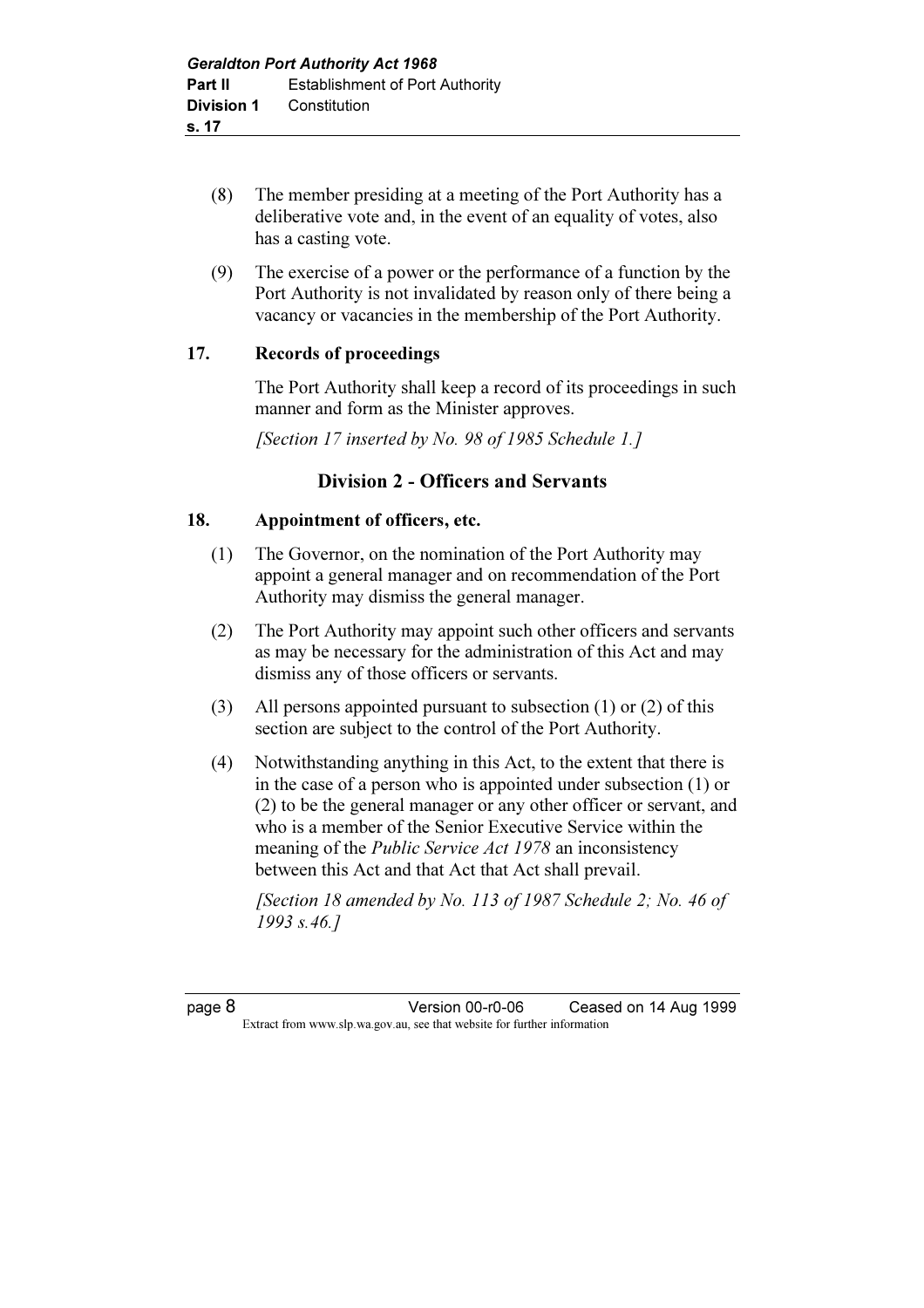#### 19. Certain officer to give security

 Before any officer entrusted by the Port Authority with the custody or control of money by virtue of his office enters upon his office, the Port Authority shall take sufficient security from him for the faithful execution thereof but instead of, or in addition to, taking security from an officer, the Port Authority may provide against any loss that may arise in the event of the dishonesty of the officer —

- (a) by taking out a guarantee policy and paying the premiums thereon; or
- (b) by creating a special fund for the purpose, or partly by one such method and partly by the other.

#### Division 3 - Vesting of Property

### 20. Property vested in Port Authority

 There shall be vested in the Port Authority for the purposes of this Act —

- (a) all lands of the Crown within the boundaries of the port, as described in the First Schedule to this Act, or as altered from time to time by the Governor pursuant to section 21, including the bed and shores of the port;
- (b) all wharfs, docks, landing stages, piers, jetties, wharf sheds, port lights and railways belonging to the Crown and within the boundaries of the port and all other port works;
- (c) all such other property as the Port Authority may acquire or the Governor may at any time think fit to vest in the Port Authority for the purposes of this Act.

#### 21. Power of Governor to define port

 (1) For the purposes of this Act the Governor may by proclamation —

| Ceased on 14 Aug 1999 | Version 00-r0-06                                                         | page 9 |
|-----------------------|--------------------------------------------------------------------------|--------|
|                       | Extract from www.slp.wa.gov.au, see that website for further information |        |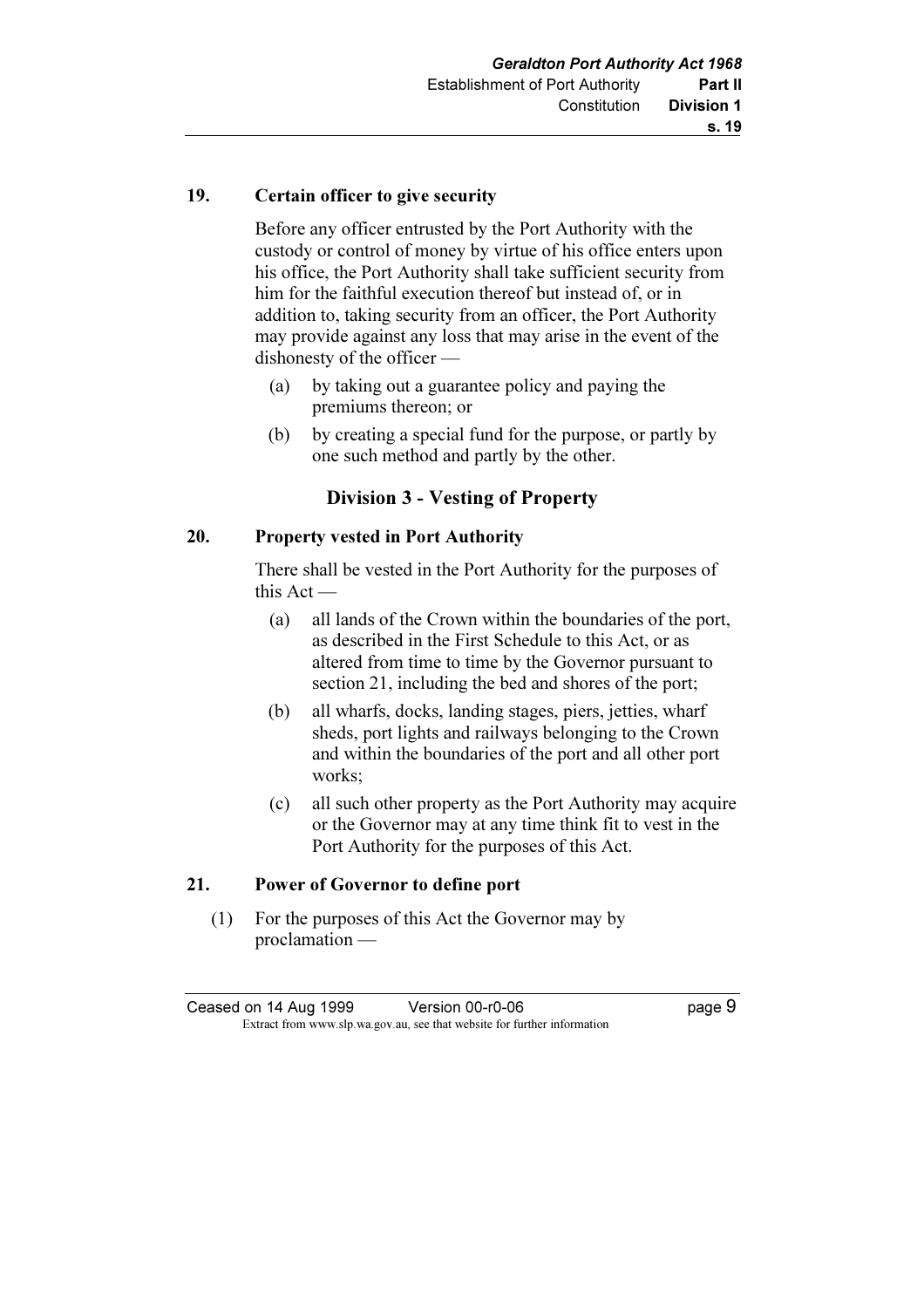- (a) alter the boundaries of the port;
- (b) withdraw any land or other property of any kind from the Port Authority, and vest or revest it in the Crown.
- (2) The Governor may cancel or vary any proclamation made under subsection (1) of this section.

#### 22. Exemption from local government rates

- (1) Subject to this section, all land vested in the Port Authority under this Act is exempt from any rate, tax or imposition that might, but for this section, be lawfully levied or imposed by or under any Act.
- (2) Nothing in subsection (1) of this section precludes a local government from levying and collecting rates and other lawful charges in respect of land, houses and buildings of the Port Authority that are for the time being let or occupied for private purposes, and by persons other than the Port Authority, its officers and servants.

[Section 22 amended by No. 14 of 1996 s.4.]

### Division 4 - Powers and Duties of the Port Authority

#### 23. Power of Port Authority to control port, etc.

 Subject to any direction given by the Minister under section 6 of the Ports (Functions) Act 1993, the Port Authority has the exclusive control of the port and is charged with the maintenance and preservation of all property vested in it under this Act.

 [Section 23 amended by No. 98 of 1987 s.28; No. 46 of 1993 s.46.]

#### 24. Port extensions

 (1) The completion and extension within the port of all port works and the construction therein of all new works shall be deemed

page 10 Version 00-r0-06 Ceased on 14 Aug 1999 Extract from www.slp.wa.gov.au, see that website for further information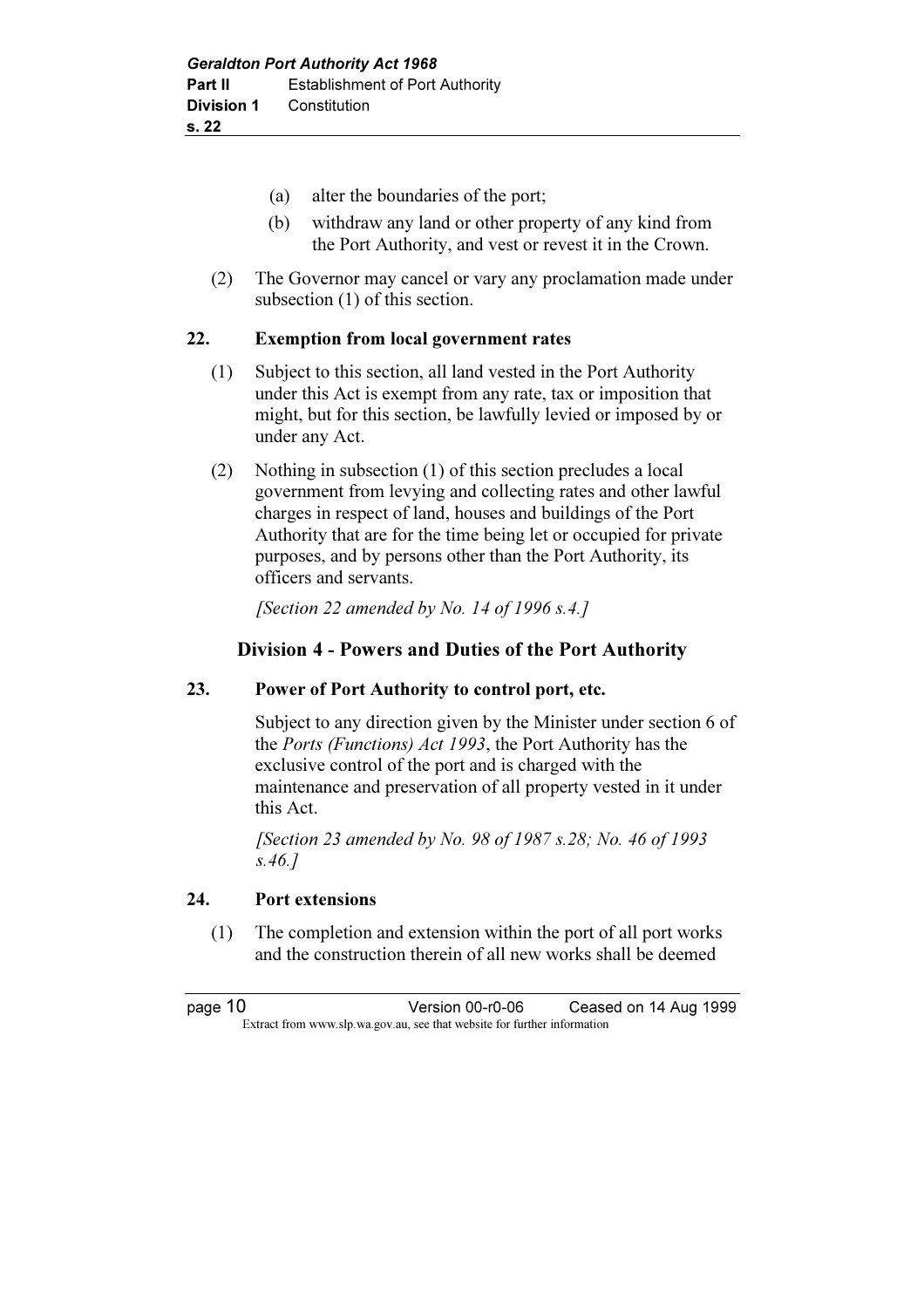Government work within the meaning of the Public Works Act 1902, and  $-$ 

- (a) for the purpose, the Port Authority is a local authority within the meaning of that expression as defined in that Act; and
- (b) subject to this Act, when and as often as land is required for the purposes of this Act, the land may be entered upon, surveyed and taken under the powers contained in and in accordance with the procedure prescribed by Part 9 of the Land Administration Act 1997.
- (2) The Port Authority may, subject to the prior approval of the Minister, undertake the construction, completion and extension within the port of any port works or other works required for the purposes of this Act.

[Section 24 amended by 78 of 1979 s.18; No. 31 of 1997 s.31.]

[25., 26. and 27 Repealed by No. 46 of 1993 s.46.]

### 28. Capital expenditure to be in financial interest of Port Authority

 Before incurring any capital expenditure the Port Authority shall consider whether the expenditure is in the financial interest of the Port Authority.

[Section 28 inserted by No. 98 of 1987 s.29.]

### 29. Goods not to remain on wharf, etc. longer than prescribed time

- (1) Goods shall not be allowed to remain upon any wharf or on the approaches thereto, or in any store or warehouse in which goods may be placed, for a longer period than is allowed by the regulations.
- (2) If any goods so remain or if any goods within the port are deemed by the Port Authority in its absolute discretion to be

Ceased on 14 Aug 1999 Version 00-r0-06 page 11 Extract from www.slp.wa.gov.au, see that website for further information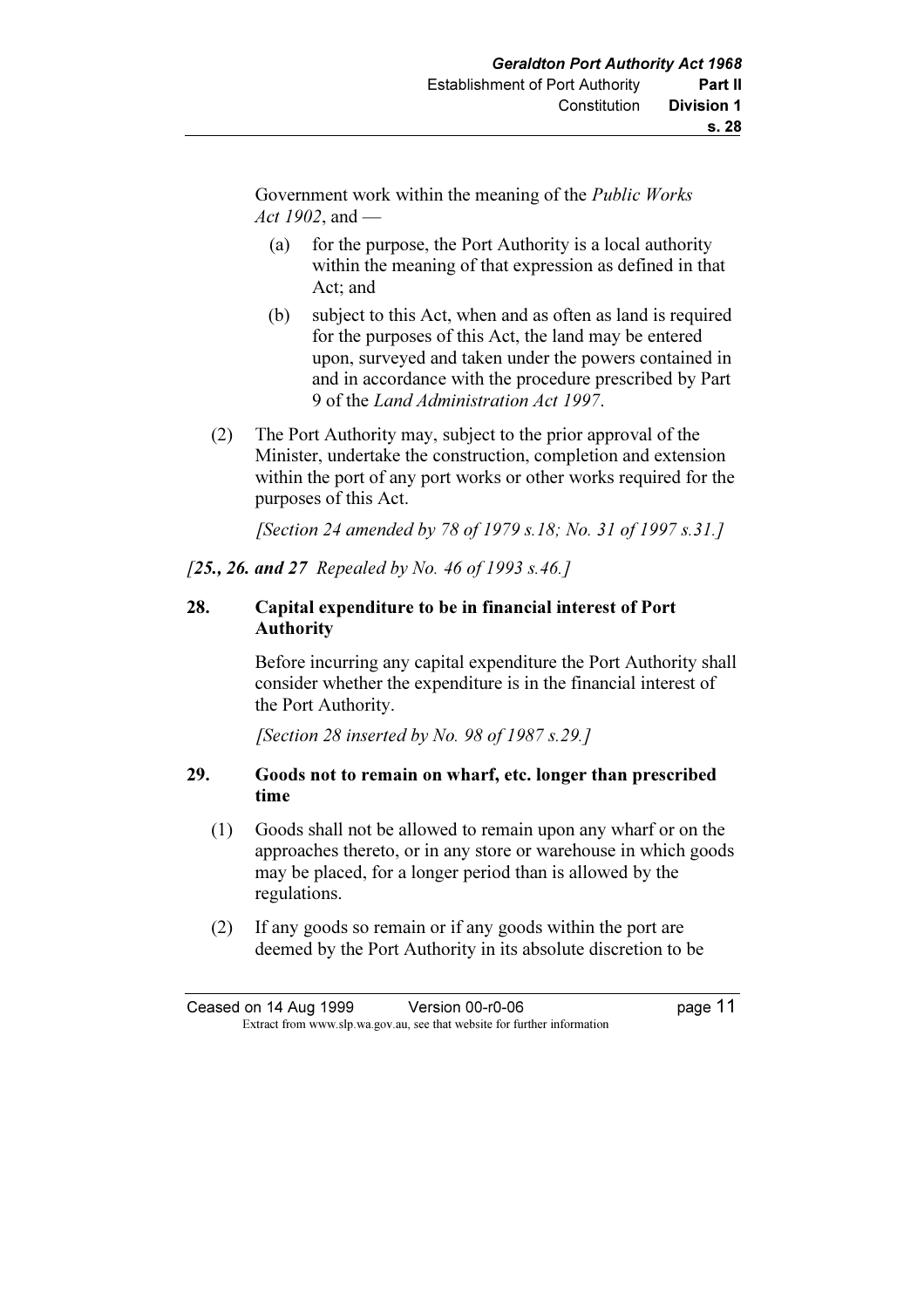injurious to, or to injuriously affect or be likely to injuriously affect, other goods, or any shed, store, or other premises or open yard or place within the port, any person appointed by the Port Authority for the purpose may remove the goods to a convenient place within or without the port, and keep the goods until payment to the Port Authority of the expenses of removal and of the keeping of the goods, including a reasonable charge for the storage thereof by the Port Authority after the expiration of the period allowed by the regulations.

- (3) If those expenses are not paid within seven days after demand therefor made upon the owner, or if the owner is unknown or cannot be found, then after public notice by advertisement, at least once in each of two consecutive weeks, in a newspaper circulating at the port, the Port Authority may sell the goods by public auction, except that if the goods are perishable they may be sold by the Port Authority without such demand and at any time after twenty-four hours of their being so removed.
- (4) The proceeds of sale of the goods shall be applied in payment of all dues and charges payable in respect of the goods and the expenses of removal, keeping and sale thereof and the surplus, if any, shall be paid to the owner on demand but in the meantime shall be paid into the Treasury.

### 30. Disputes between Port Authority and Government Departments to be settled by Minister

 Any dispute between the Port Authority and the Commissioner of Railways, or any other Government department, with respect to any land or other property vested in the Port Authority, shall be referred by the parties to the dispute to the Minister, whose decision is final and binding upon the parties.

- [30A. Repealed by No. 46 of 1993 s.46.]
- [PART III Repealed by No. 46 of 1993 s.46.]

page 12 Version 00-r0-06 Ceased on 14 Aug 1999 Extract from www.slp.wa.gov.au, see that website for further information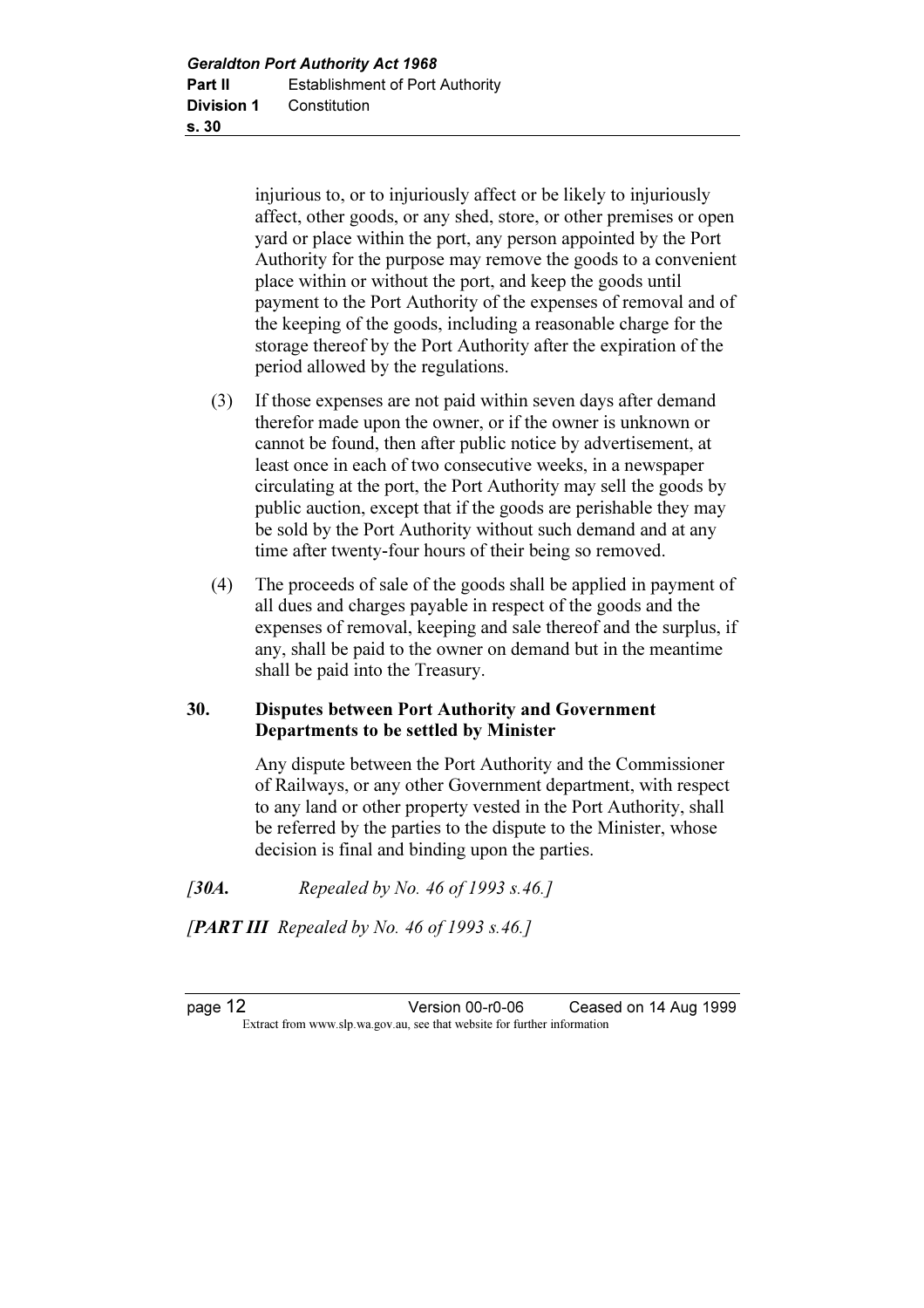# Part IV — Lights, buoys and signals

#### 32. Port lights, etc., not to be erected or removed without approval of Chief Executive Officer

 The Port Authority shall not erect or place any port light, signal, buoy, or beacon within the boundaries of the port or alter or remove the position of any port light, signal, buoy, or beacon without the approval of the Chief Executive Officer.

[Section 32 amended by No. 47 of 1993 s.10 (2).]

#### 33. Power of Chief Executive Officer to erect and maintain port lights, etc.

 The Chief Executive Officer may, with the approval of the Minister, erect, maintain, replace, remove, or discontinue any port lights, signals, buoys, or beacons, or make any variation in the character of any of those lights or signals, or in the mode of exhibiting them, as he may from time to time consider necessary.

[Section 33 amended by No. 47 of 1993 s.10  $(2)$ .]

Ceased on 14 Aug 1999 Version 00-r0-06 Page 13 Extract from www.slp.wa.gov.au, see that website for further information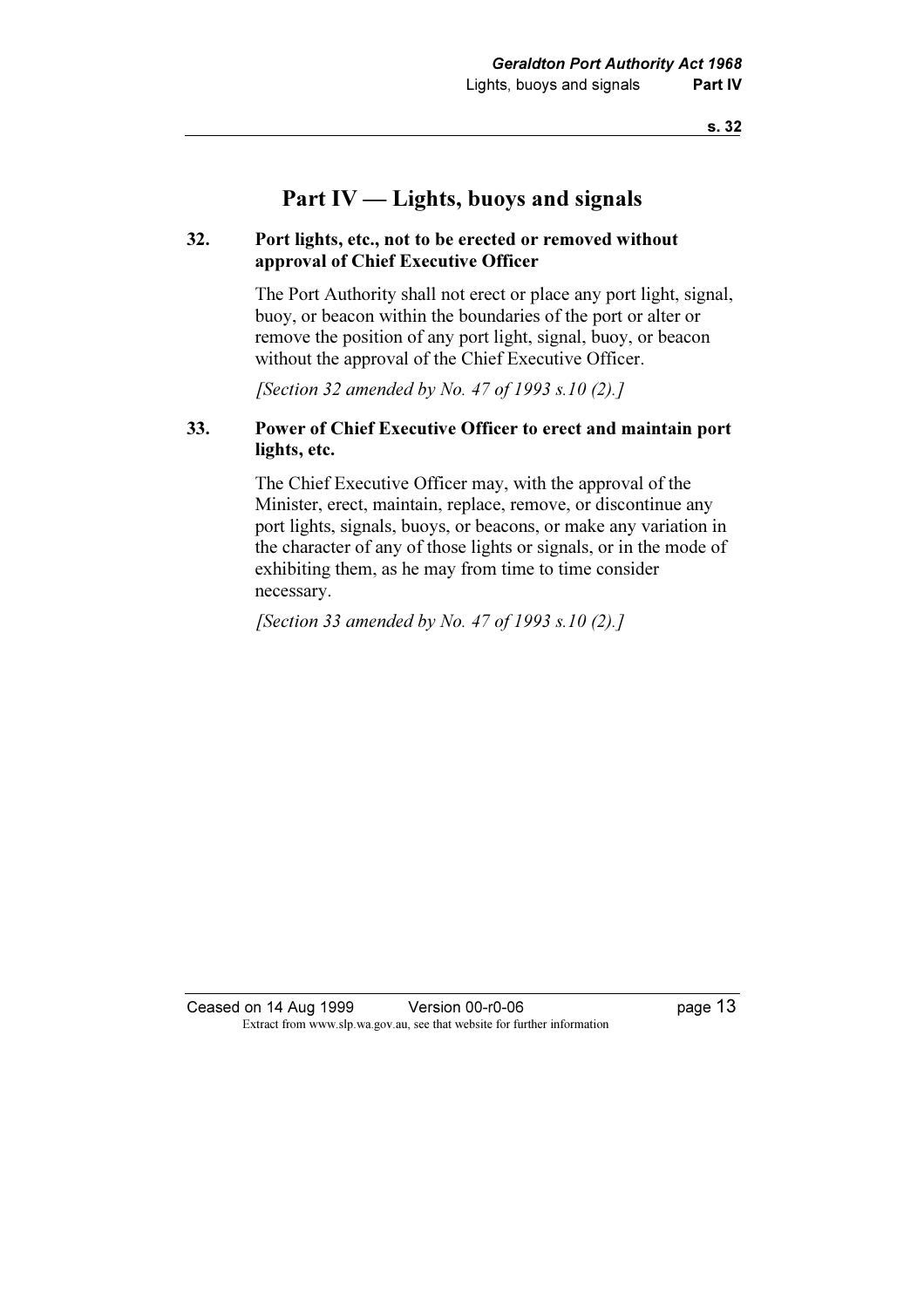s. 35

# Part V — Damage

[Heading amended by No. 46 of 1993 s.46.]

[34. Repealed by No. 46 of 1993 s.46.]

#### 35. Responsibility for injury to works and property

- (1) Where any damage is done by a vessel or any part of the equipment thereof, floating timber, or material, or by any person employed about the same, to any part of the port works or property of the Port Authority, the following persons, namely —
	- (a) whether the damage is caused through negligence or not, the owner of the vessel, floating timber or material; and
	- (b) where the damage is caused through the wilful act or negligence of the master of the vessel, or of the person having charge of the timber or material, the master or person,

 are each answerable in damages to the Port Authority for the whole of the damage, but neither the Port Authority nor any other person is entitled by virtue of this section to recover twice for the same cause of action.

 (2) Where the owner of any vessel, floating timber, or material pays any money in respect of any damage done to any part of the port works or property of the Port Authority by any master or other person, or pays any fine by reason of any act or omission of any master or other person, he is entitled to recover the money so paid, with costs, from that master or other person.

#### 36. Liability for damage to submarine cables

 Where any damage is done to any submarine cable, the property of or vested in the Port Authority, within or partly within the port, by any ship or any part of the equipment thereof, the damage shall forthwith be made good by, and at the expense of,

page 14 Version 00-r0-06 Ceased on 14 Aug 1999 Extract from www.slp.wa.gov.au, see that website for further information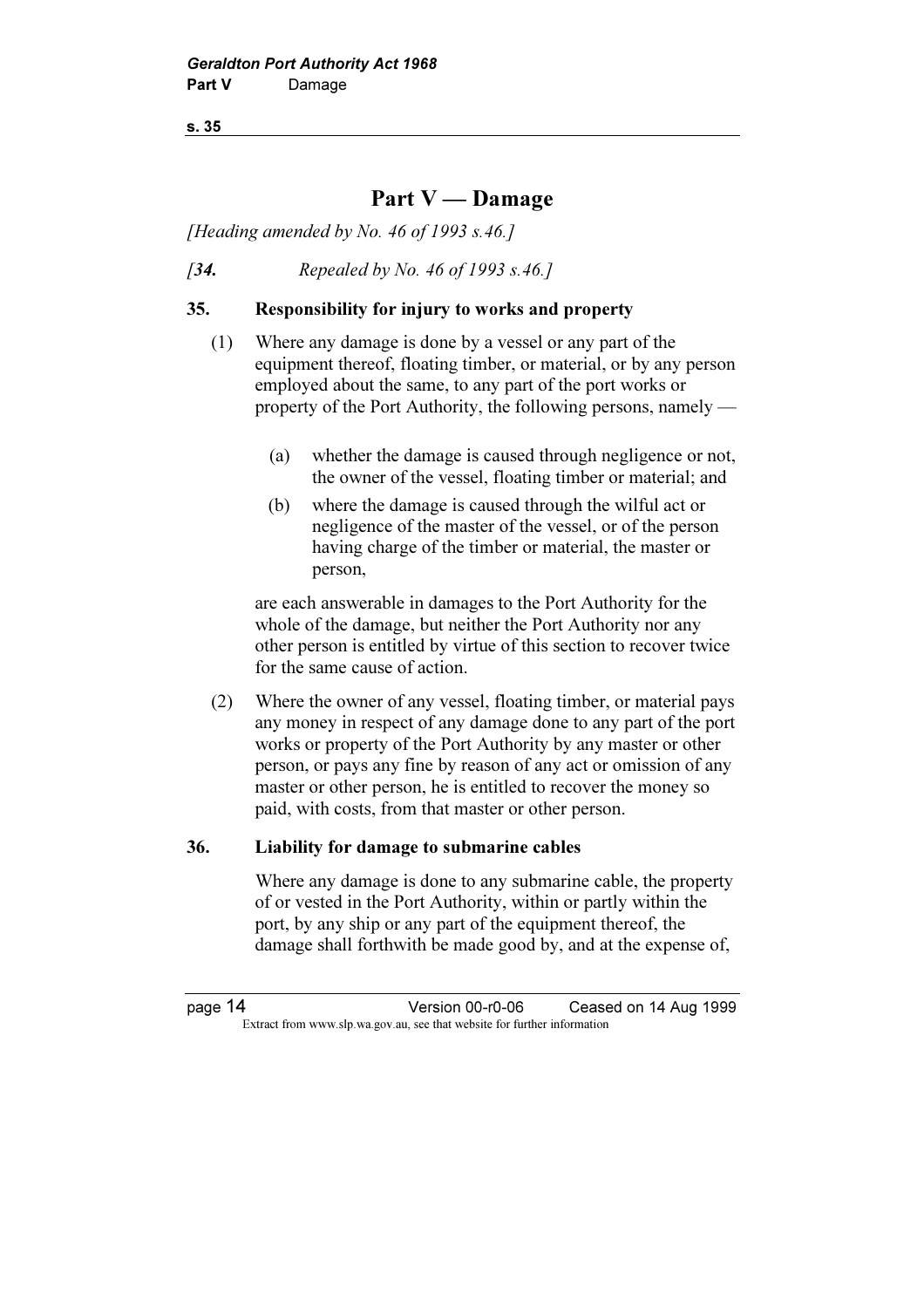the master, owner or agent of the ship; and in default, the Port Authority may cause repairs to be effected to the submarine cable and may recover the expense thereof from the master or owner or agent in a court of competent jurisdiction.

[37. Repealed by No. 46 of 1993 s.46.]

Ceased on 14 Aug 1999 Version 00-r0-06 Page 15 Extract from www.slp.wa.gov.au, see that website for further information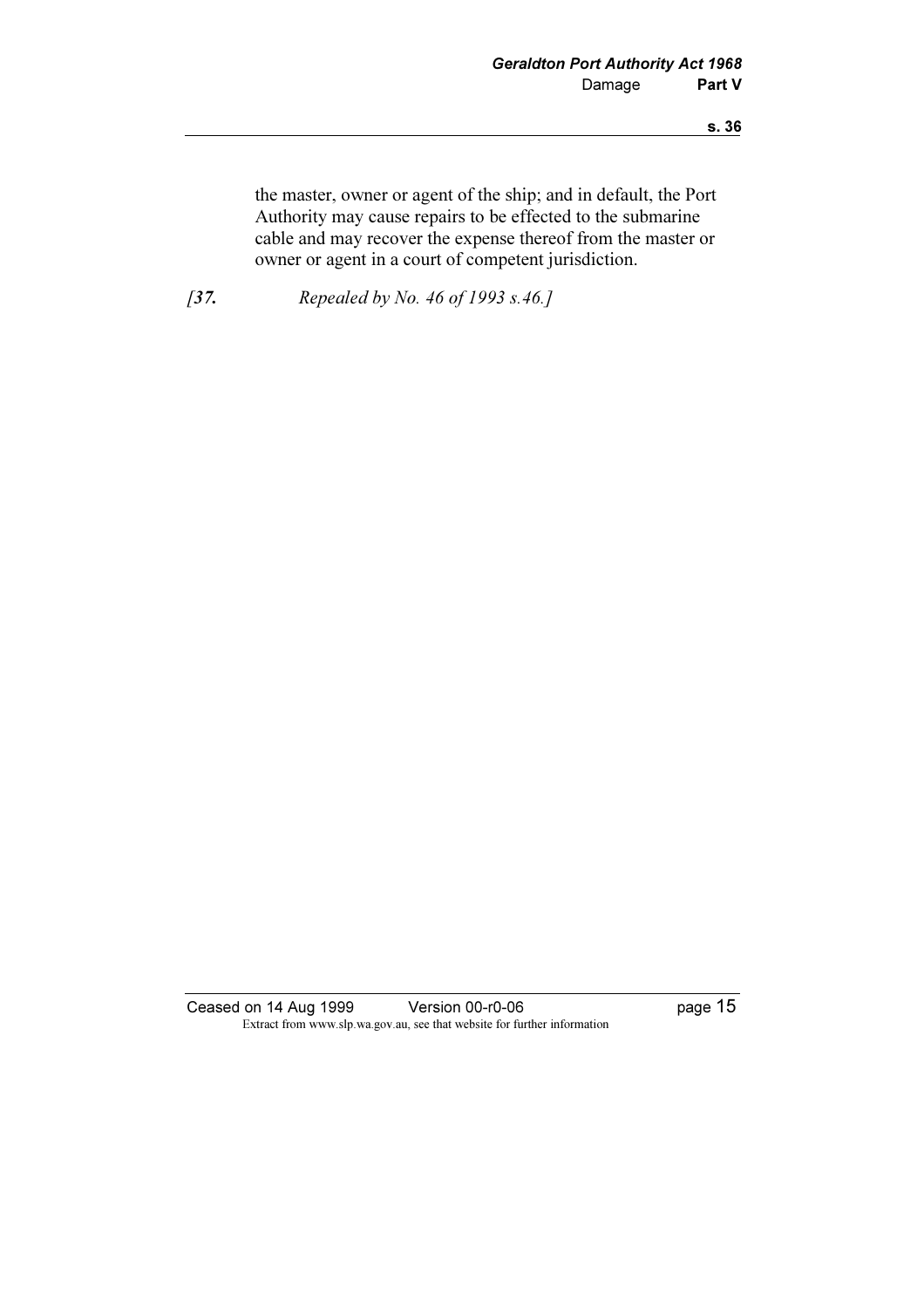s. 38

# Part VI — Port dues and wharfage charges

#### 38. Port dues

 Port dues shall be made and levied and are payable in accordance with the regulations.

#### 39. Tonnage of vessels

 Where a ship is registered at a port in a country that has adopted the provisions of the Merchant Shipping Act 1894, of the United Kingdom Parliament in respect of the measurement of tonnage, the ship shall be deemed to be of the tonnage denoted in its certificate of registry or other national papers.

#### 40. Measurement of tonnage in certain cases

 Where any question arises as to the tonnage of any vessel not registered as mentioned in section 39, any officer of the Port Authority authorised by it in that behalf, may measure the vessel in accordance with the regulations for the measurement of shipping for the time being in force in the State; or the Port Authority may accept, as the measurement of the vessel, the measurement of the vessel appearing in the latest edition of Lloyds Register that is in the possession of the Port Authority.

#### 41. In case of difference, power to weigh or measure goods

 Where a difference arises between the officer authorised to collect any dues and the owner of goods respecting the weight or quantity of any goods liable to dues —

- (a) that officer may cause the goods to be weighed or measured;
- (b) if the weight or quantity exceeds that alleged by the owner, the expenses of the weighing or measuring shall be paid to the Port Authority and is recoverable as dues owing to the Port Authority;

page 16 Version 00-r0-06 Ceased on 14 Aug 1999 Extract from www.slp.wa.gov.au, see that website for further information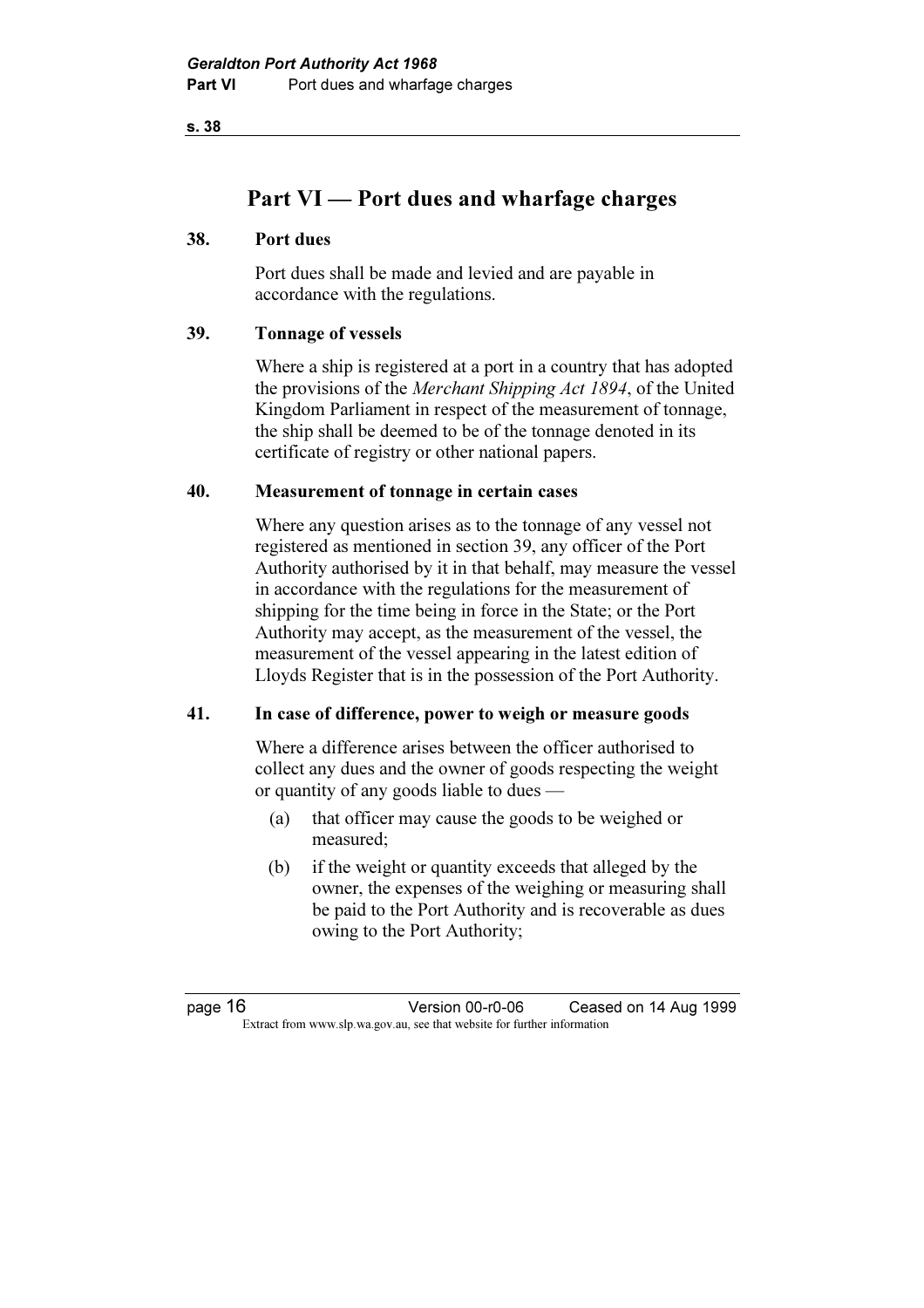(c) if the weight or quantity does not exceed that alleged by the owner, the expenses of the weighing or measuring shall be paid by the Port Authority and are recoverable from it in a court of competent jurisdiction.

Ceased on 14 Aug 1999 Version 00-r0-06 Page 17 Extract from www.slp.wa.gov.au, see that website for further information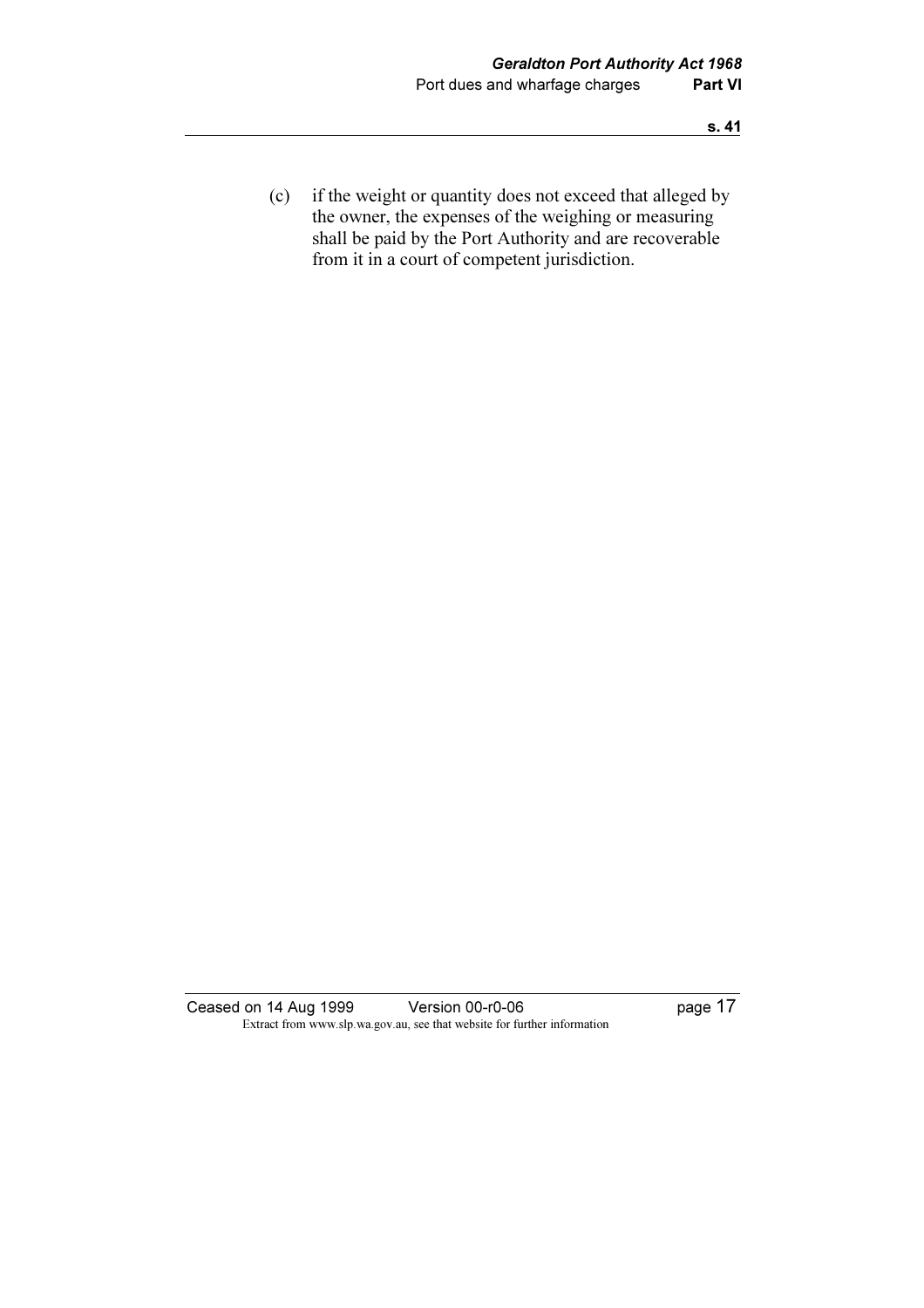s. 42

# Part VII — Liability for dues

#### 42. Liability for dues payable by ship

 The following persons are liable to pay the dues payable by or in respect of a ship, namely —

- (a) the owner and master thereof; and
- (b) any consignee or agent thereof who has paid or made himself liable to pay any other charge on account of the ship in the port.

#### 43. Liability for dues payable for goods

 The following persons are liable to pay the dues payable in respect of any goods carried in a ship, namely —

- (a) the owner of the goods;
- (b) any consignor, consignee, shipper or agent for sale or custody of the goods; and
- (c) any person entitled to the possession of the goods, either as owner or agent for the owner.

#### 44. Power of person other than master or owner of ship to retain certain moneys for payment of dues

 Every consignor, consignee, shipper, or agent (not being the owner or master of any ship or goods) by this Act made liable for the payment of any dues in respect of that ship or those goods, as the case may be, may, out of any moneys in his hands received on account of the ship or goods, or belonging to the owner thereof, retain the amount of dues so paid by him, together with any reasonable expenses he may have incurred by reason of payment and liability.

#### 45. Recovery of dues

 All dues payable to the Port Authority may be recovered by the Port Authority as a debt in a court of competent jurisdiction.

page 18 Version 00-r0-06 Ceased on 14 Aug 1999 Extract from www.slp.wa.gov.au, see that website for further information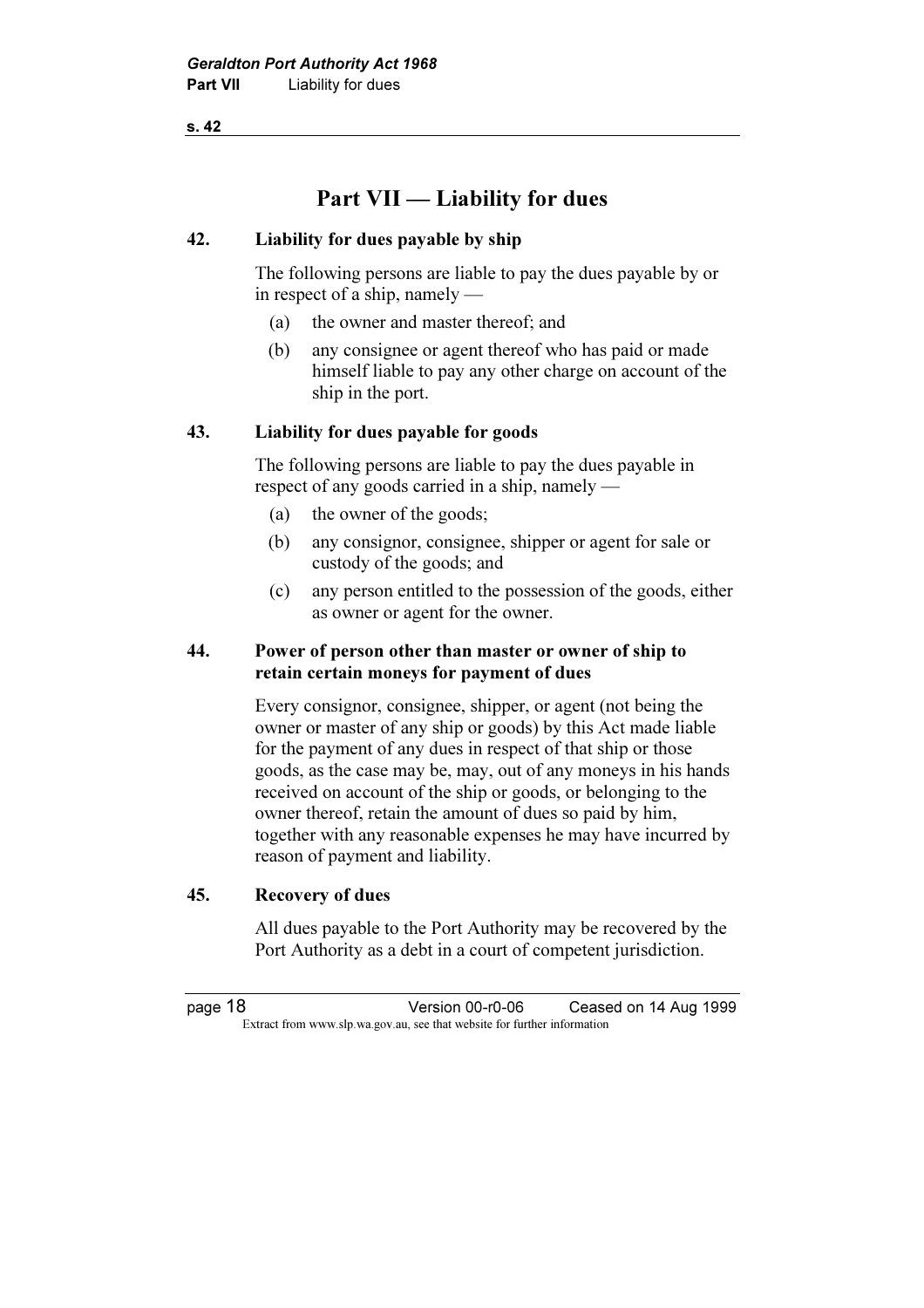### 46. Power of persons authorised to collect dues, to distrain

- (1) Any person authorised to collect dues may distrain any ship and the tackle thereof, or any goods in respect of which dues are payable, and may keep the ship and tackle or goods respectively until the dues are paid; and if they are not paid within seven days after the distress, may cause the property distrained or any part thereof to be sold and out of the proceeds of the sale may pay the amount of the dues and the expenses of the distress, keeping and sale.
- (2) The power conferred by this section is in addition to the other remedies provided by this Act for the recovery of dues.

### 47. Settlement of dispute concerning dues or charges occasioned by distress

- (1) Where a difference arises concerning the amount of any dues payable, or of the charges occasioned by any distress, the person distraining may detain the ship, tackle or goods distrained until such amount is ascertained by the Local Court at Geraldton, or until he is satisfied that sufficient security has been given for the payment of such amount when ascertained, and of the expenses arising from non-payment thereof.
- (2) The court shall, upon application made for that purpose, determine the amount, and award such costs to be paid by either party to the other as the court thinks reasonable.

#### 48. Penalty for evasion

 If any master, owner, consignor, shipper or agent evades or attempts to evade the payment of any dues, he commits an offence against this Act and is liable to a fine either not exceeding two hundred dollars or in case the amount of the dues that he has evaded or has attempted to evade exceeds two hundred dollars, then not exceeding the amount of those dues; and the fine is in addition to the dues payable by him.

Ceased on 14 Aug 1999 Version 00-r0-06 Page 19 Extract from www.slp.wa.gov.au, see that website for further information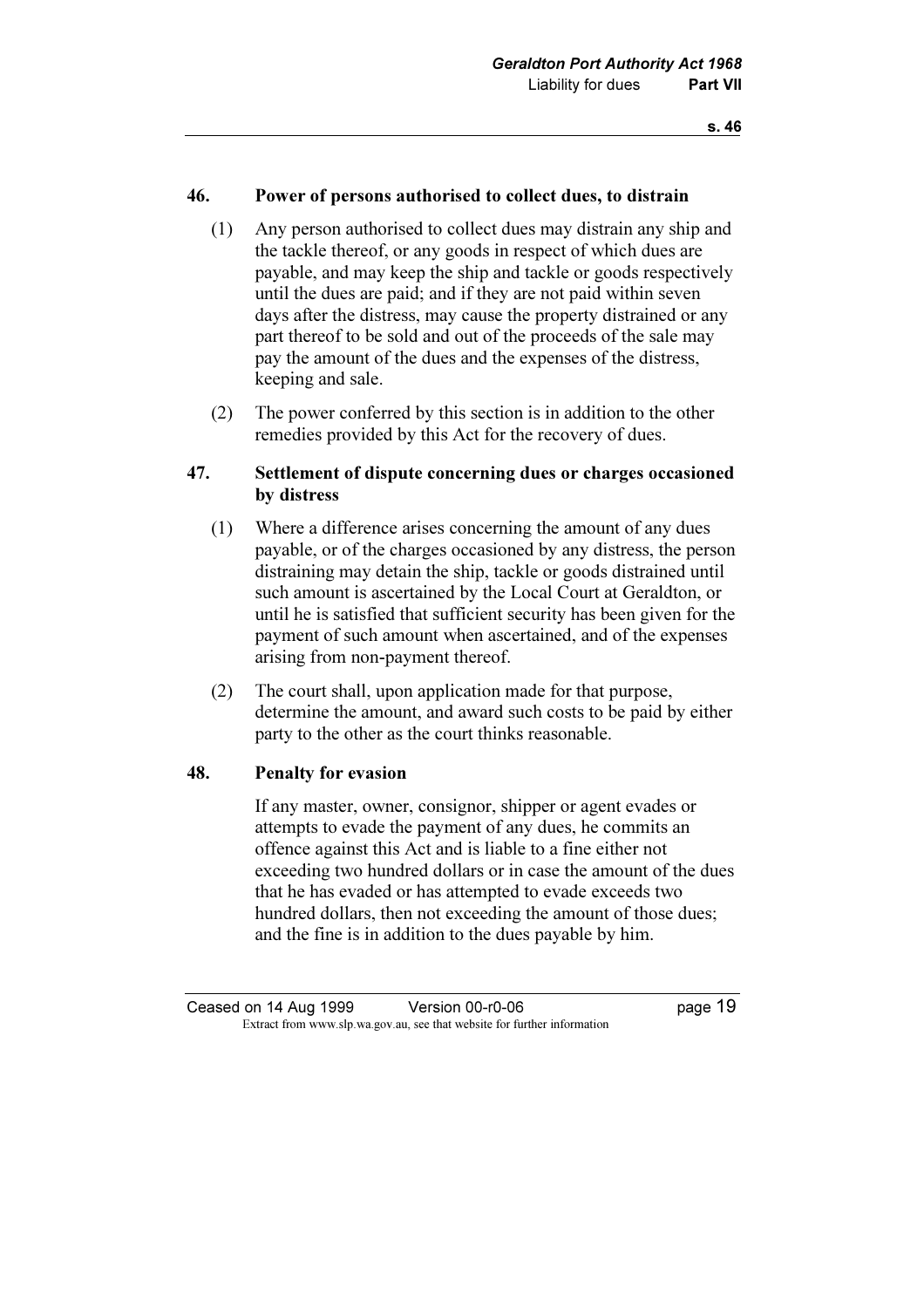#### s. 49

#### 49. Power of Governor to revise port dues

- (1) If in the opinion of the Governor the Port Authority
	- (a) has not, in any year, collected and received dues, rents and other sources of revenue sufficient; or
	- (b) has, in any year so collected and so received more than sufficient,

 to provide for the lawful expenditure of the Port Authority, including interest and contributions to the sinking fund, in respect of the value of the property vested in and charged against it under section 50 and 51, or if for any other reason the Governor thinks fit so to do, the Governor may revise the port dues, wharfage charges and other dues, tolls, rates, fees and charges prescribed by the regulations.

 (2) The Port Authority shall impose and collect those dues, charges, rates, tolls and fees as so revised by the Governor until the Governor otherwise orders.

page 20 Version 00-r0-06 Ceased on 14 Aug 1999 Extract from www.slp.wa.gov.au, see that website for further information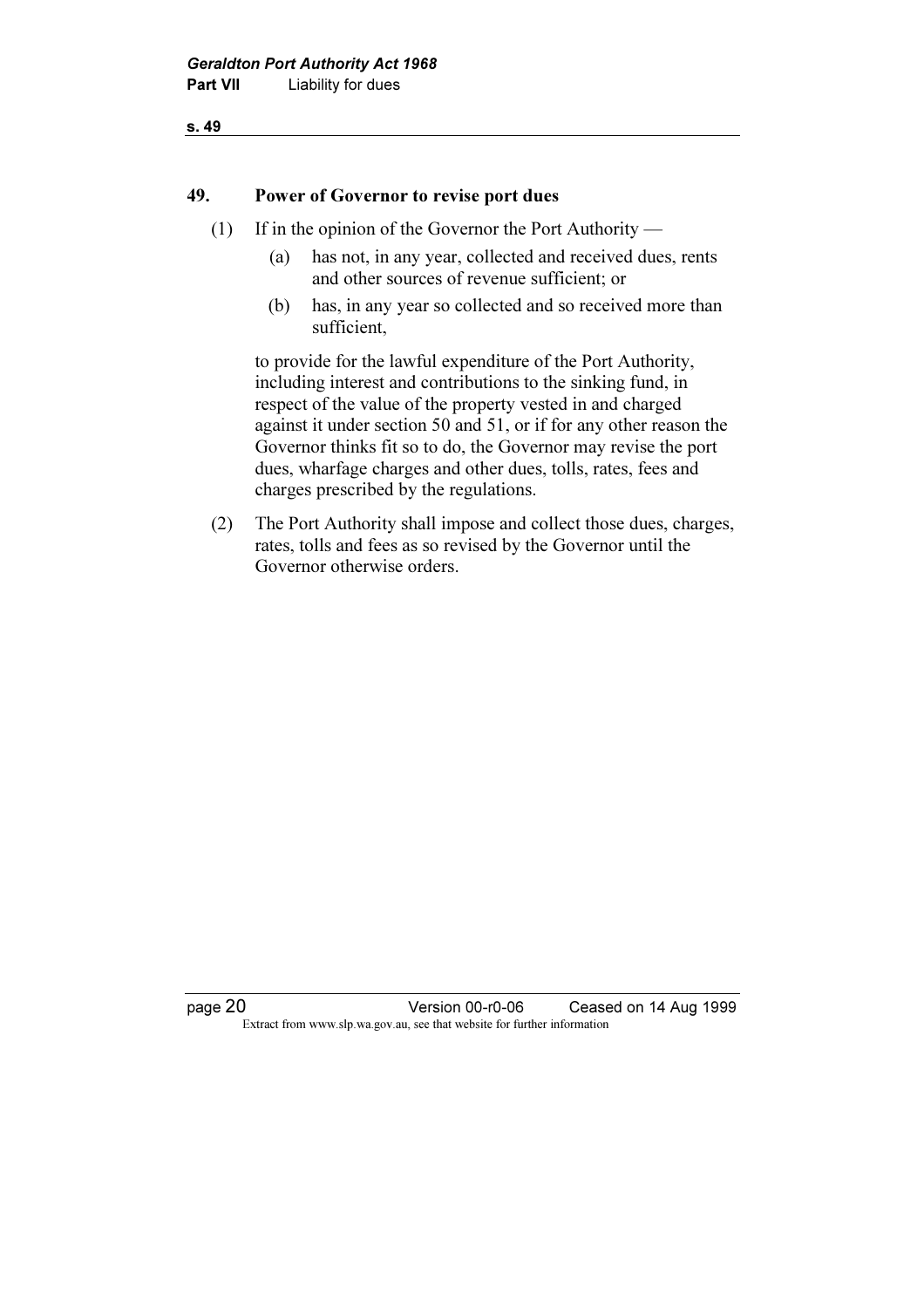s. 50

# Part VIII — Finance

#### 50. Determination of value of property vested in Port Authority

 The Minister shall, on the coming into operation of this Act, cause a schedule to be made of all property vested in the Port Authority and shall determine the value thereof to be charged against the Port Authority.

#### 51. Value of subsequent works

 After the Minister determines the value under section 50, the Minister shall, at the end of each financial year, cause a schedule to be made of the cost of all additional works and improvements constructed, and the proportionate cost of works in course of construction, and of all property acquired by the Port Authority during the preceding financial year to be charged against the Port Authority.

#### 51A. Annual financial targets

- (1) The Minister shall, with the approval of the Treasurer, determine in writing delivered to the Port Authority by not later than 15 February in each year a financial target for the Port Authority for the next financial year and the Port Authority shall pursue a policy aimed at attaining that target, or that target as varied under subsection (4), during that financial year.
- (2) A financial target determined by the Minister under subsection (1) shall be expressed as a real rate of return after current cost depreciation but before interest on the written down current cost of the assets of the Port Authority as calculated in accordance with subsection (3).
- (3) The procedure to be used for the purposes of this section to calculate —

Ceased on 14 Aug 1999 Version 00-r0-06 page 21 Extract from www.slp.wa.gov.au, see that website for further information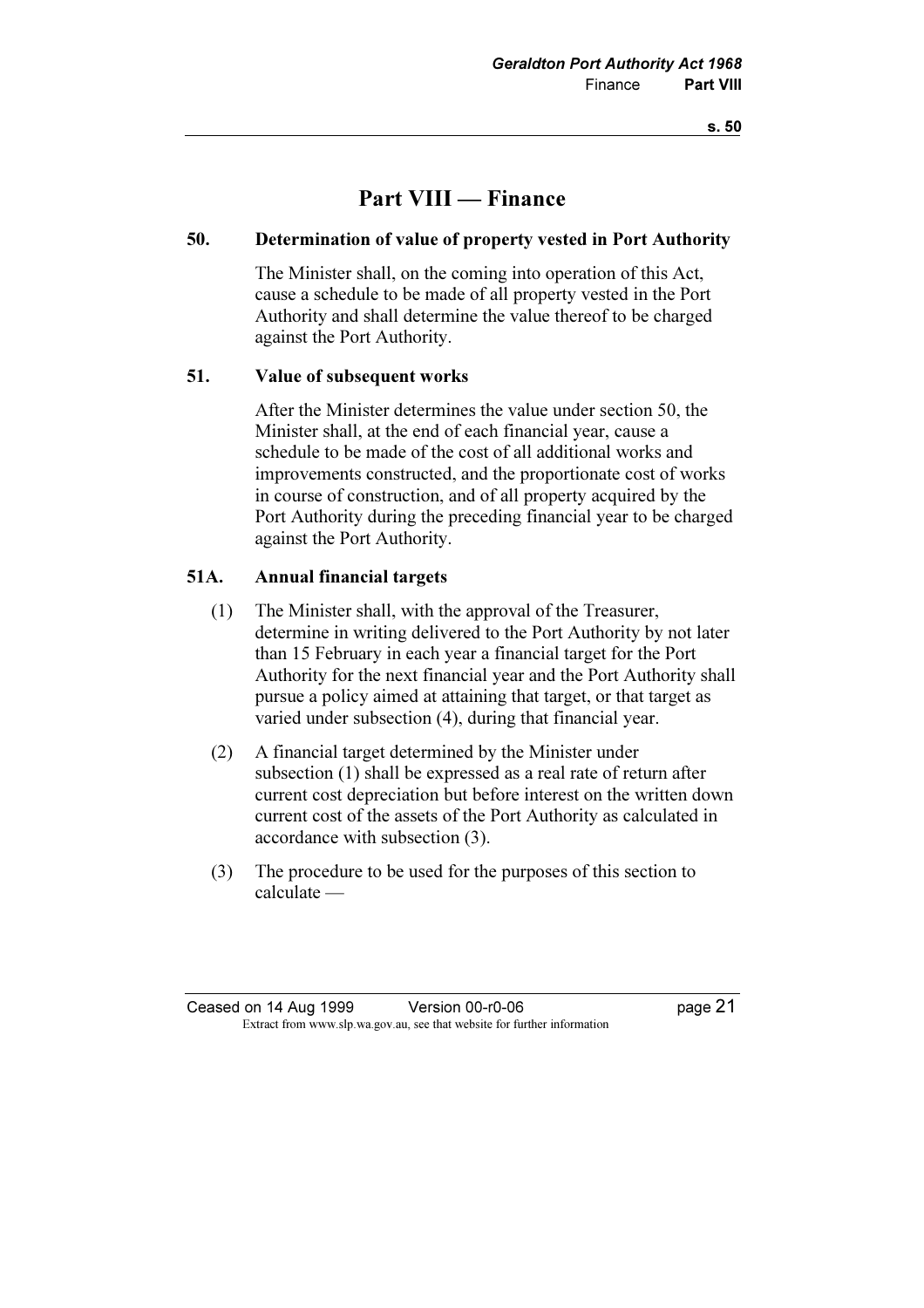s. 51A

- (a) the real return after current cost depreciation but before interest which the Port Authority has attained or is attaining; and
- (b) the written down current cost of the assets of the Port Authority,

 in respect of any financial year shall be as approved by the Minister and shall include —

- (c) the method to be used to calculate the return referred to in paragraph (a);
- (d) the assets, or classes of assets, to be considered assets of the Port Authority for the purposes of this section;
- (e) the method to be used to calculate the written down current cost of the assets of the Port Authority; and
- (f) where relevant, any transaction, resource or liability or classes of transactions, resources or liabilities, to be adjusted and any method to be used for any such adjustments.
- (4) Where, during a financial year, economic conditions beyond the control of the Port Authority are such that it is —
	- (a) unlikely that the Port Authority will attain the financial target; or
	- (b) likely that the Port Authority will exceed the financial target,

 determined by the Minister under subsection (1), the Minister may, with the approval of the Treasurer vary, in writing delivered to the Port Authority, the financial target determined under subsection (1).

- (5) The annual report submitted by the Port Authority in accordance with section 66(1) of the *Financial Administration and Audit* Act 1985 shall include —
	- (a) a report; and

page 22 Version 00-r0-06 Ceased on 14 Aug 1999 Extract from www.slp.wa.gov.au, see that website for further information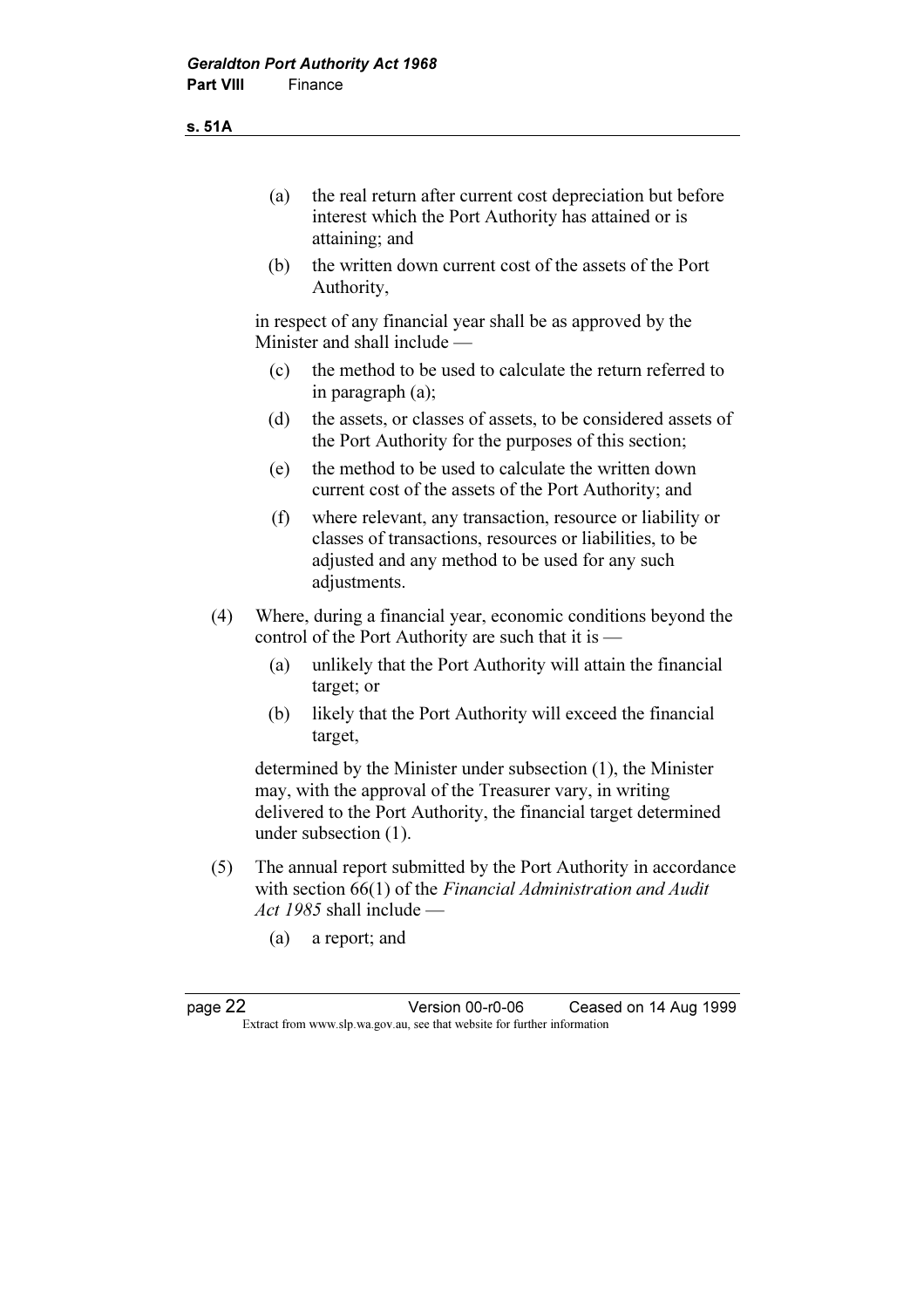(b) supplementary financial statements, based on the procedure approved by the Minister under subsection (3), which for the purposes of that Act shall be deemed to be part of the financial statements prepared in accordance with section 66(1) (a) of that Act for that annual report,

 on the extent to which the Port Authority attained its financial target determined by the Minister under this section for the financial year the subject of the annual report.

[Section 51A inserted by No. 98 of 1987 s.31.]

#### 51B. Payment of dividend to the State

- (1) The Port Authority shall, not later than one month after receiving the opinion of the Auditor General under section 93 of the Financial Administration and Audit Act 1985, beginning with the opinion received for the financial year ending on 30 June 1989, make a recommendation to the Minister as to whether a dividend should apply to the Port Authority for that financial year and if a dividend should apply, what that dividend should be.
- (2) Subject to this section, the Minister may, with the approval of the Treasurer, after receiving the recommendation of the Port Authority under subsection (1), determine the dividend that is to be paid by the Port Authority to the Treasurer for the credit of the Consolidated Fund for the relevant financial year.
- (3) A dividend under this section shall be expressed as a proportion of the State's equity in the Port Authority for the relevant financial year.
- (4) In making a determination under subsection (2) in respect of a financial year the Minister shall have regard to but shall not be bound by the recommendation of the Port Authority.
- (5) The Port Authority shall pay the amount of a dividend payable under this section within one month after receiving the

| Ceased on 14 Aug 1999 | Version 00-r0-06                                                         | page 23 |
|-----------------------|--------------------------------------------------------------------------|---------|
|                       | Extract from www.slp.wa.gov.au, see that website for further information |         |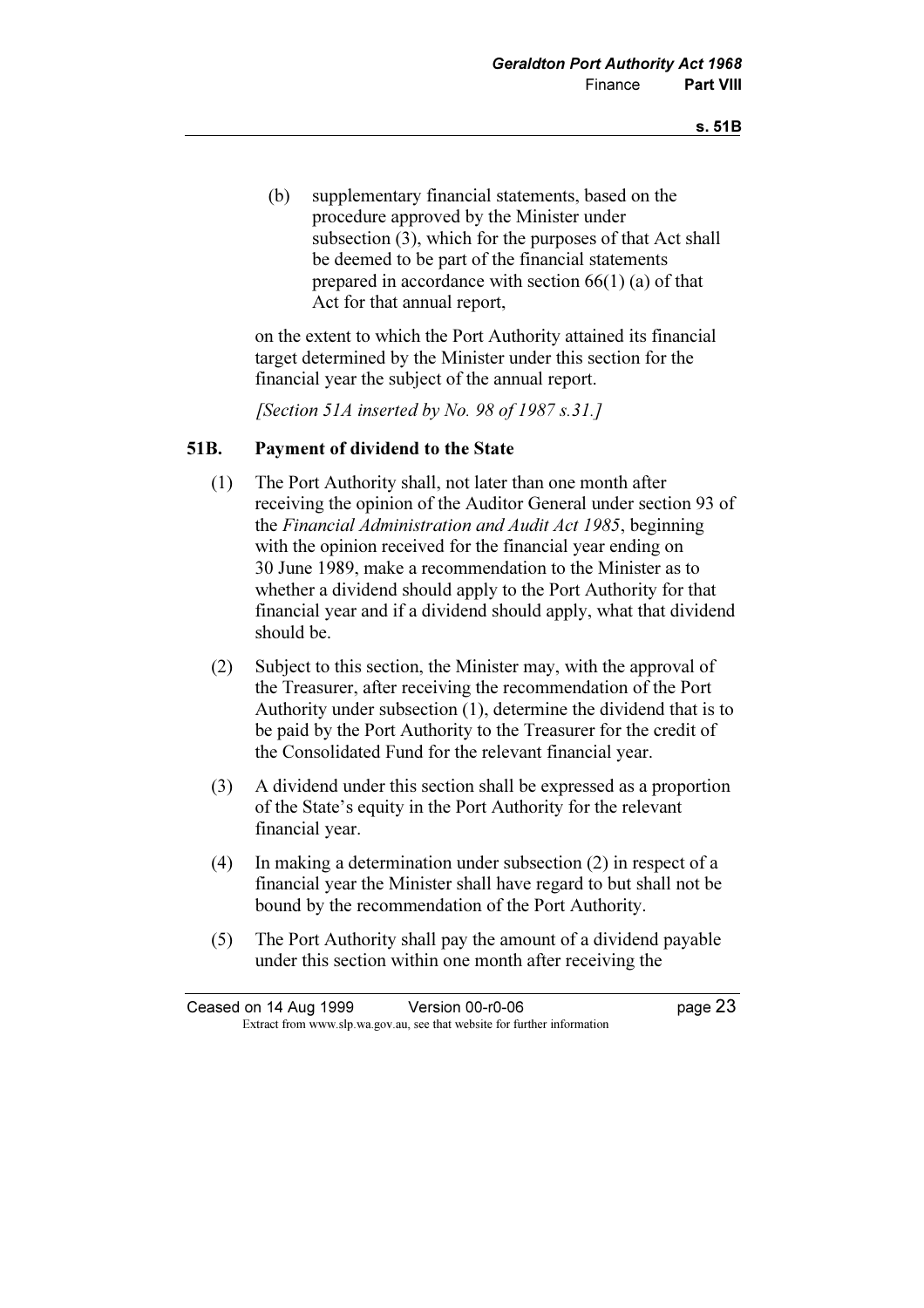determination of the Minister under subsection (2) or such longer period as the Minister directs.

- (6) In this section "State's equity in the Port Authority" in relation to a financial year means the amount calculated in accordance with the formula (A-L) where —
	- A means the written down current cost of the assets considered assets of the Port Authority under section 51A (3), as calculated under that section in respect of the financial year, which were acquired by the Port Authority for consideration or vested in the Port Authority by the State; and
	- L means the liabilities of the Port Authority that are identified, using the method approved by the Minister, as relating to the assets referred to in this subsection.

[Section 51B inserted by No. 98 of 1987 s.31; amended by; No. 6 of 1993 s.11.]

#### 51C. Information to be provided to Minister

 The Minister may request, and the Port Authority shall provide, information and documents, including lists of assets, valuations, accounts and calculations —

- (a) necessary to enable the Minister to make or vary a determination or give a direction; or
- (b) relating to any recommendation made by the Port Authority,

under sections 51A or 51B.

[Section 51C inserted by No. 98 of 1987 s.31.]

#### 52. Funds of the Port Authority

- (1) The funds of the Port Authority consist of
	- (a) moneys from time to time appropriated by Parliament;

page 24 Version 00-r0-06 Ceased on 14 Aug 1999 Extract from www.slp.wa.gov.au, see that website for further information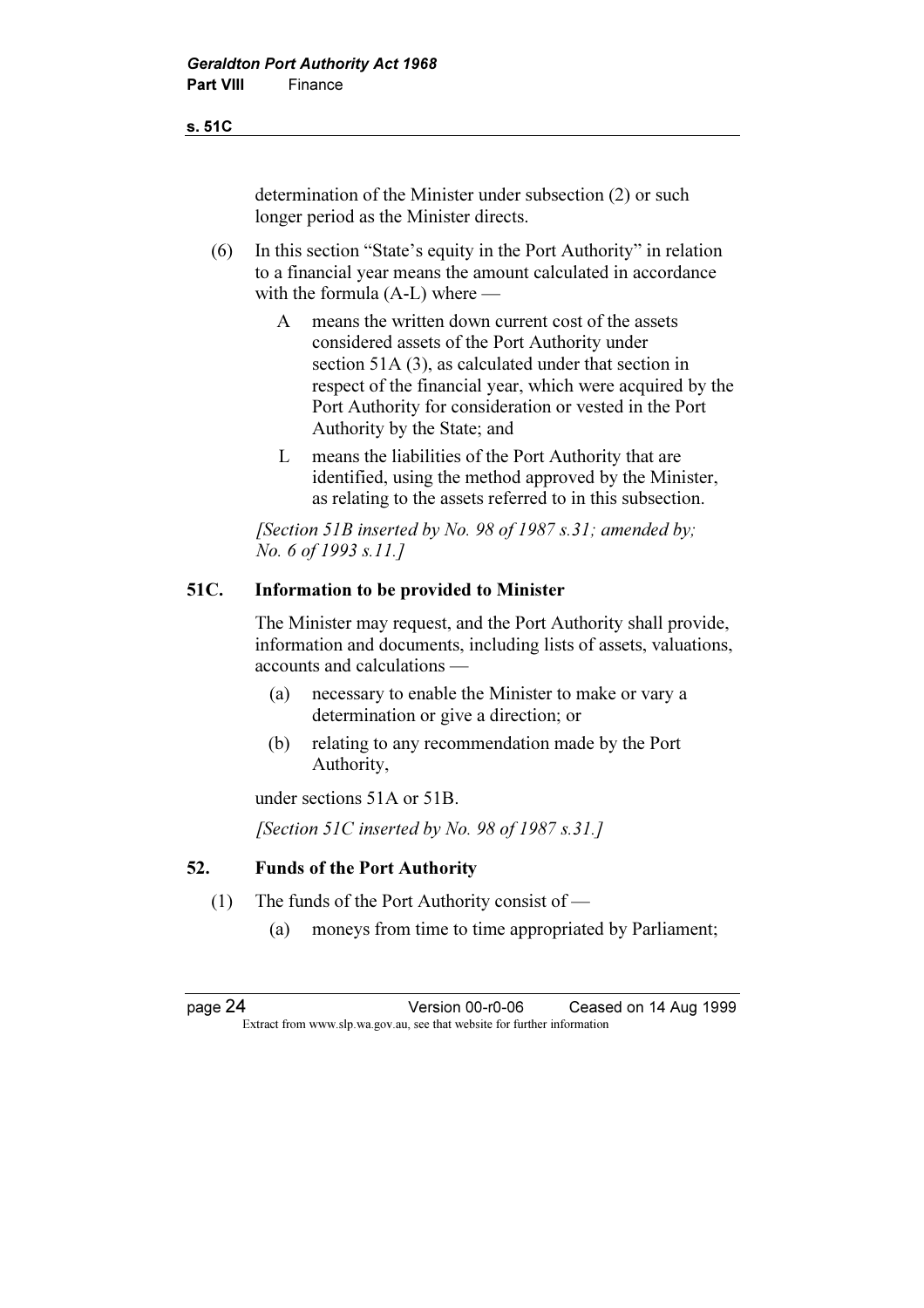- (b) moneys received by the Port Authority in the performance of its functions;
- (c) moneys borrowed by the Port Authority under this Act; and
- (d) other moneys lawfully received by, or made available, given or payable to the Port Authority.
- (2) The funds referred to in subsection (1) are to be credited to one account called the "Geraldton Port Authority Account" at either —
	- (a) the Treasury and forming part of the Trust Fund constituted under section 9 of the Financial Administration and Audit Act 1985; or
	- (b) with the approval of the Treasurer, a bank (as defined in section 3 of that Act).
- (3) The Account is to be charged with
	- (a) the remuneration and allowances payable to members;
	- (b) the salaries and wages of the Port Authority's officers and employees;
	- (c) all capital expenditure incurred by the Port Authority under its Act in connection with the acquisition (whether by purchase or compulsory taking) of land, buildings or other property;
	- (d) all expenditure lawfully incurred by the Port Authority in the performance of its functions; and
	- (e) repayment of, and interest on, moneys borrowed by the Port Authority under this Act.

[Section 52 inserted by No. 46 of 1993 s.37; amended by No. 57 of 1997 s.65.]

#### 53. Power of Port Authority to borrow

 (1) If at any time the funds of the Port Authority are not sufficient to defray expenditure incurred by it under this Act, the Port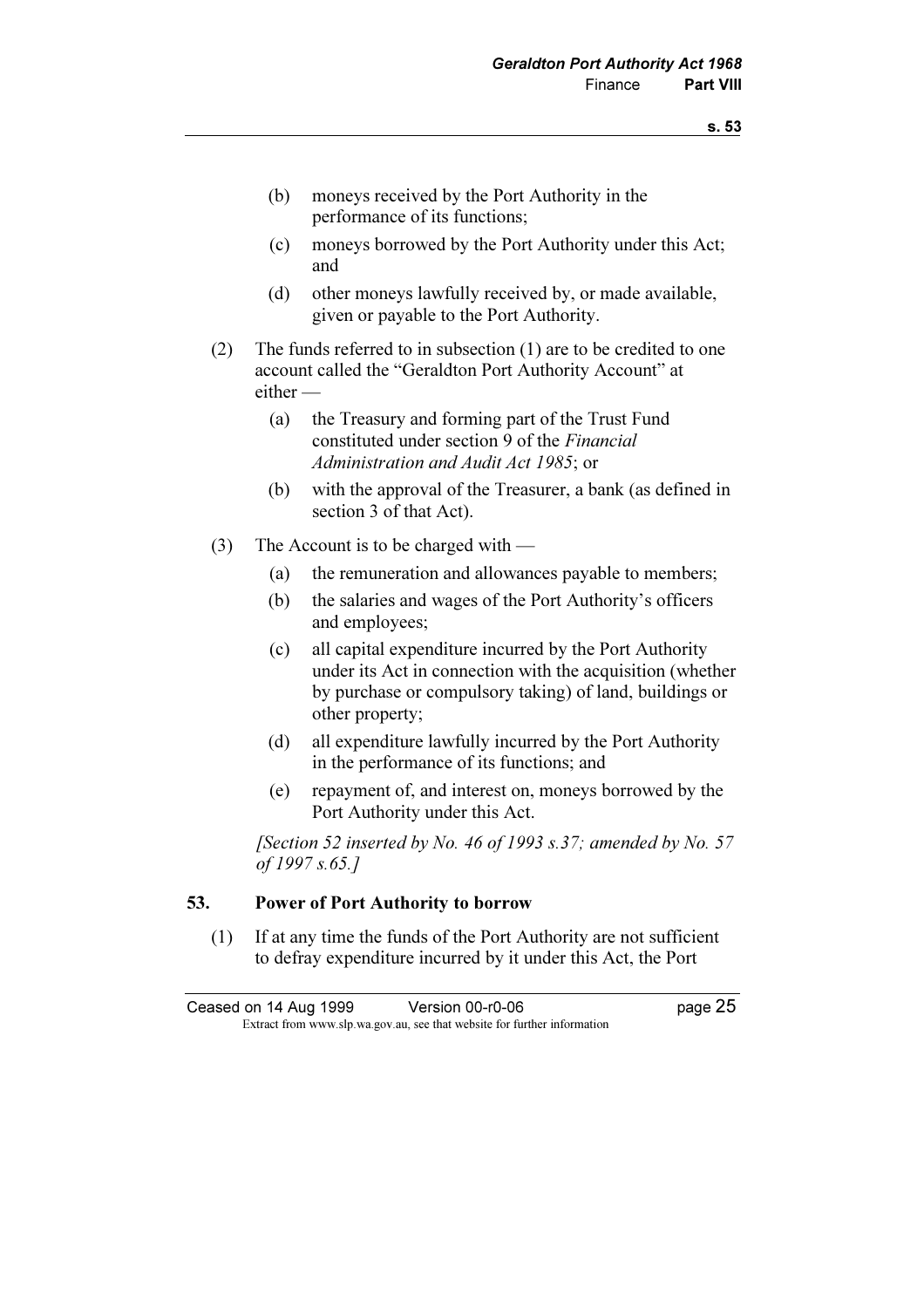Authority in addition to any power conferred on it by sections 54 and 55 may borrow from the Treasurer, or from a bank approved by the Treasurer, that is carrying on business within the State, money for the purpose of enabling the Port Authority to defray that expenditure.

- (2) The Port Authority shall pay to the Treasurer in respect of money borrowed from him under subsection (1) of this section, interest at such rate and at such times, as the Treasurer determines.
- (3) Any money borrowed by the Port Authority under this section including interest payable thereon is a charge upon the money from time to time standing to the credit of the Account or in any bank account of the Port Authority, and upon any works, undertakings and other assets vested in the Port Authority and the due repayment of the moneys so borrowed including the interest payable thereon, is hereby guaranteed by the Treasurer, for and on behalf of the State.

[Section 53 amended by No. 98 of 1985 Schedule 1.]

### 54. Power of Port Authority to borrow money on issue of debentures or inscribed stock

- (1) Subject to subsection (2) of this section, the Port Authority may at any time and from time to time, with the approval of the Governor —
	- (a) borrow and reborrow moneys by the creation and issue of sale of debentures and of inscribed stock for the purpose of raising the funds of the Port Authority for the effectual exercise by it of the powers conferred by this Act;
	- (b) create and issue debentures and inscribed stock in exchange for any debentures and inscribed stock respectively issued in respect of moneys previously borrowed by the Port Authority and not repaid;

page 26 Version 00-r0-06 Ceased on 14 Aug 1999 Extract from www.slp.wa.gov.au, see that website for further information

s. 54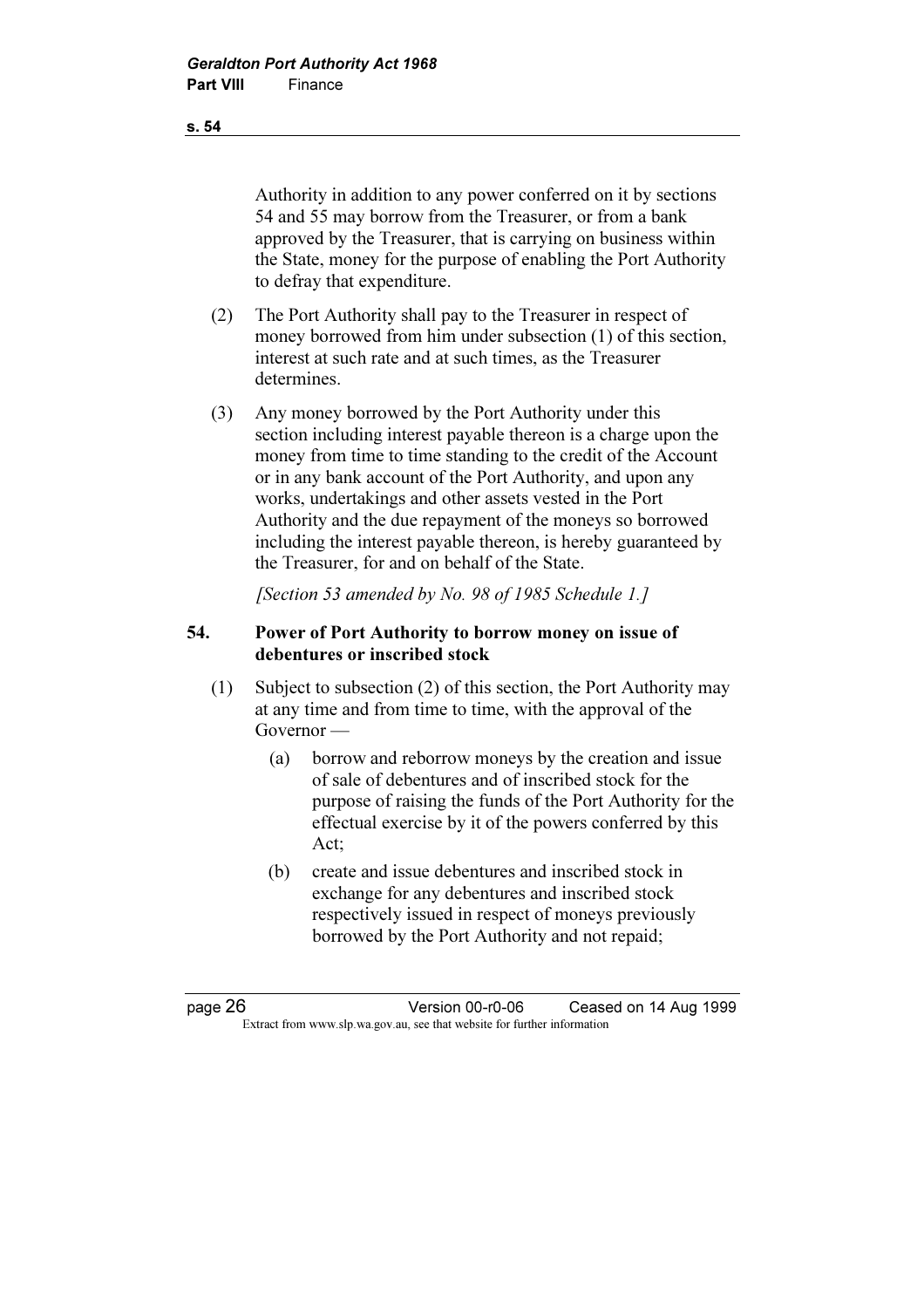- (c) create, issue and sell debentures and inscribed stock for the purpose of borrowing money for redeeming any loans owing by the Port Authority, and for paying the expenses incurred in the creation and issue of the debentures and inscribed stock and otherwise carrying out the provisions of this Act;
- (d) effect any conversion authorised by this section either by arrangement with the holders of the existing debentures or registered owners of inscribed stock, or by the purchase of the debentures or inscribed stock out of moneys raised by the sale of debentures and inscribed stock, or partly in the one way and partly in the other.
- (2) The Governor shall not approve of the borrowing by the Port Authority of moneys under the provisions of this section, unless a proposal in writing showing —
	- (a) the term and particulars of the proposed loan;
	- (b) the rate of interest to be paid on the loan;
	- (c) the purposes to which the money proposed to be borrowed is to be applied; and
	- (d) the manner in which the loan is to be repaid,

 is first submitted by the Port Authority to, and approved by, the Minister.

- (3) Any moneys borrowed by the Port Authority under the provisions of this section —
	- (a) may be raised as one loan or as several loans; and
	- (b) may be raised
		- (i) by the issue of debentures with or without interest coupons attached;
		- (ii) by the creation and issue of inscribed stock to be called "The Geraldton Port Authority Inscribed Stock";

Ceased on 14 Aug 1999 Version 00-r0-06 page 27 Extract from www.slp.wa.gov.au, see that website for further information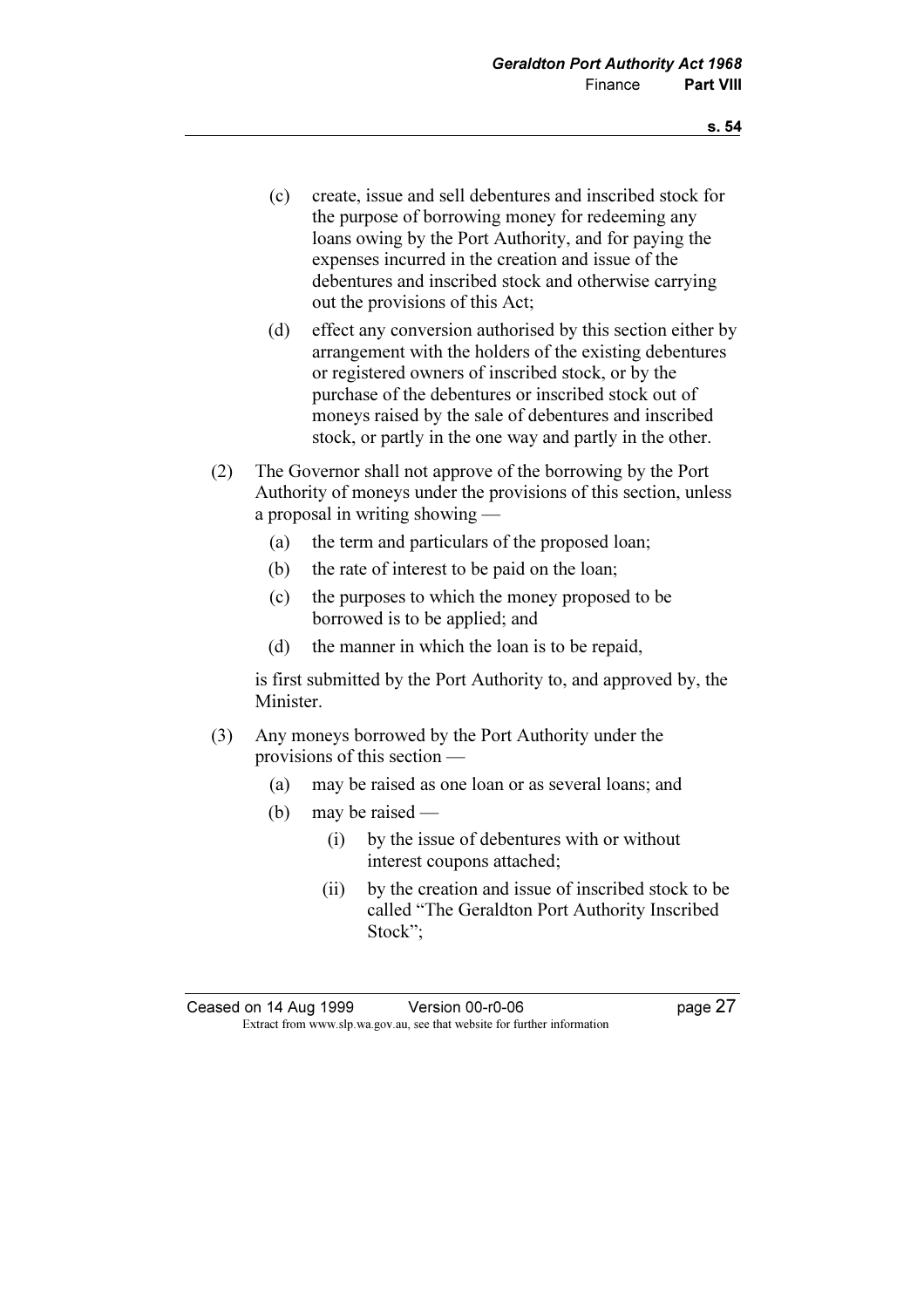(iii) partly as provided by subparagraph (i), and partly as provided by subparagraph (ii) of this paragraph; or

 (iv) in such other manner as the Governor may approve.

#### 55. Power to borrow to repay loan

 For the purpose of making provision to repay either the whole or any part of any loan raised by the Port Authority under the provisions of this Act, the Port Authority may with the consent of the Governor, and subject to subsection (2) of section 54, borrow the moneys necessary for that purpose before the loan or part of it becomes payable.

#### 56. Moneys borrowed charged on revenues of Port Authority and guaranteed by the State

- (1) Due payment of debentures and inscribed stock respectively created or issued under the provisions of section 54 and sold by the Port Authority, with all interest thereon, shall be charged on and secured upon the revenues of the Port Authority.
- (2) For the purposes of subsection (1) of this section "revenues" of the Port Authority means all dues, rents and other levies authorised to be collected and received by the Port Authority.
- (3) The due repayment of the principal moneys and the payment of all interest secured by debentures or inscribed stock created or issued by the Port Authority under the provisions of section 54 is hereby guaranteed by the Treasurer, for and on behalf of the State.
- (4) Any sums required by the Treasurer for fulfilling any guarantee given by this Act shall be charged to the Consolidated Fund which is hereby to the necessary extent appropriated accordingly, and any sums received or recovered by the Treasurer from the Port Authority or otherwise in respect of a

page 28 Version 00-r0-06 Ceased on 14 Aug 1999 Extract from www.slp.wa.gov.au, see that website for further information

s. 55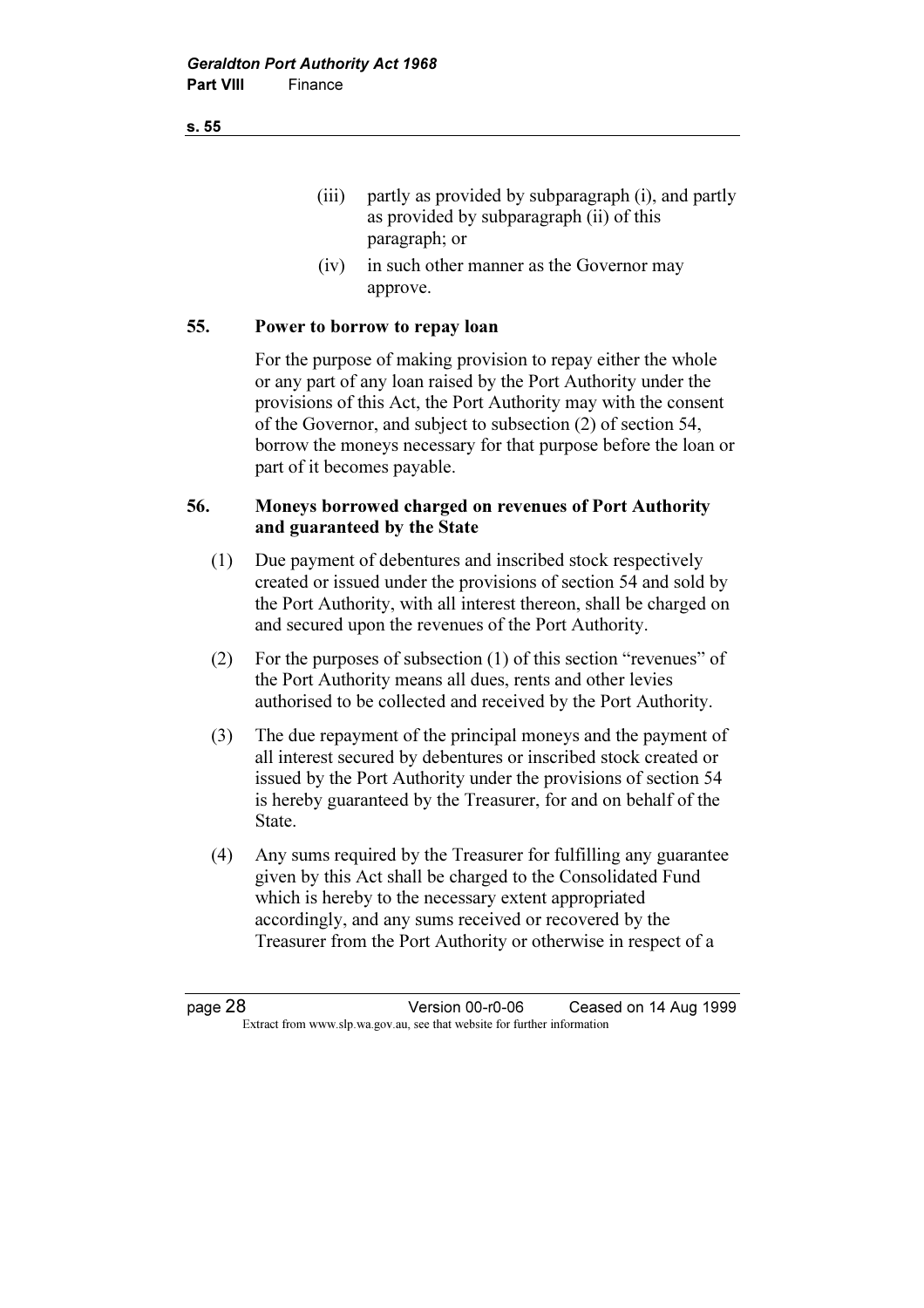sum so charged by the Treasurer shall be credited to the Consolidated Fund.

 [Section 56 amended by No. 98 of 1985 Schedule 1; No. 6 of 1993 s.11; No. 49 of 1996 s.64.]

#### 57. Provisions of Second Schedule to apply to debentures and inscribed stock

- (1) The provisions of Part I of the Second Schedule to this Act apply with respect to debentures and inscribed stock issued by the Port Authority under the provisions of section 54.
- (2) The provisions of Part II of that Schedule apply with respect to debentures issued under the provisions of section 54.
- (3) The provisions of Part III of that Schedule shall apply with respect to inscribed stock issued in Geraldton in the State under the provisions of section 54.

#### 58. Debentures and inscribed stock authorised trustee investments

- (1) Debentures and inscribed stock issued and created by the Port Authority under section 54 shall have the status of Government securities of the State of Western Australia.
- $[1(2)$  repealed.]
- (3) The debentures and inscribed stock are a lawful investment for moneys that a body corporate is authorised or directed to invest, in addition to any other investments expressly authorised for the investment of the moneys.
- (4) A trustee or body corporate may pursuant to this Act convert the debentures in his or its hands into inscribed stock.

 [Section 58 amended by No. 1 of 1997 s.18; No. 26 of 1999 s.84.]

Ceased on 14 Aug 1999 Version 00-r0-06 Page 29 Extract from www.slp.wa.gov.au, see that website for further information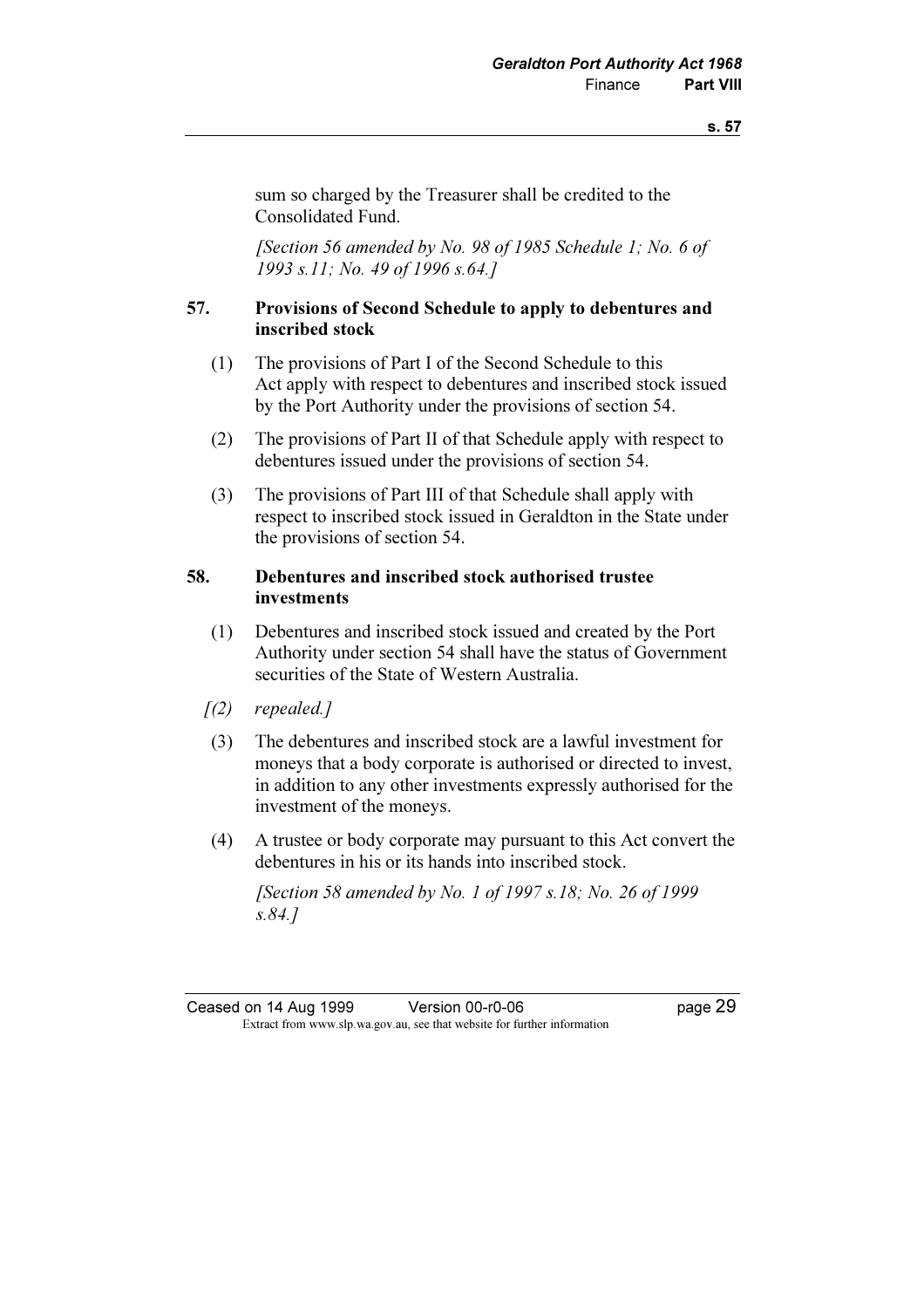s. 58A

#### 58A. Validation

 Notwithstanding that prior to the coming into operation of the Acts Amendment (Port Authorities) Act 1979, the Port Authority  $has$  —

- (a) borrowed moneys; or
- (b) used income derived by the Port Authority under this Act or moneys appropriated by Parliament,

 for a purpose which would have been within the power of the Port Authority had that Act been in operation at the time but which was not then a purpose within the powers of the Port Authority, such borrowing and the use of such income or appropriated moneys, and the doing of any act, matter or thing with respect thereto, shall be deemed to be and to have been duly authorised and lawfully done and is hereby validated.

[Section 58A inserted by No. 78 of 1979 s.20.]

### 59. Contribution of interest and sinking fund

- (1) There shall be entered and debited each year in the Account such amounts as are fixed by the Treasurer as the interest and sinking fund contributions payable for the year in respect of such portion of the Consolidated Fund as have been applied to the exercise by the Port Authority of any of the powers conferred upon it or the discharge of the duties imposed upon it by this Act.
- (2) Those contributions shall be paid to the Treasurer.
- (3) The accrued interest in the sinking fund contributions as certified by the Under Treasurer of the State shall be incorporated in the accounts of the Port Authority in relation to the exercise by it of the powers conferred upon it by this Act.

 [Section 59 amended by No. 98 of 1985 Schedule 1; No. 6 of 1993 s.15.]

page 30 Version 00-r0-06 Ceased on 14 Aug 1999 Extract from www.slp.wa.gov.au, see that website for further information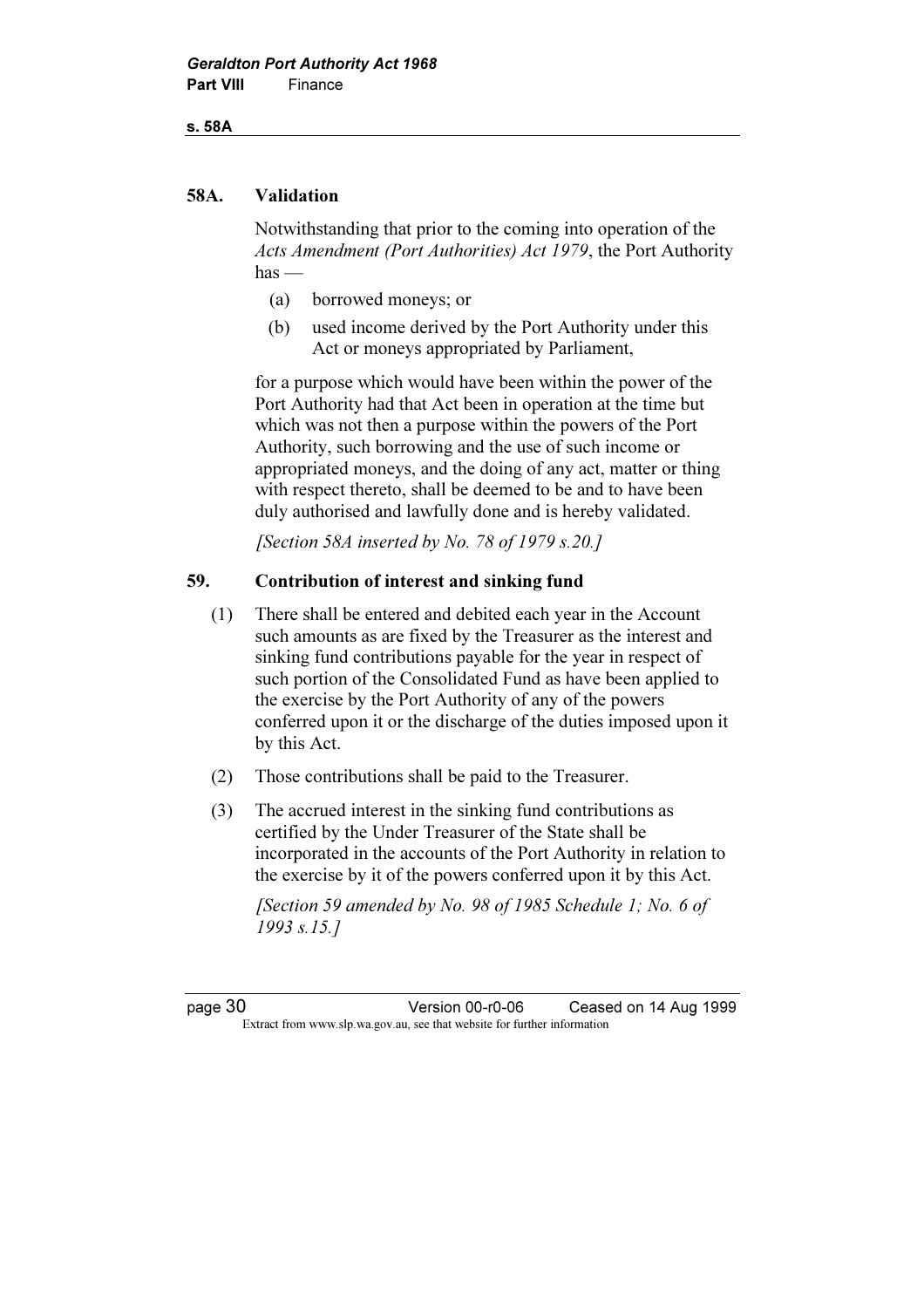#### 60. Interest on daily balance

- (1) Interest on the daily balance of money charged to the Consolidated Fund for the purposes of this Act shall be charged in the books of account of the Port Authority in relation to the exercise of its powers and the discharge of its duties under this Act, and the amount of that interest shall be credited to the Consolidated Fund half-yearly or at such other times as the Treasurer may direct.
- (2) The rate of interest shall be fixed from time to time by the Treasurer.
- (3) Money standing to the credit of the Port Authority in the Account or in any bank account of the Port Authority may, until required by the Port Authority for the purposes of this Act, be temporarily invested as the Treasurer may direct and all interest derived from any money so invested shall be credited to the Account.

 [Section 60 amended by No. 98 of 1985 Schedule 1; No. 6 of 1993 s.11; No. 49 of 1996 s.64.]

#### 61. Financial self sufficiency

- (1) In managing its financial resources and performing its functions under this Act the Port Authority shall Act in accordance with prudent commercial principles and shall aim —
	- (a) to make loan principal payments;
	- (b) to make any deferred interest payments;
	- (c) to meet all other liabilities; and
	- (d) to pay any dividend determined by the Minister under section 51B,

 as and when they fall due and to retain sufficient resources in the Port Authority to enable it to meet, in part, its future capital expenditure.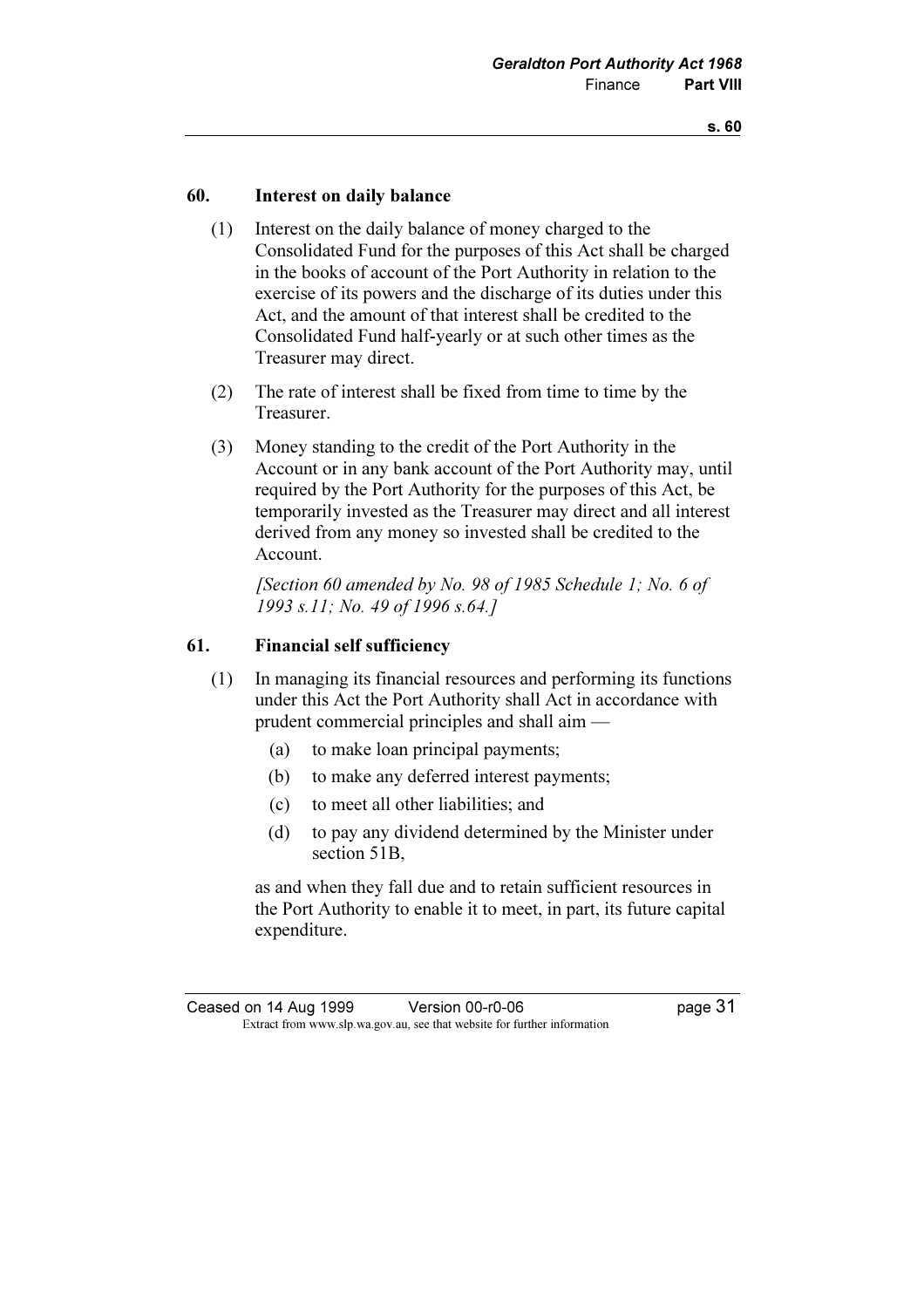#### s. 62

 $(2)$  repealed]

[Section 61 inserted by No. 98 of 1987 s.32; No. 46 of 1993] s.46.]

#### 62. Application of Financial Administration and Audit Act 1985

 The provisions of the Financial Administration and Audit Act 1985 regulating the financial administration, audit and reporting of statutory authorities apply to and in respect of the Port Authority and its operations.

[Section 62 inserted by No. 98 of 1985 Schedule 1.]

- [63. Repealed by No. 46 of 1993 s.46.]
- [64. Section 64 repealed by No. 98 of 1985 Schedule 1.]

#### 65. Reserve accounts

 The Port Authority may in respect of its works and undertakings establish in its books such reserve accounts as the Port Authority thinks fit and of which the Treasurer approves, and may in each year credit to each reserve account so established such sums as the Port Authority thinks fit.

 $[66,-69.$  Sections 66-69 repealed by No. 98 of 1985 Schedule 1.]

page 32 Version 00-r0-06 Ceased on 14 Aug 1999 Extract from www.slp.wa.gov.au, see that website for further information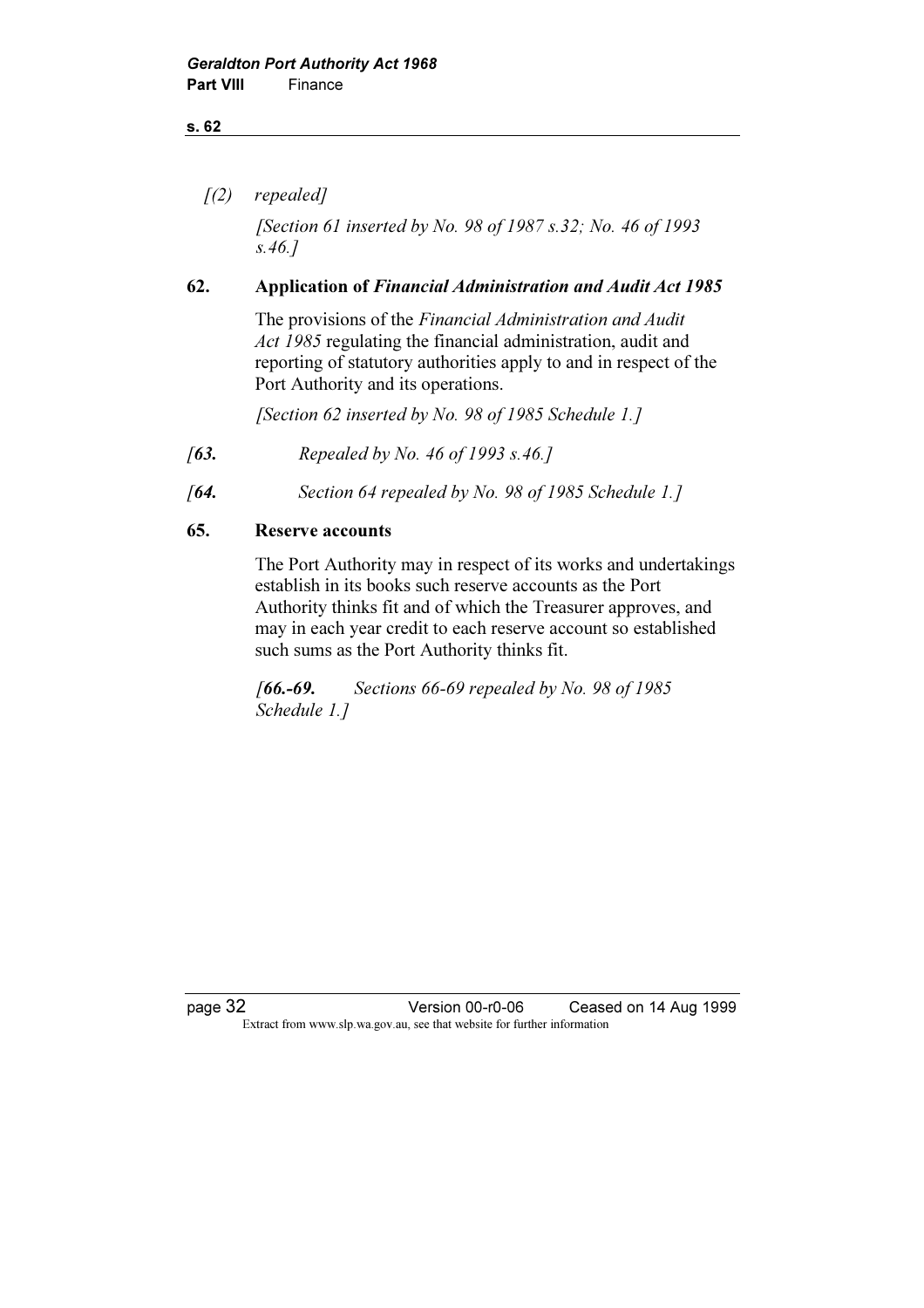# Part IX — Miscellaneous

### 70. Power of Governor to rectify irregularities

- (1) Where by misadventure or accident, anything is at any time done after the time or is not done within the time required by this Act, or is otherwise irregularly done in matter of form, the Governor may from time to time, by Order in Council published in the Gazette, make provision for any such case, or may extend the time within which anything is required to be done, or may validate anything so done after the time required, or so irregularly done in the matter of form, so that the true intent and purpose of this Act may have effect.
- (2) Nothing in this section confers on the Governor any authority to extend any period of limitation prescribed by this or any other Act for the bringing of any proceeding in a court of law by or against the Port Authority.
- [7**1.** Repealed by No. 46 of 1993 s.46.]

### 72. Offences of depositing

- (1) A person commits an offence against this Act who does, or causes or suffers to be done, any of the following things so as to be or tend to the injury of navigation, that is to say —
	- (a) cast, or cause to be cast, or suffers to fall, either from on board ship or from land, any ballast, rock, stone, slate, shingle, gravel, sand, earth, cinders, rubbish, or other substance or thing, on any tidal land, or into the port, or tidal water, or into the sea below low water-mark; or
	- (b) casts, or causes to be cast, or suffers to fall, any such substance or thing on land, in a position where the same may be liable to fall or descend, or be carried or washed down by ordinary or high tides, or by any stream or flow of water, or by any storm or flood, or otherwise, into the port or tidal water, or into the sea; or

Ceased on 14 Aug 1999 Version 00-r0-06 page 33 Extract from www.slp.wa.gov.au, see that website for further information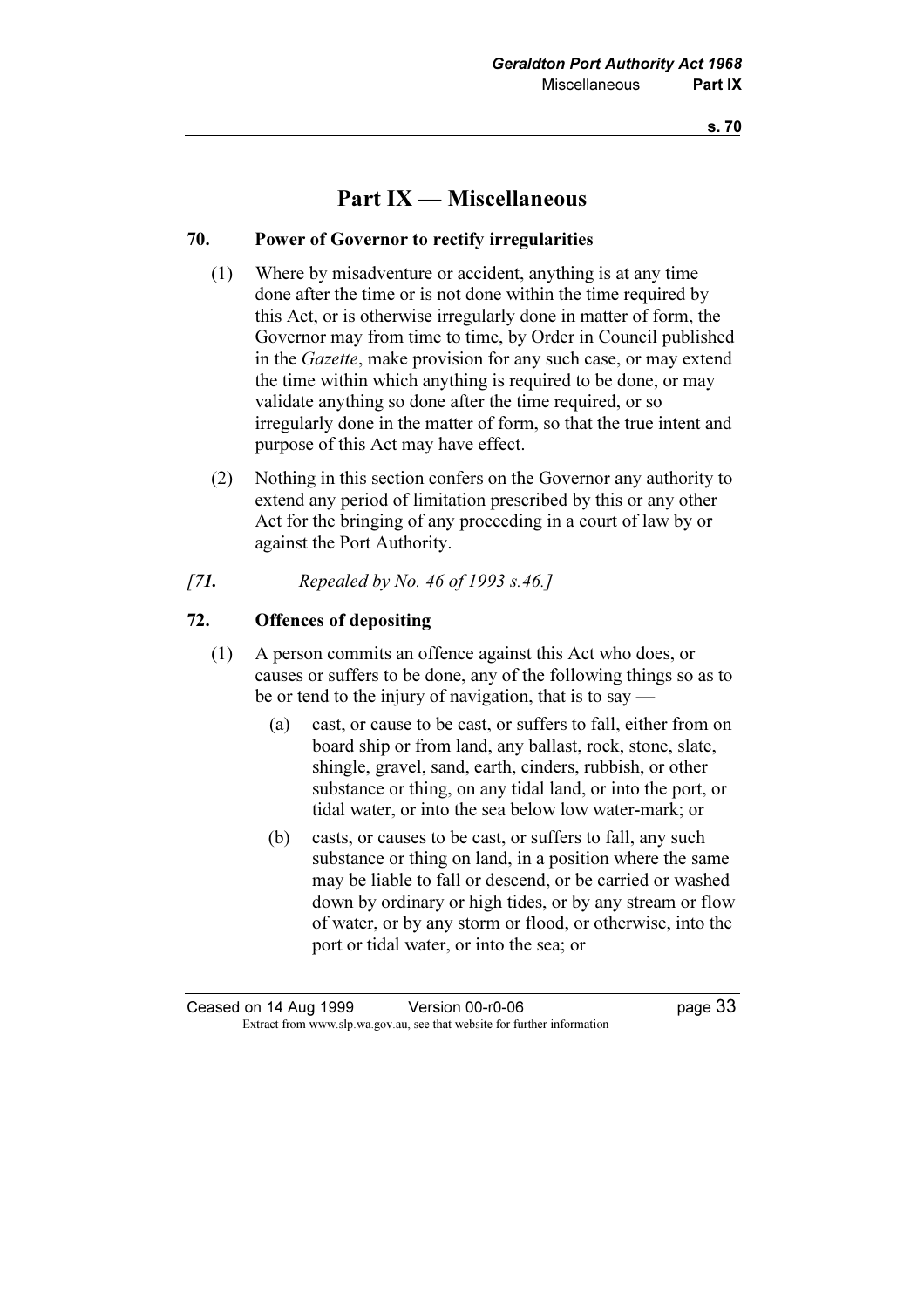(c) casts, or places or leaves, or causes to be cast, placed, or left, any ship or boat laid by or neglected as unfit for sea service, any floating or other timber, or any other thing on any tidal lands, or in the port or tidal water, or in the sea.

Penalty: One hundred dollars.

- (2) In addition to any penalty for which the offender is liable for an offence under subsection (1) of this section, he is also liable to pay to the Port Authority the expenses of the removal to a proper position, or in appropriate cases of the recovery and removal to a proper position, of the substance or thing concerned.
- (3) A person shall not be proceeded against for an offence under this section except on the prosecution of the Port Authority.

#### 73. Offence of wilfully damaging port works

 A person who wilfully destroys or in any way damages any port work or any part thereof that is constructed or in course of construction is guilty of an offence against this Act.

 Penalty: Three hundred dollars or imprisonment for twelve months.

#### 74. Offence of damaging lights, buoys, beacons, etc.

- (1) Subject to Part IV of this Act, a person who wilfully or negligently —
	- (a) injures any port light, or the lights exhibited therein, or any buoy or beacon;
	- (b) removes, alters, or destroys any port light, light-ship, buoy. or beacon;
	- (c) rides by, makes fast to, or runs foul of any port light, light-ship, buoy, or beacon;
	- (d) removes, alters, injures, or destroys any signal or signal staff used for purposes in aid of vessels navigating; or

page 34 Version 00-r0-06 Ceased on 14 Aug 1999 Extract from www.slp.wa.gov.au, see that website for further information

s. 73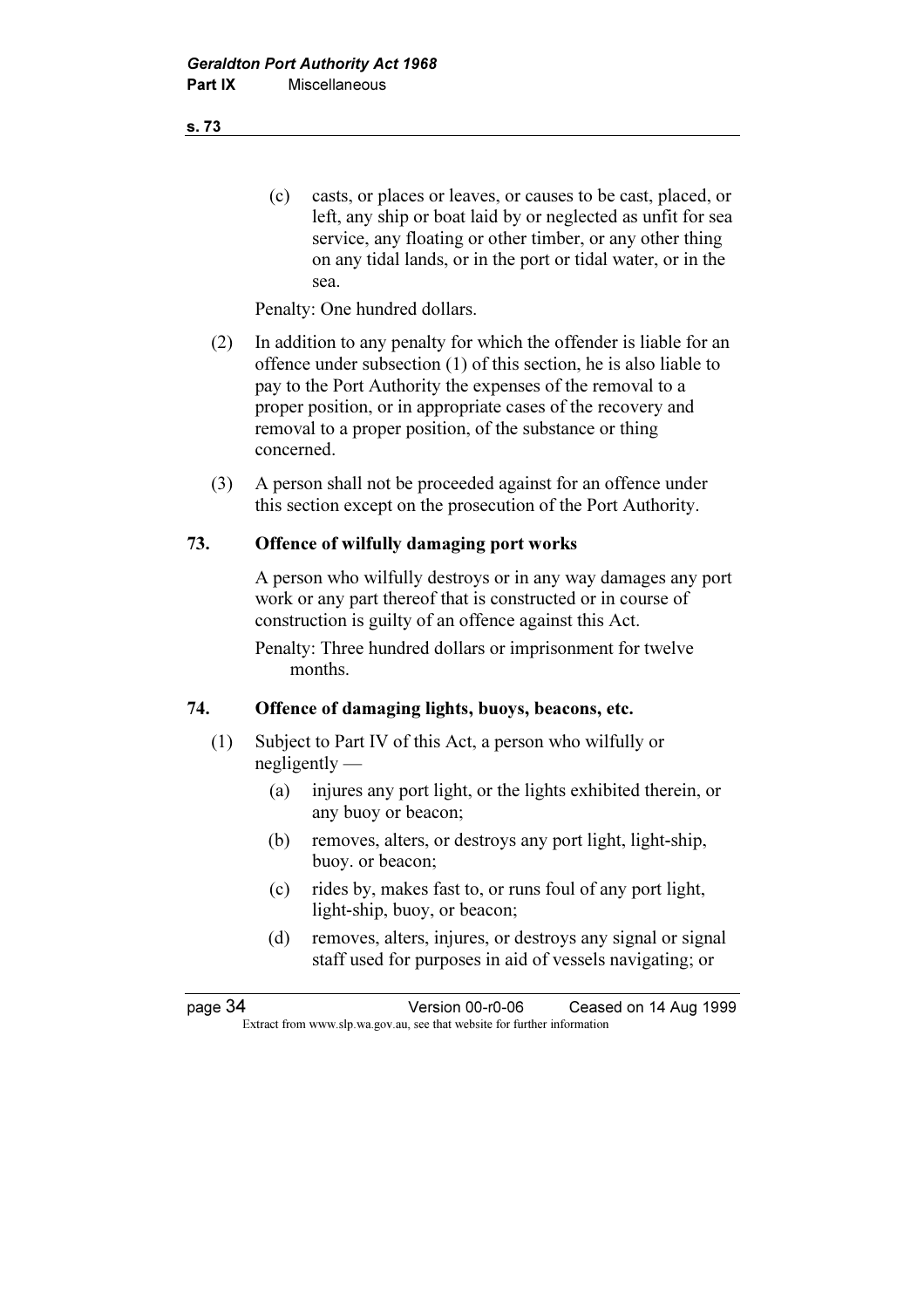(e) removes, destroys, injures or interferes with any life buoy or life saving apparatus,

commits an offence against this Act.

- (2) For each offence the offender is, in addition to the expenses of making good any damages so occasioned, liable to a fine not exceeding two hundred and fifty dollars or twelve months imprisonment.
- [75. Repealed by No. 46 of 1993 s.46.]

#### 76. Penalty for wilful damage to lights

 A person commits an offence against this Act who wilfully or knowingly breaks, throws down, damages or takes away any lamp, lamp post or other appliance used for the purpose of lighting any wharf, quay, pier, or any road or dock or other place within the port or wilfully extinguishes any light within the lamp.

 Penalty: One hundred dollars and in addition the offender is liable to make good the amount of the injury or damage occasioned thereby.

#### 77. Offence of offering bribes to officers

 A person commits an offence against this Act, who gives or offers any money or thing by way of reward or bribe to any harbour master or other officer or employee of the Port Authority employed about the port, for the purpose of gaining an undue preference in the execution of his office or for the purpose of inducing him to do or omit to do anything relating to his office.

Penalty: Two hundred dollars or twelve months imprisonment.

#### 78. Other offences

A person commits an offence against this Act who —

Ceased on 14 Aug 1999 Version 00-r0-06 Page 35 Extract from www.slp.wa.gov.au, see that website for further information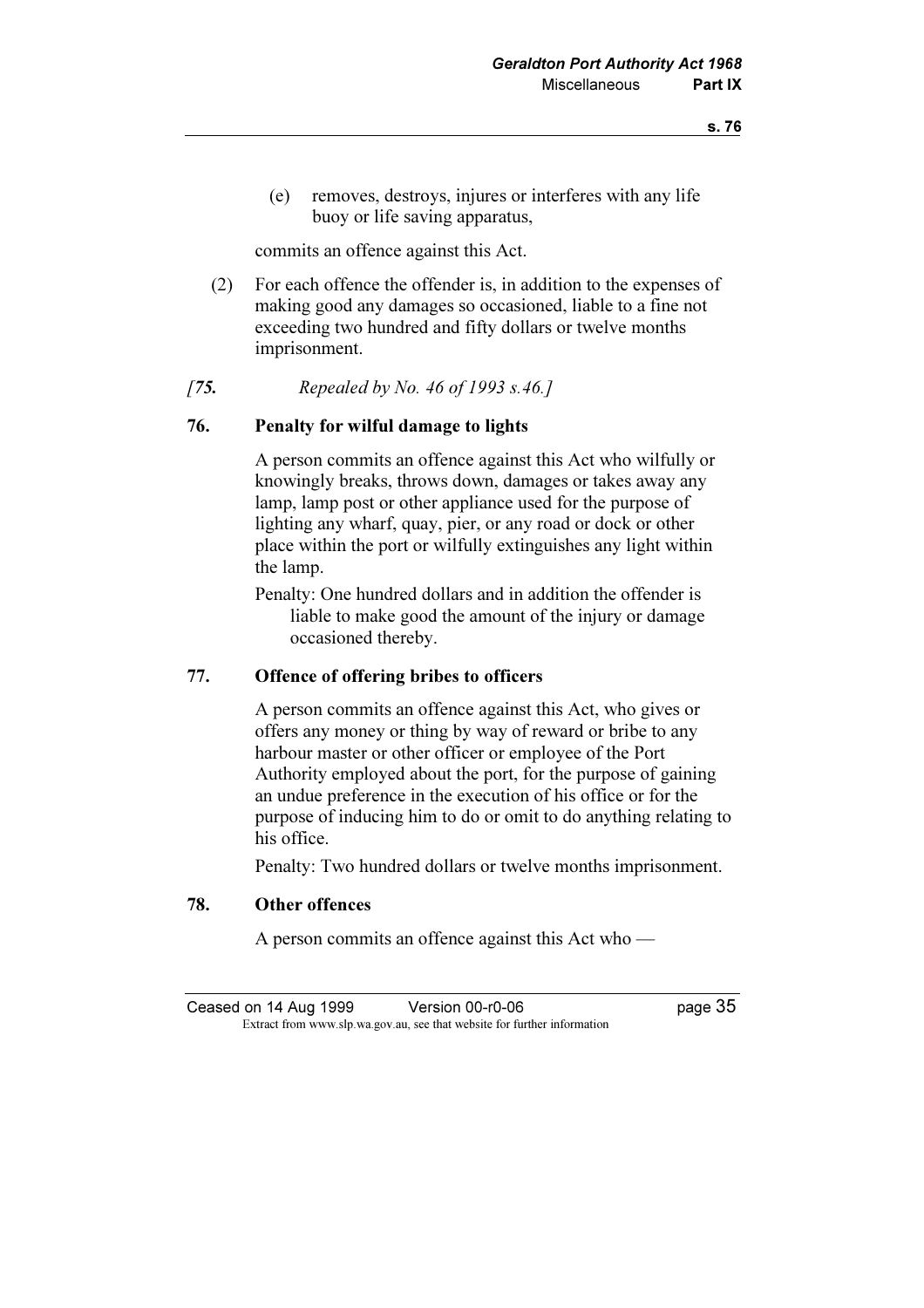(a) fails, refuses, or neglects to do, or in any manner obstructs, impedes or interferes with the doing of anything enjoined or authorised to be done under this Act;

- (b) wilfully does anything prohibited by this Act;
- (c) molests or makes use of any threatening language to any harbour master, pilot, engineer, surveyor, other officer or person while in the execution of his duty under this Act and whether acting under the authority of the Governor, the Minister or the Port Authority; or
- (d) in any other respect offends against the provisions of this Act.

#### 79. General penalty

 A person who commits an offence against this Act for which no penalty is provided elsewhere than in this section is liable to a fine not exceeding one hundred dollars.

#### 80. Averment as to port

 In any proceedings for an offence against this Act the averment that the offence was committed within the limits of the port is sufficient without proof of those limits, unless the contrary is proved.

#### 81. Application of penalties

 The amount of all fines and other amounts recovered for or in respect of offences against this Act shall be paid to the Port Authority and are hereby appropriated for the purposes of this Act.

#### 82. Police officer to report breaches of the Act

 A police officer of the police force of the State who is aware or has reason to believe that any of the provisions of this Act are

page 36 Version 00-r0-06 Ceased on 14 Aug 1999 Extract from www.slp.wa.gov.au, see that website for further information

s. 79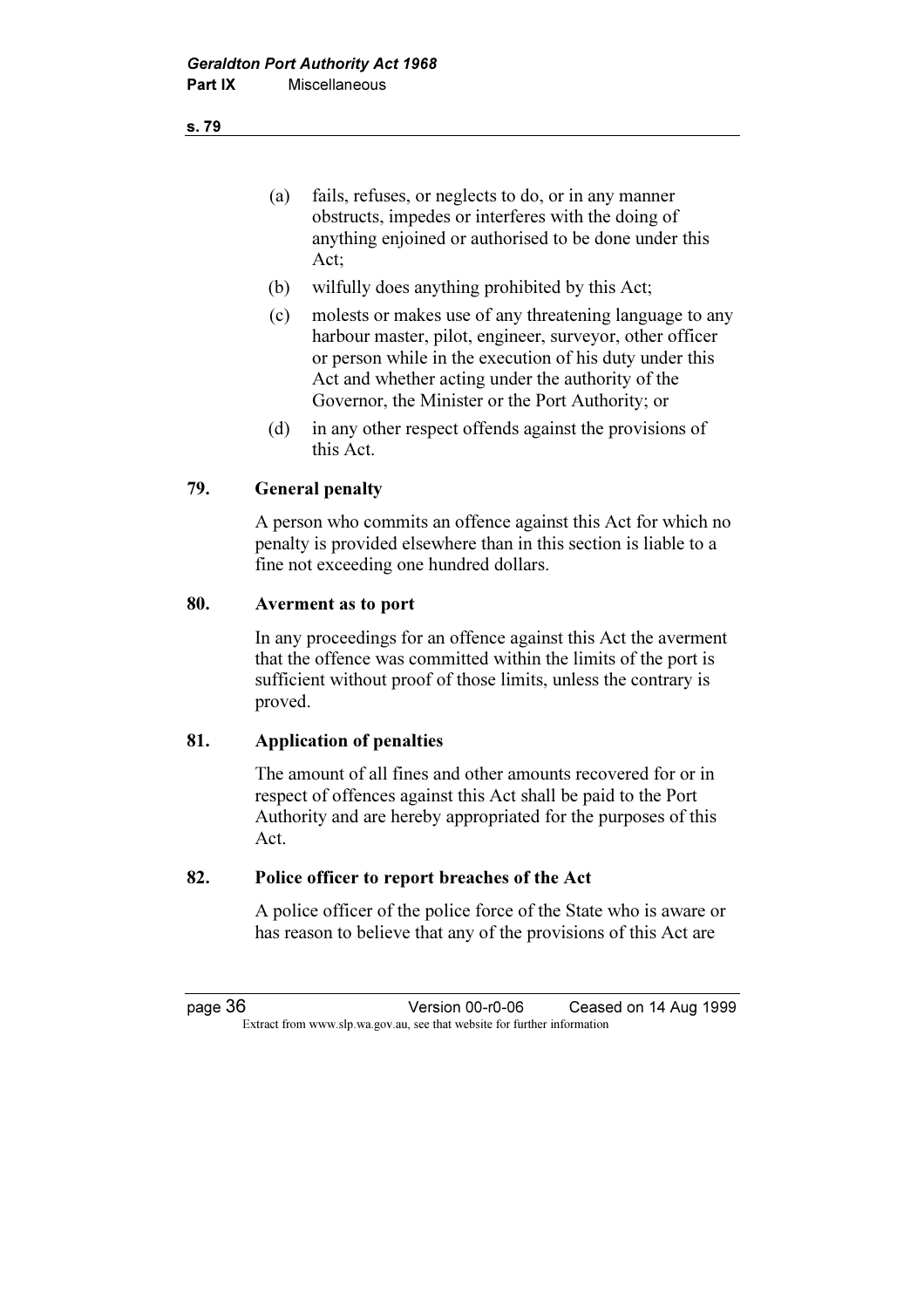#### s. 83

being contravened shall forthwith report the matter to the general manager of the Port Authority.

[Section 82 amended by No. 46 of 1993 s.46.]

# 83. Power of Port Authority to give security

 The Port Authority may give such securities as the Customs may require and take pursuant to the provisions of the Customs Act 1901, as amended from time to time, of the Parliament of the Commonwealth.

Ceased on 14 Aug 1999 Version 00-r0-06 Page 37 Extract from www.slp.wa.gov.au, see that website for further information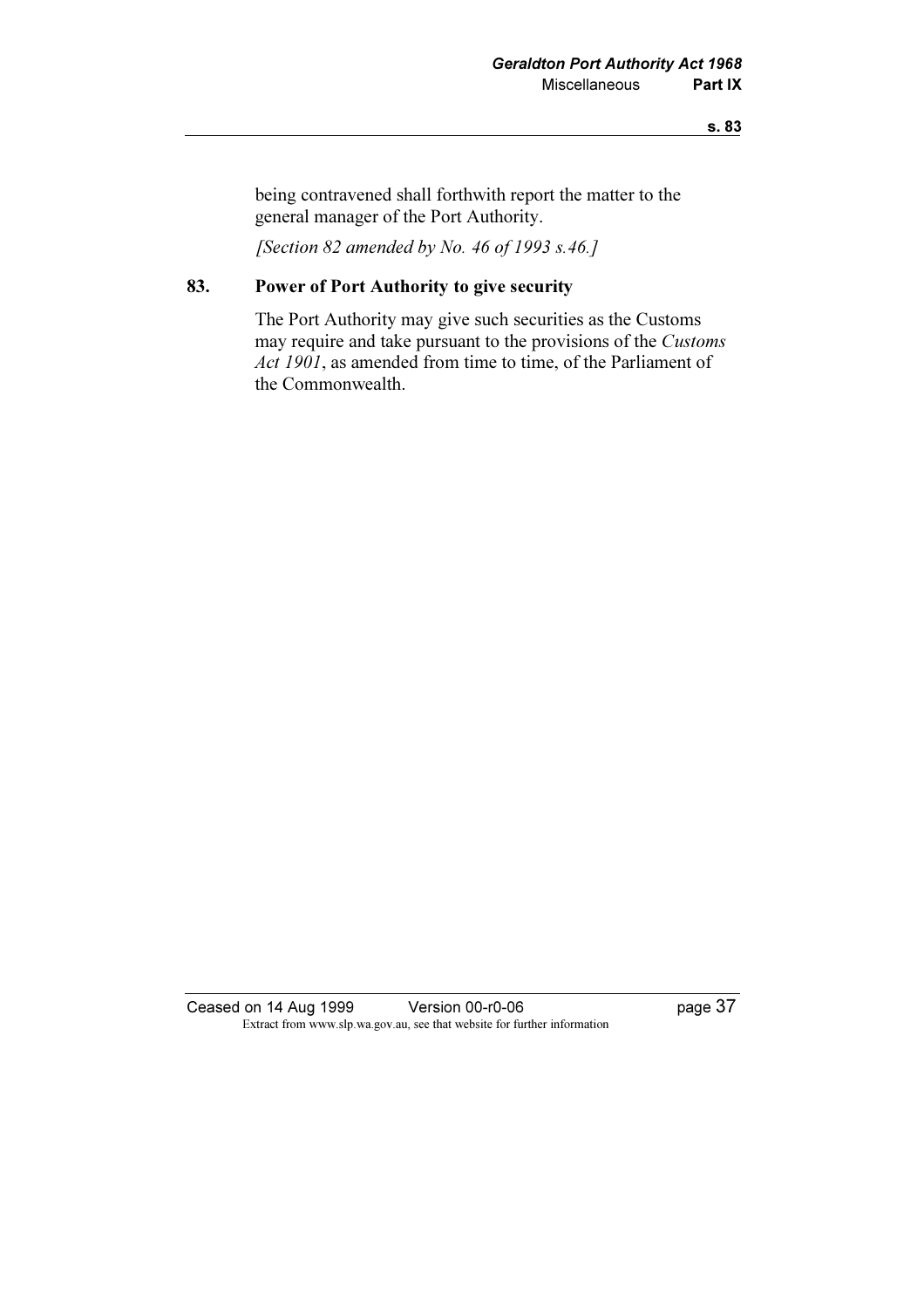s. 84

# Part  $X$  — Regulations

#### 84. Regulations

 (1) The Port Authority may with the approval of the Governor make regulations not inconsistent with this Act prescribing all or any matters that by this Act are required or permitted to be prescribed or are necessary or convenient to be prescribed for carrying out or giving effect this Act, and for all purposes relating to the convenience of shipping or of the public within the port.

 (2) In particular, but without limiting the generality of subsection (1) of this section, the regulations may make provision for any of the following matters —

- (a) the general conduct of its business and proceedings;
- (b) the control, supervision, and guidance of its officers and servants;
- (c) regulating all matters relating to the protection of life and property within the port;
- (d) regulating the landing, shipping, transhipping, deposit, removal, and keeping of gunpowder and other explosive substances and compounds, or other dangerous goods;
- (e) regulating the times, places, order and mode of the shipping, unshipping, landing, warehousing, stowing, and depositing of goods (with special regulations and restrictions in the case of dangerous goods), and the landing and embarking of passengers, and the taking in and discharge of ballast;
- (f) imposing, levying, and receiving all port dues, and other tolls, rates or charges;
- (g) the exemption of ships of or in the naval military or air forces of Her Majesty or any Commonwealth country or foreign power;

page 38 Version 00-r0-06 Ceased on 14 Aug 1999 Extract from www.slp.wa.gov.au, see that website for further information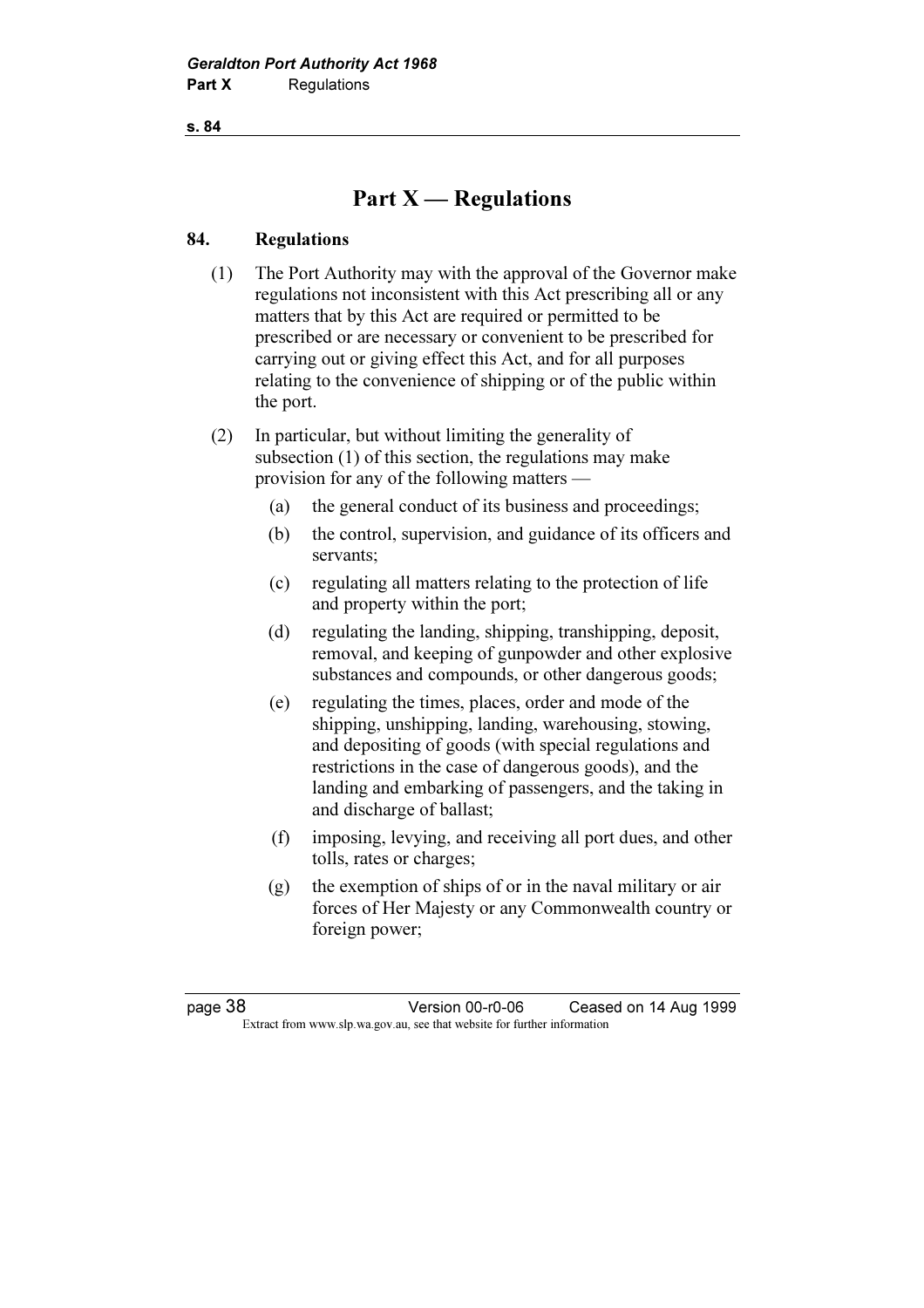(h) regulating the use of wharfs or docks, quays, landing stages, and other landing places, and generally regulating the traffic thereon; and fixing scales of dues, tolls and charges to be paid for the use thereof;

### $[(i)$  and  $(i)$  deleted]

- (k) regulating the cleansing, repair, and effectual preservation of docks and wharves and providing for the keeping and maintenance thereof in a fit state for the convenience of persons walking upon or landing on or embarking from any dock or wharf;
- (l) regulating the duties and conduct of all persons, as well the servants of the Port Authority as others not being officers of customs, who are employed or engaged in the port;
- (m) regulating and controlling the conduct and providing for the guidance of drivers, porters, cabdrivers, carters, carmen, and others carrying goods or driving motor vehicles, horses, wagons, carts, drays, trucks, or other vehicles for conveying passengers or foods on any wharf;
- (n) empowering a collector of port dues, either alone or with other persons to enter a ship in order to ascertain the port dues payable in respect of the ship or of the goods therein;
- (o) requiring the master of every ship to report his arrival within a specified time after his arrival;
- (p) requiring the master of every ship to produce his certificate of registry to any officer on demand;
- (q) requiring the master of every ship to give as many copies as may be required by the Port Authority of the bill of lading or manifest of the cargo, or other proper account of goods intended to be unshipped, and the name of the consignee or other person to whom they are intended to be delivered, and as many copies as may be

Ceased on 14 Aug 1999 Version 00-r0-06 page 39 Extract from www.slp.wa.gov.au, see that website for further information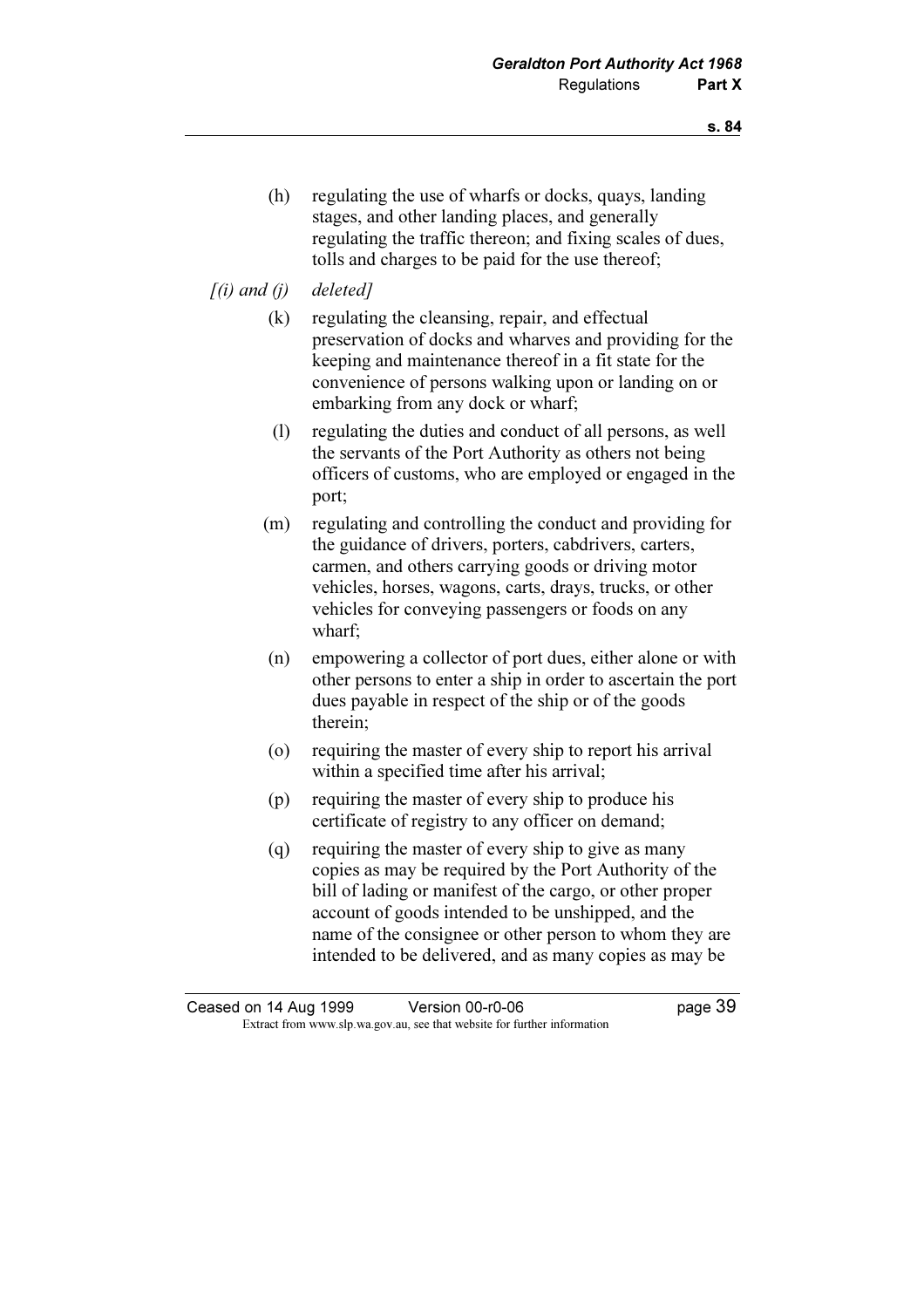required by the Port Authority of all alterations in or additions to the bill of lading, manifest, or other proper account;

- (r) requiring the master of every ship to obtain permission to discharge cargo before doing so;
- (s) requiring the shippers of goods to furnish accounts of the goods intended to be shipped;
- (t) regulating the time when port dues on goods shipped or unshipped are to be payable;
- $[(u)$  deleted]
- (v) prohibiting persons from acting as porters, cab-drivers, carters, carmen or otherwise in the carriage of goods or passengers without previously obtaining and continuing to hold the appropriate licence of the Port Authority and prescribing the duration of and the fees for such a licence, and providing that the issue of a licence and the cancellation thereof shall be at the absolute discretion of the Port Authority;
- (w) authorising and empowering the Port Authority in its discretion, to adopt the weight or measurement of goods set forth in the bill of lading or manifest of the goods, for the purpose of levying, imposing, charging, and collecting port dues and other charges under this Act;
- (x) regulating and limiting the speed of vessels within the port;
- (y) prescribing all matters and things that are required to be prescribed or which it may be necessary or convenient to prescribe with respect to debentures and inscribed stock created and issued by the Port Authority under this Act.
- (3) A regulation may impose a penalty not exceeding two hundred dollars for any breach thereof and may also provide that, in addition to the penalty, any expense incurred by the Port

page 40 Version 00-r0-06 Ceased on 14 Aug 1999 Extract from www.slp.wa.gov.au, see that website for further information

s. 84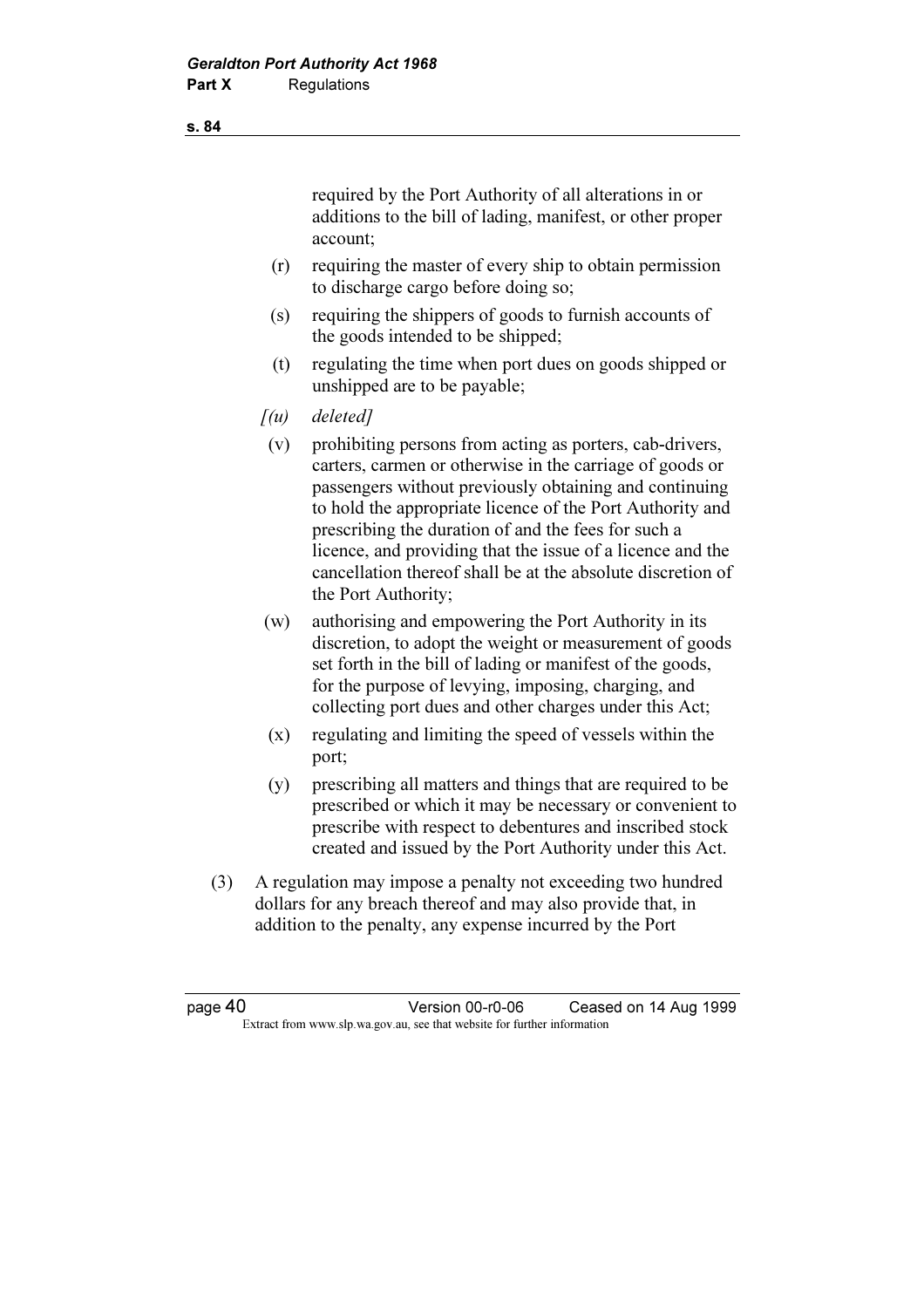Authority in consequence of the breach shall be paid to the Port Authority by the person committing it.

- (4) Any regulations made under this Act may
	- (a) adopt, either wholly or in part or with modifications and either specifically or by reference, any rules, regulations, codes, instructions or other subordinate legislation made, determined or issued under any other Act or under any Act of the Parliament of the Commonwealth or the United Kingdom, or any of the standards, rules, codes or specifications of the bodies known as the Standards Association of Australia, the British Standards Institution, The Association of Australian Port and Marine Authorities, or other like body specified in the regulations; and
	- (b) provide that where by reason of unavailability of materials or other reason that the Port Authority considers valid any requirement adopted by the regulations cannot be conformed to, the Port Authority may approve such use of materials or other matters as it considers to be consistent with the achievement of the objects of the regulations.

 [Section 84 amended by No. 12 of 1976 s.11; No. 46 of 1993 s.46.]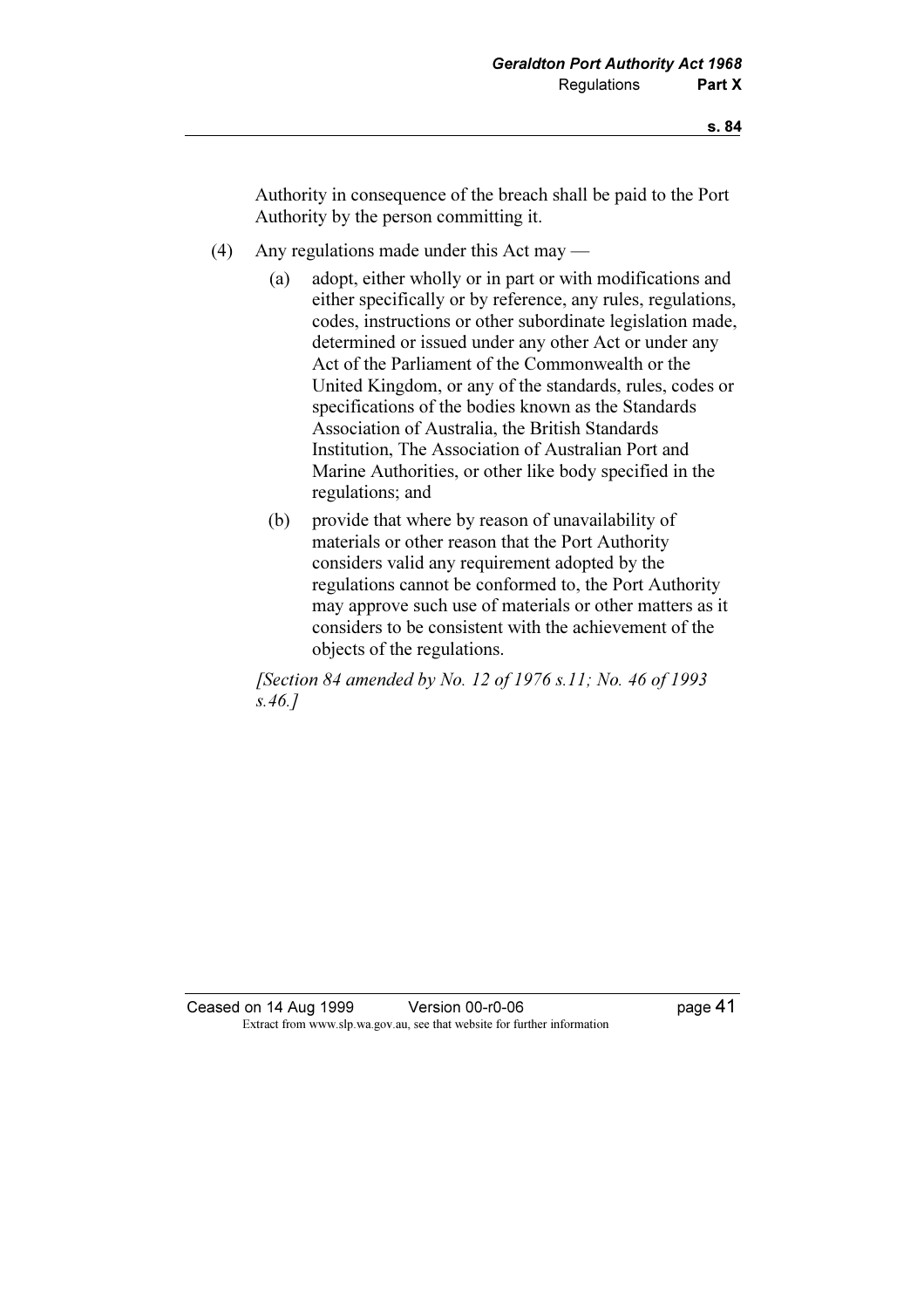# First Schedule

[Ss. 5 and 21]

#### (Geraldton Inner Harbour)

 All that area of water in Champion Bay bounded by a line drawn from Gregory Street, Geraldton, along the foreshore to a point due South of the Western extremity of the breakwater; thence to the Western extremity of the breakwater; thence along the breakwater to the Eastern extremity of the Eastern breakwater; thence South-easterly to the foot of the said Gregory Street, and also including the Entrance Channel thereto.

### (Geraldton Outer Harbour)<sup>3</sup>

 All that area of water in Champion Bay bounded by an imaginary line drawn from Point Moore Lighthouse to a point two and a half miles true North; thence true East to the shore of the mainland, but excluding the waters of the Geraldton Inner Harbour and the Entrance Channel thereto.

page 42 Version 00-r0-06 Ceased on 14 Aug 1999 Extract from www.slp.wa.gov.au, see that website for further information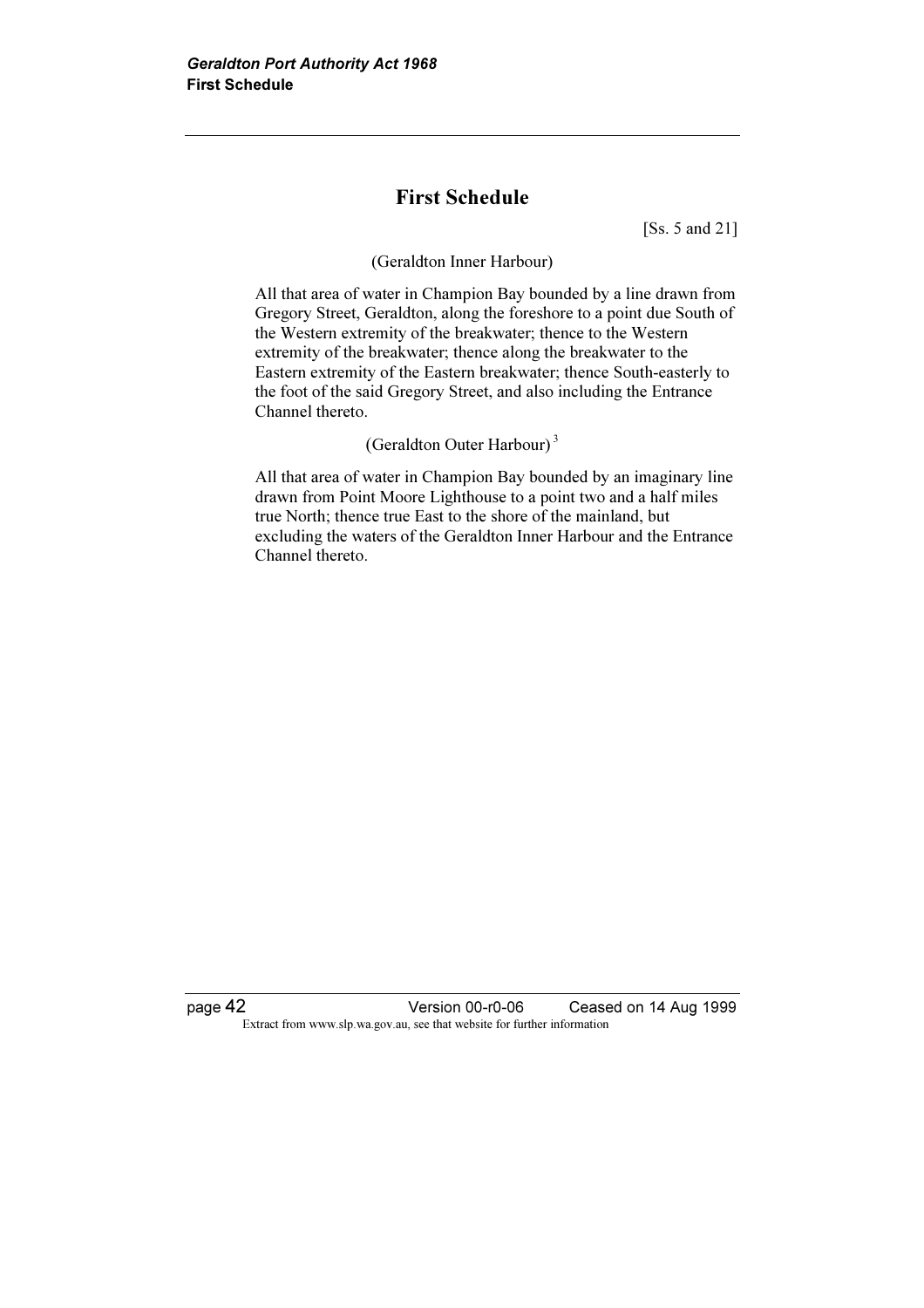# Second Schedule

[S. 57]

### PART I — DEBENTURES AND INSCRIBED STOCK

 The following provisions apply to debentures and inscribed stock issued by the Port Authority under the provisions of section 54: —

1. Interest

All debentures and inscribed stock —

- (a) shall bear interest at such rate and be redeemable on such date and at such place as the Port Authority may, with the approval of the Governor, determine; and
- (b) may with the consent of the holder or the registered owner thereof, as the case may be, be paid off at any time before the due date for repayment, at not more than the face value thereof.
	- 2. When interest payable

 Interest secured by any debentures or inscribed stock created or issued pursuant to this Act is payable half-yearly on such days at such places as the Port Authority determines.

3. Debentures and stock interchangeable

 The Port Authority may, at the request of the holder of a debenture or of the registered owner of inscribed stock created or issued pursuant to this Act, in lieu thereof issue to him inscribed stock or debentures, as the case may be, in respect of the same loan, and of the same amount, and of the same currency, and bearing the same interest.

4. Brokerage

 The Port Authority may pay moneys by way of brokerage for the making, procuring, negotiating, or obtaining the loan of any money borrowed under the authority conferred by section 54.

Ceased on 14 Aug 1999 Version 00-r0-06 Page 43 Extract from www.slp.wa.gov.au, see that website for further information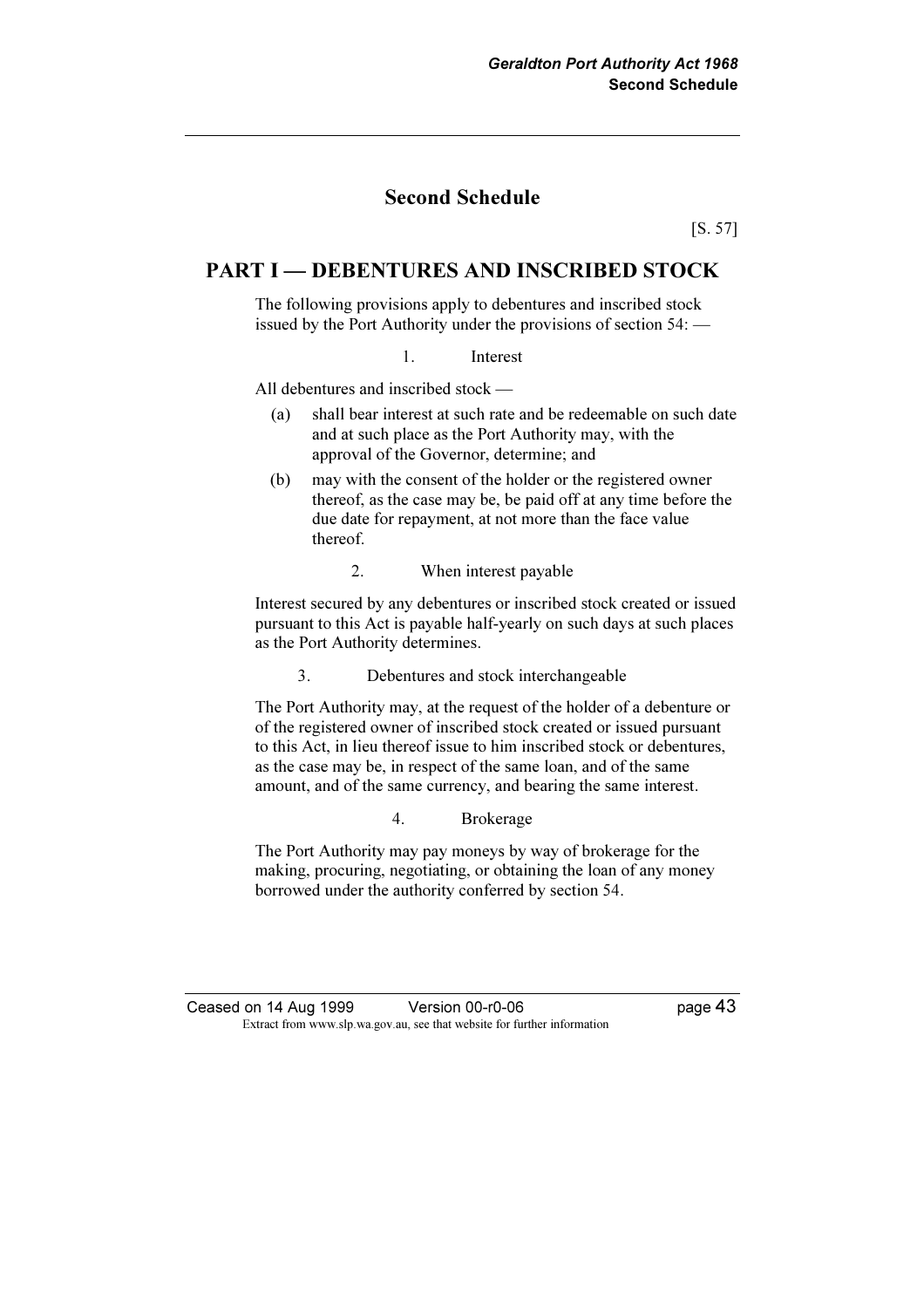#### 5. Sinking Fund

- (1) The Port Authority shall set aside half-yearly by way of a sinking fund for the purposes of redeeming any loans raised by them pursuant to section 54 an amount calculated at a rate approved by the Treasurer and sanctioned by the Governor.
- (2) When it is necessary to have resort to any sinking fund referred to in subclause (1) of this clause for the purpose of paying off either the whole or any part of any loan in respect of which the fund is provided, the Port Authority may sell any securities in which the fund is invested, or may obtain an advance thereon from any bank or from the Treasurer of the State.
	- 6. Notice of trust not receivable

 No notice of any trust, express, implied or constructive, shall be received by the Port Authority or by an officer of the Port Authority in relation to a debenture or inscribed stock issued or created pursuant to this Act, and the Port Authority or the officer is not bound to see to the execution of the trust to which the debenture or inscribed stock may be subject.

7. Owners of securities not responsible for application of moneys

 A person advancing money to the Port Authority and receiving in consideration of the advance a debenture or inscribed stock issued under this Act is not bound to inquire into the application of the money advanced or is not in any way responsible for the nonapplication or misapplication thereof.

## PART II — DEBENTURES

 The following provisions apply to debentures issued by the Port Authority under this Act: —

1. Form of debenture

A debenture shall be in the form prescribed by the regulations.

- 2. A debenture shall
	- (a) be sealed with the common seal of the Port Authority in the manner prescribed by the regulations; and

page 44 Version 00-r0-06 Ceased on 14 Aug 1999 Extract from www.slp.wa.gov.au, see that website for further information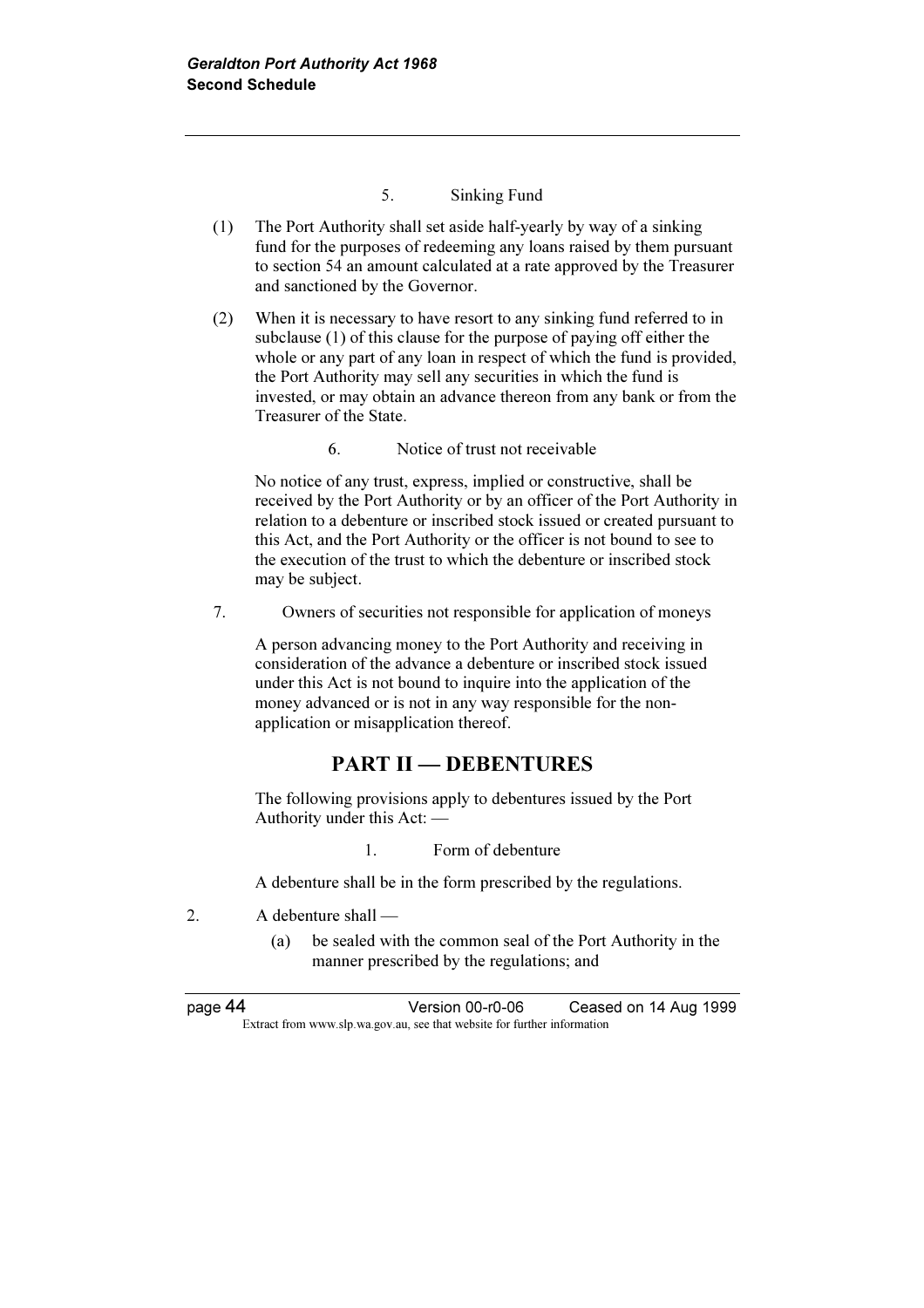(b) be numbered consecutively beginning with the number one and proceeding in an arithmetical progression whereof the common difference is one.

3. Pass by delivery

 A debenture with the interest coupons annexed thereto and every interest coupon after being detached therefrom shall pass by delivery and without any assignment or endorsement.

4. Rights of bearer

 The bearer of a debenture or detached interest coupon shall have the same rights as if he were expressly named as payee therein.

5. Payment of interest

 No interest shall be payable in respect of a debenture except to the holder of the coupon representing the interest claimed and upon delivery of the same.

- 6. Register of debentures
- (1) The Port Authority shall cause to be kept in one or more books a register of debentures, and within a reasonable time after the date of a debenture shall cause to be made an entry in the register specifying the number date and amount of the debenture.
- (2) The register of debentures
	- (a) may be inspected at all reasonable times by a person on payment of ten cents for each inspection; and
	- (b) shall be evidence of any matters required or authorised by or under this Act to be inserted therein.
- (3) A person is entitled to obtain from the Port Authority copies or extracts certified by the officer in whose custody the register is kept to be true copies of or extracts from the register upon payment for each copy or extract of a fee of twenty-five cents and two cents for every folio of seventy-two words; and any copy or extract so certified is admissible in evidence.

Ceased on 14 Aug 1999 Version 00-r0-06 Page 45 Extract from www.slp.wa.gov.au, see that website for further information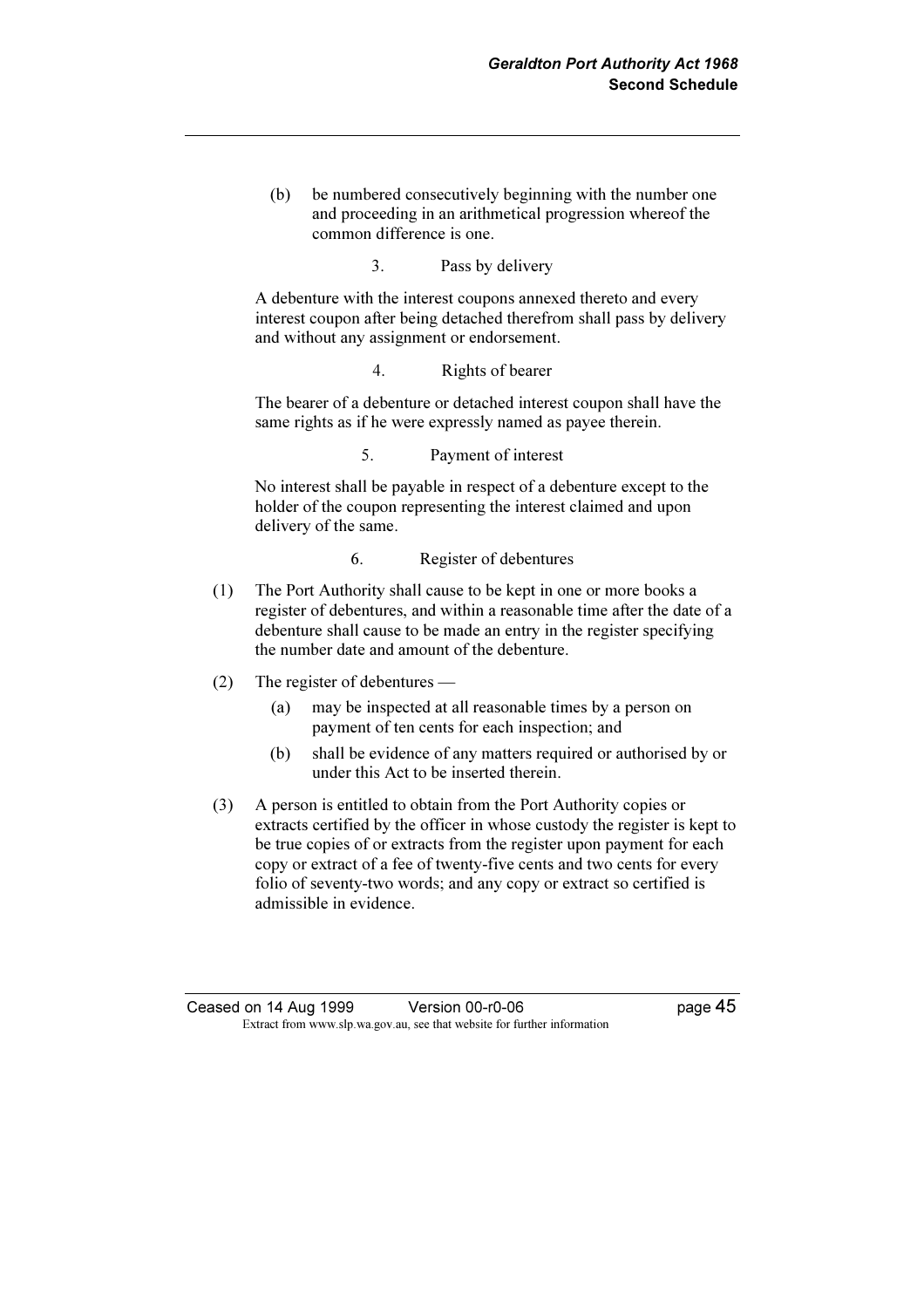#### 7. Provision for lost debentures

 Upon proof being made before a judge in chambers by affidavit of any credible person that a debenture issued by the Port Authority under this Act and held by such person the number and sum whereof is specified by him has been lost or accidentally burnt or otherwise destroyed before it has been paid off, and after the insertion of such advertisements as the judge directs and upon the judge certifying that he is satisfied with the proof, the Port Authority may after the expiration of six months cause a new debenture with interest coupons attached to be made having the like currency and bearing the same number date principal sum and rate of interest as the debenture so lost or destroyed and to be delivered to the person upon his giving sufficient security to the Port Authority to indemnify the Port Authority against any double payment.

8. Provision for defaced debentures

If a debenture is defaced by accident —

- (a) the Port Authority may cancel it and cause a new debenture to be made in lieu thereof; and
- (b) the new debenture shall have the like currency and be in all respects subject to the same provisions and bear the same number date and principal sum and rate of interest as the cancelled debenture.
	- 9. Discharged debentures to be destroyed
- (1) A debenture paid off discharged exchanged or converted into stock
	- (a) shall be cancelled by the general manager to the Port Authority; and
	- (b) shall be burnt in the presence of the general manager and the Auditor General or one of his officers thereto authorised by him in writing.
- (2) The Auditor General or such officer (as the case may be) before the debenture is burnt shall audit the same and allow the accounts thereof and furnish the Port Authority with a certificate particularising the debenture so burnt; and the general manger shall file that certificate in the office of the Port Authority.

page 46 Version 00-r0-06 Ceased on 14 Aug 1999 Extract from www.slp.wa.gov.au, see that website for further information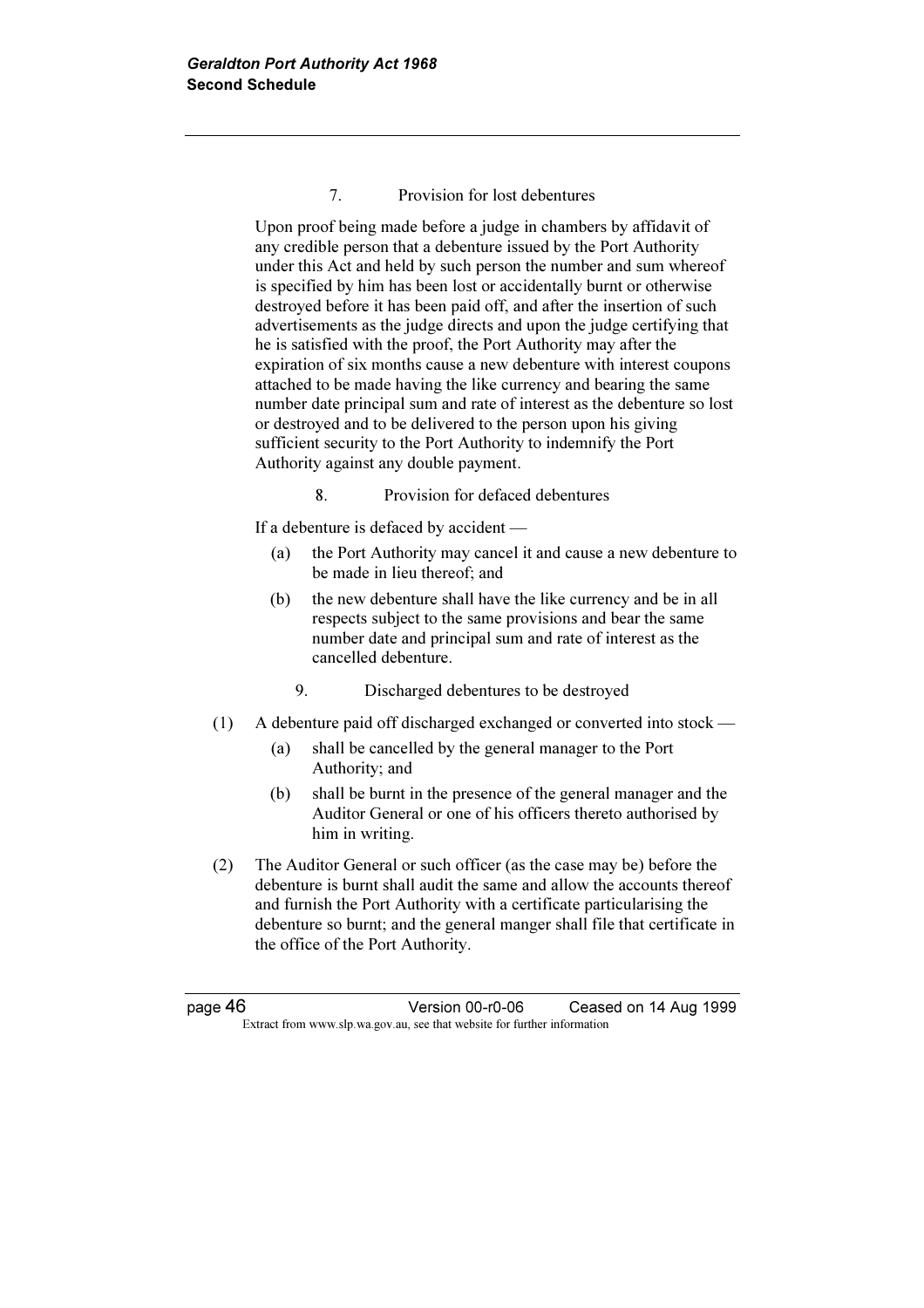#### PART III — STOCK

 The following provisions apply to the Geraldton Port Authority Inscribed Stock issued in Geraldton, Western Australia (in this Part called "stock"): —

1. Establishment of registry and appointment of registrar

 The Port Authority may establish at the office of the Port Authority a registry for the inscription of stock created and issued under the authority of this Act and appoint an officer of the Port Authority to be registrar of stock.

2. Parcels of stock

 Stock may be sold by the Port Authority for ready money in parcels or amounts of twenty dollars or some multiple of twenty dollars.

#### 3. Stock ledgers

- (1) The Port Authority shall cause to be provided and kept at the office of the Port Authority books to be called "stock ledgers".
- (2) All stock issued shall be inscribed in the stock ledgers by entering the names of the purchasers of stock and the amount of stock purchased by them respectively.
- (3) In the case of joint purchasers of stock the names of not more than four of them shall be inscribed as the joint purchasers.
- (4) The stock ledgers are evidence of any matters appearing therein and required or authorised by or under this Act to be inserted therein.
	- 4. Stock how transferable
- (1) Stock or any share therein are transferable in the manner prescribed by the regulations from one person to another by instrument in the form so prescribed and not otherwise.
- (2) A person is not entitled or allowed to transfer any fraction of a dollar or any smaller sum than twenty dollars unless that smaller sum is the full amount of the balance standing to his credit in the stock ledger.

Ceased on 14 Aug 1999 Version 00-r0-06 Page 47 Extract from www.slp.wa.gov.au, see that website for further information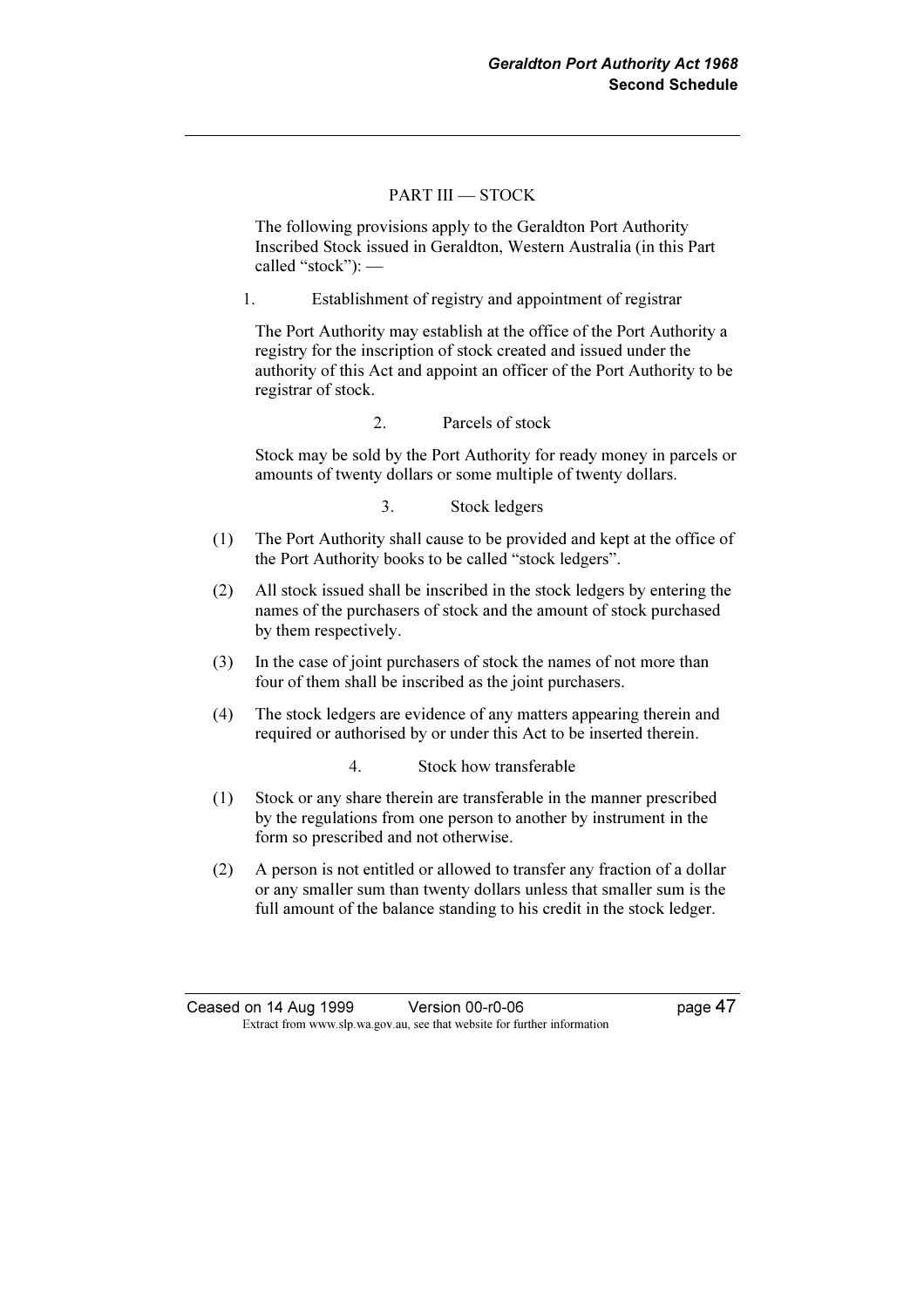- (3) An instrument of transfer of the stock or any share therein shall be executed by all parties and the signatures to the instrument shall be attested in the manner prescribed by the regulations.
- (4) An instrument of transfer when executed shall be delivered to the registrar who shall register it by entering a memorial of it in the stock ledger and shall inscribe the name of the transferee in the stock ledger as the owner of the stock.
	- 5. Application for transmission (other than transfer) of stock
- (1) A person to whom stock is transmitted in consequence of the death or bankruptcy or insolvency of the registered owner of the stock or by any other lawful means than by a transfer in accordance with this Act may apply in the form prescribed by the regulations to the registrar at the registry to be inscribed as the owner of the stock.
- (2) An application for transmission shall be verified by statutory declaration or in such other manner as is so prescribed, and -
	- (a) in the case of a transmission consequent on death the probate of the will or the letters of administration shall be produced to the registrar or in the case of transmission to a survivor or the survivors of a joint owner a certificate of the death of the owner who has died accompanied by a statutory declaration identifying the person named in the death certificate with the person who is shown as the registered owner of the stock may if the registrar approves be produced to him in lieu of probate or letters of administration; and
	- (b) in the case of a transmission consequent on bankruptcy or insolvency — an office copy of the adjudication or order of sequestration shall be delivered to the registrar.
- (3) The registrar shall if he is satisfied that the provisions of this Act have been complied with register any such transmission by entering a memorial of it in the stock ledger and inscribe the name of the person to whom the stock has been transmitted in the stock ledger as the registered owner of the stock.

page 48 Version 00-r0-06 Ceased on 14 Aug 1999 Extract from www.slp.wa.gov.au, see that website for further information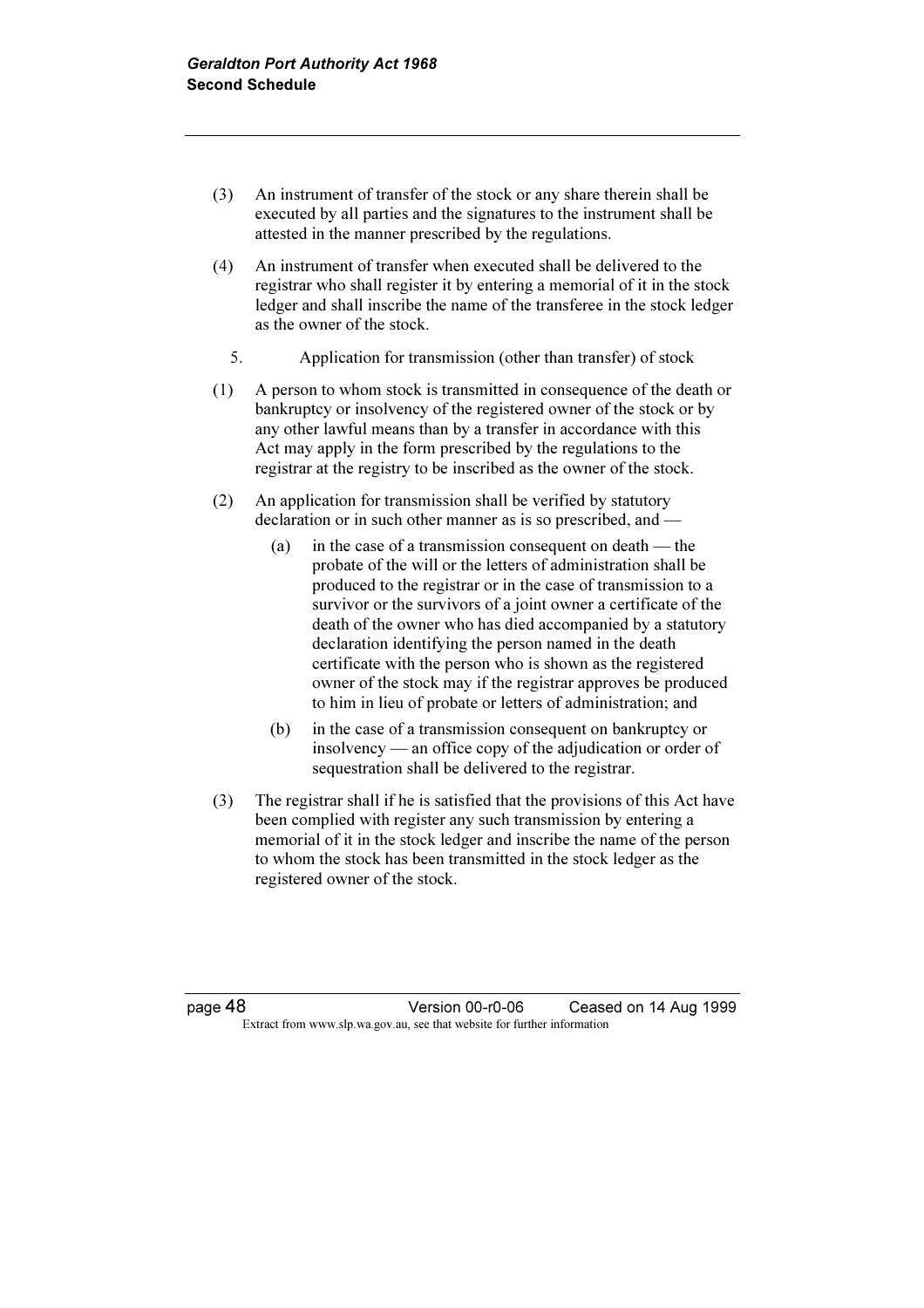- 6. Power of Attorney
- (1) A person may by power of attorney under his hand and seal and attested by two or more credible witnesses appoint some person to be his attorney for any purpose in relation to stock (including an application for conversion or to receive interest or redemption money).
- (2) A power of attorney is valid and effectual for all purposes therein mentioned until notice of its revocation or of the bankruptcy insolvency lunacy unsoundness of mind or death of the principal has been received by the registrar at the registry.
	- 7. When transfer books to be closed and ledgers balanced
- (1) An instrument of transfer of stock or of any part thereof shall not be registered on any Saturday or holiday or within the period of fourteen days or within such period (not exceeding twenty-one days) as is prescribed next before any of the days on which the interest thereon is payable.
- (2) During the periods referred to in subclause (1) of this clause the Port Authority shall cause the amount of the stock respectively standing to the credit of the several registered owners thereof to be ascertained and the balances to be struck and carried forward in the proper stock ledger.
- (3) An instrument of transfer of stock or of any part thereof shall not be registered during the period of twenty-one days immediately preceding the date of maturity of stock.
- 8. Receipt of registered stock-holders to discharge without regard to trust
- (1) The receipt of the person in whose name stock stands in the stock ledger, or if it stands in the names of more persons than one, the receipt of one of the persons named in the stock ledger shall be a sufficient discharge to the Port Authority for any interest payable in respect of the stock, notwithstanding any trusts to which the stock may then be subject and whether or not the Port Authority has had notice of the trusts, and the Port Authority is not bound to see to the application of the money paid upon the receipt.

Ceased on 14 Aug 1999 Version 00-r0-06 page 49 Extract from www.slp.wa.gov.au, see that website for further information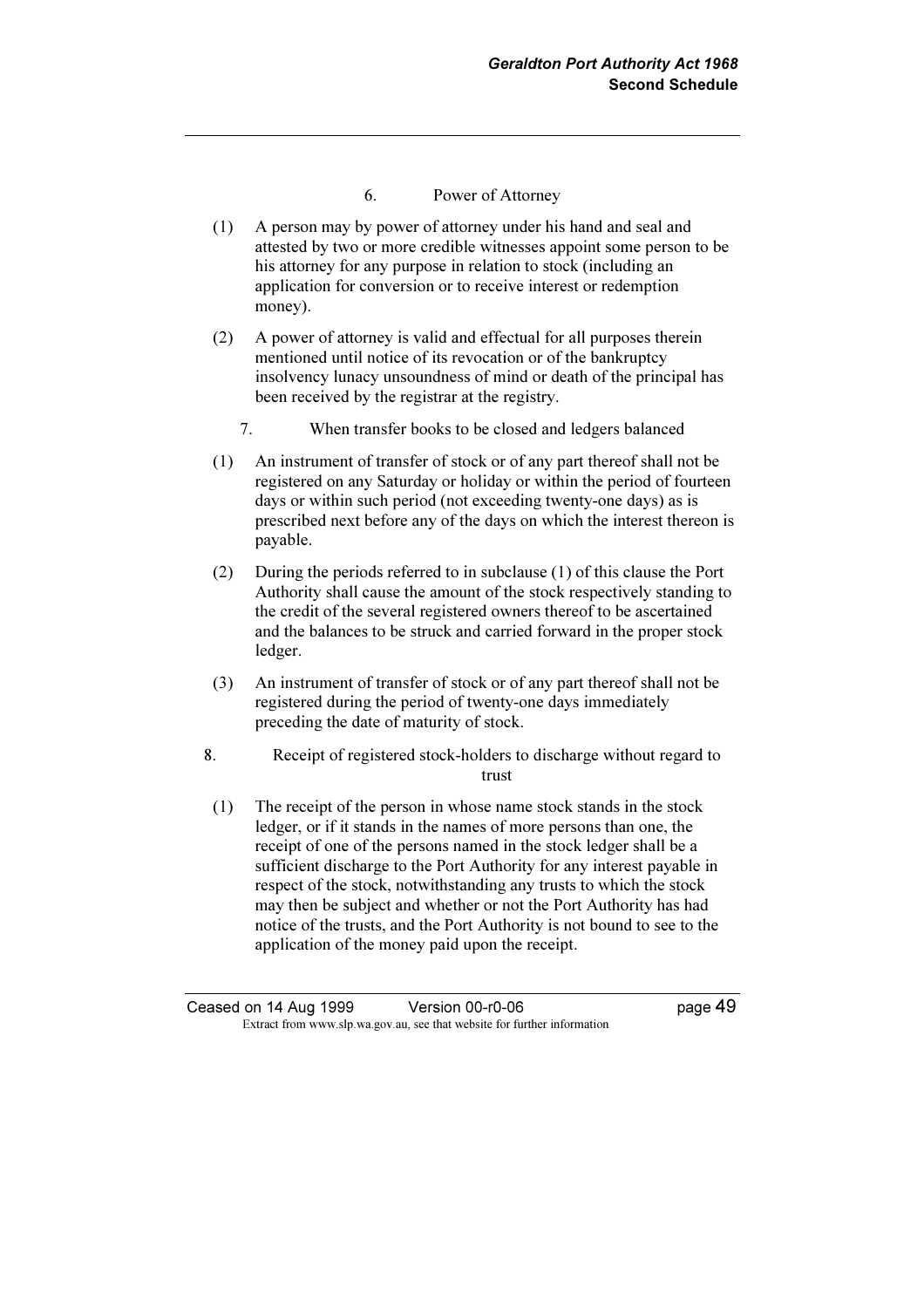(2) If stock is held in joint names and one or more of the registered owners of the stock dies becomes bankrupt insolvent or otherwise legally incapable, the receipt of any one of the other joint owners or survivors shall be a sufficient discharge to the Port Authority for any interest payable in respect of the stock, notwithstanding that a transmission has not been registered as required by this Act.

[Second Schedule amended by No. 113 of 1987 Schedule 2.]

page 50 Version 00-r0-06 Ceased on 14 Aug 1999 Extract from www.slp.wa.gov.au, see that website for further information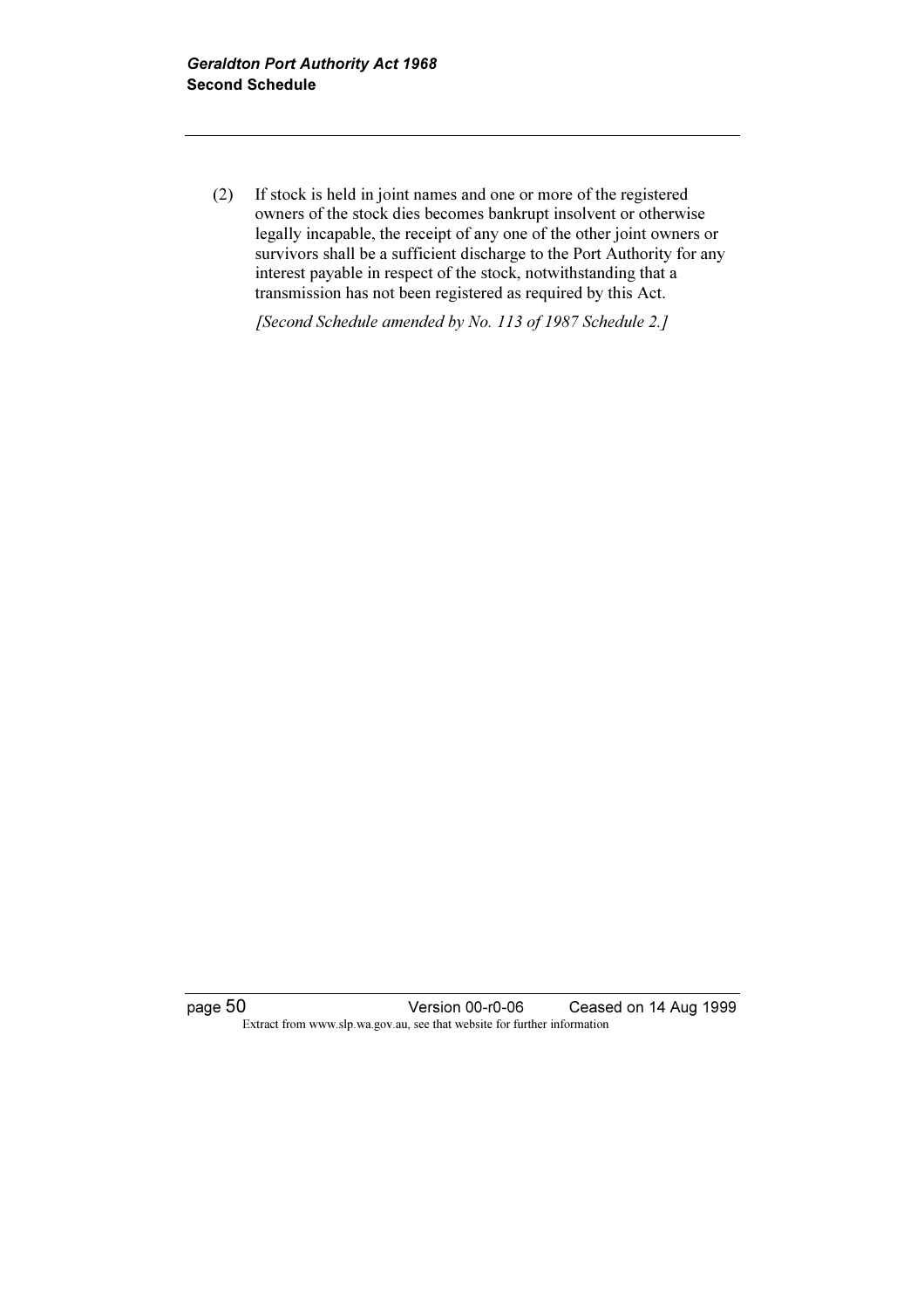#### **Notes**

<sup>1.</sup> This is a compilation of the *Geraldton Port Authority Act 1968* and includes all amendments effected by the other Acts referred to in the following Table.

### Compilation table

| <b>Short title</b>                                                              | <b>Number</b><br>and year | Assent      | Commencement                                                                               |
|---------------------------------------------------------------------------------|---------------------------|-------------|--------------------------------------------------------------------------------------------|
| Geraldton Port Authority<br>Act 1968                                            | 10 of 1968                | 26 Sep 1968 | 14 Mar 1969<br>(see Gazette 14 Mar 1969<br>p.901)                                          |
|                                                                                 | 12 of 1976                | 27 May 1976 | 27 May 1976                                                                                |
|                                                                                 | 78 of 1979                | 6 Dec 1979  | 6 Dec 1979                                                                                 |
|                                                                                 | 98 of 1985                | 4 Dec 1985  | 1 Jul 1986<br>(see Gazette 30 Jun 1986<br>p.2255)                                          |
|                                                                                 | 79 of 1986                | 4 Dec 1986  | 4 Dec 1986                                                                                 |
|                                                                                 | 98 of 1987                | 16 Dec 1987 | Sections 8, 14, 20, 26, 32 and<br>38 operative 1 Jul 1987<br>(see s. 2); balance on assent |
|                                                                                 | 113 of 1987               | 31 Dec 1987 | 16 Mar 1988 (see Gazette<br>16 Mar 1988 p.813)                                             |
| <i>Financial Administration</i><br>Legislation Amendment<br>Act 1993,<br>Part 4 | 6 of 1993                 | 27 Aug 1993 | Deemed operative 1 Jul 1993                                                                |
| Ports (Functions) Act 1993,<br>sections 37 and 46 $4$                           | 46 of 1993                | 20 Dec 1993 | 15 Jun 1994<br>(see Gazette 10 Jun 1994<br>p.2373)                                         |
| <b>Acts Amendment</b><br>(Department of Transport)<br>Act 1993,<br>Part 5       | 47 of 1993                | 20 Dec 1993 | 1 Jan 1994 (see Gazette 31 Dec<br>1993 p.6861)                                             |
| <b>Local Government</b><br>(Consequential<br>Amendments) Act 1996,<br>section 4 | 14 of 1996                | 28 Jun 1996 | 1 Jul 1996<br>(see s. 2)                                                                   |
| <b>Financial Legislation</b><br>Amendment Act 1996,<br>section 64               | 49 of 1996                | 25 Oct 1996 | 25 Oct 1996 (see s. 2 (1))                                                                 |

Ceased on 14 Aug 1999 Version 00-r0-06 Page 51 Extract from www.slp.wa.gov.au, see that website for further information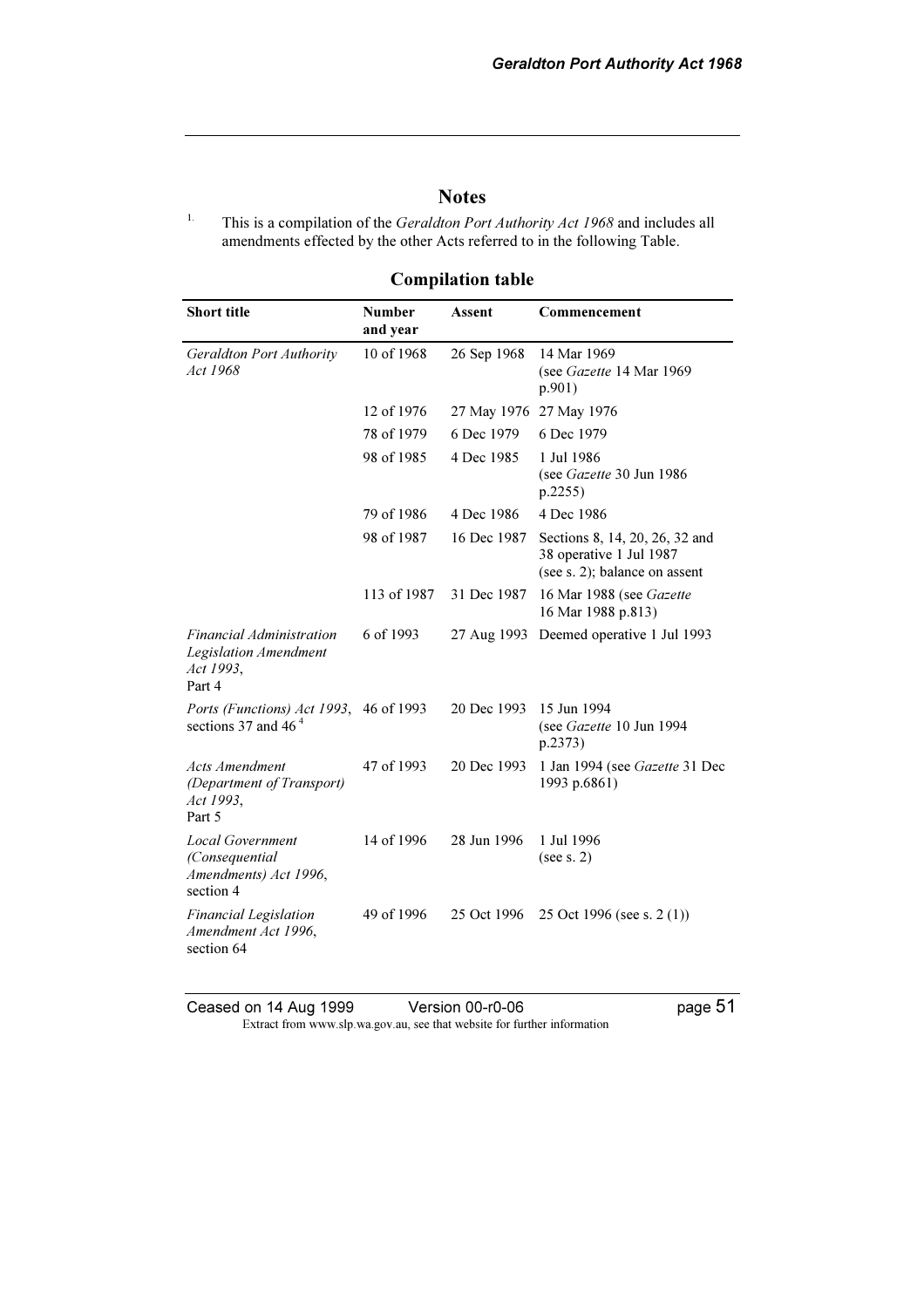| <b>Short title</b>                                                                                                                                     | <b>Number</b><br>and year | Assent      | Commencement                                                        |
|--------------------------------------------------------------------------------------------------------------------------------------------------------|---------------------------|-------------|---------------------------------------------------------------------|
| Trustees Amendment<br><i>Act 1997</i> , section 18                                                                                                     | 1 of 1997                 | 6 May 1997  | 16 Jun 1997 (see s. 2)<br>and <i>Gazette</i> 10 June 1997<br>p.2661 |
| Acts Amendment (Land<br>Administration) Act 1997,<br>Part 29                                                                                           | 31 of 1997                | 3 Oct 1997  | 30 Mar 1998 (see s. 2)<br>and Gazette 27 Mar 1998<br>p.1765)        |
| Statutes (Repeals and<br>Minor Amendments) Act<br>1997,<br>section 65                                                                                  | 57 of 1997                | 15 Dec 1997 | 15 Dec 1997 (see s. 2)                                              |
| <b>Port Authorities</b><br>(Consequential Provisions)<br>Act 1999,                                                                                     | 5 of 1999                 | 13 Apr 1999 | 14 Aug 1999 (see s. 2 and<br>Gazette 13 Aug 1999 p.3823)            |
| Part 2 and Part 3 (other than<br>section $16(2)$ <sup>6</sup>                                                                                          |                           |             |                                                                     |
| Acts Amendment and<br>Repeal (Financial Sector<br>Reform) Act 1999,<br>section 84                                                                      | 26 of 1999                | 29 Jun 1999 | 1 Jul 1999 (see section $2(1)$ and<br>Gazette 30 Jun 1999 p.2905)   |
| This Act was repealed by the <i>Port Authorities (Consequential Provisions) Act 1999</i><br>s. 8(1) (No. 5 of 1999) as at 14 Aug 1999 (see s. 2 and 3) |                           |             |                                                                     |

<sup>2.</sup> Section 22 of No. 79 of 1986 reads as follows —

.<br>"

 A person who was immediately before the coming into operation of this Act a member of the Port Authority within the meaning of the principal Act shall, subject to the principal Act, continue to hold office as such a member for the remainder of his period of office as if the principal Act had not been amended by this Act.

".

- <sup>3.</sup> See proclamation published in *Government Gazette* 13 January 1989 p.61.
- <sup>4.</sup> Section 48 of the *Ports (Functions) Act 1993* (Act No. 46 of 1993) reads as follows —

 $\epsilon$ 

#### 48. Harbour masters (transitional)

 On the commencement of section 22, a person who immediately before then was appointed under a port authority Act (as defined

page 52 Version 00-r0-06 Ceased on 14 Aug 1999 Extract from www.slp.wa.gov.au, see that website for further information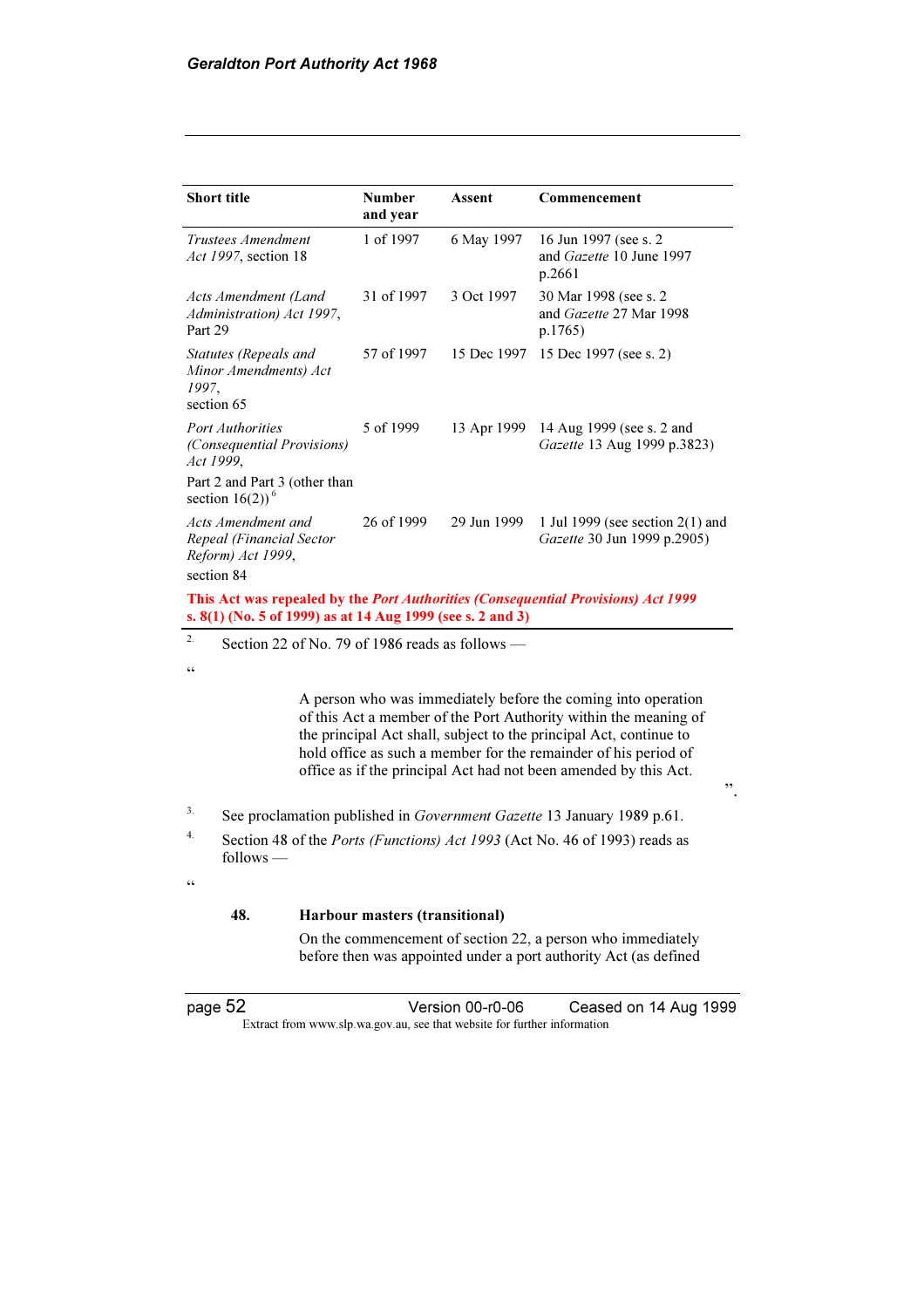".

".

in section 3) to be a harbour master of a port, becomes, by force of this section, appointed under section 22 as the harbour master of that port.

<sup>5.</sup> Section 50 of the *Ports (Functions) Act 1993* (Act No. 46 of 1993) reads as follows:

#### 50. Existing port authority regulations (saving)

 Where this Act repeals a provision of a port authority Act (as defined in section 3) and enacts a provision in substitution therefor, regulations made under or in respect of the repealed provision and in operation immediately before the commencement of this Act shall, so far as they are consistent with this Act, continue in operation and have effect for all purposes as if made under the port authority Act as read with this Act.

<sup>6-</sup> Part 3 of the *Port Authorities (Consequential Provisions) Act 1999* (Act No. 5 of 1999) reads as follows —

 $\alpha$ 

 $\epsilon$ 

Part 3 — Transitional and saving provisions

#### 12. Application of Interpretation Act 1984

- (1) The provisions of the Interpretation Act 1984 about the repeal of written laws and the substitution of other written laws for those so repealed (for example, sections 16(1), 36 and 38) apply to the repeal of an existing Act relating to a port authority and the amendment of the Ports (Functions) Act 1993 in relation to that existing Act and that port authority as if the PA Act -
	- (a) repealed that existing Act; and
	- (b) repealed the Ports (Functions) Act 1993 insofar as it applied to that port authority,

when the item relating to that port authority comes into operation.

 (2) The other provisions of this Part are additional to the provisions applied by subsection (1).

#### 13. Existing port authorities continue

 (1) If, immediately before the commencement of an item, there was an existing port authority with the name set out in that item, the port authority named in that item is a continuation of, and the same

Ceased on 14 Aug 1999 Version 00-r0-06 page 53 Extract from www.slp.wa.gov.au, see that website for further information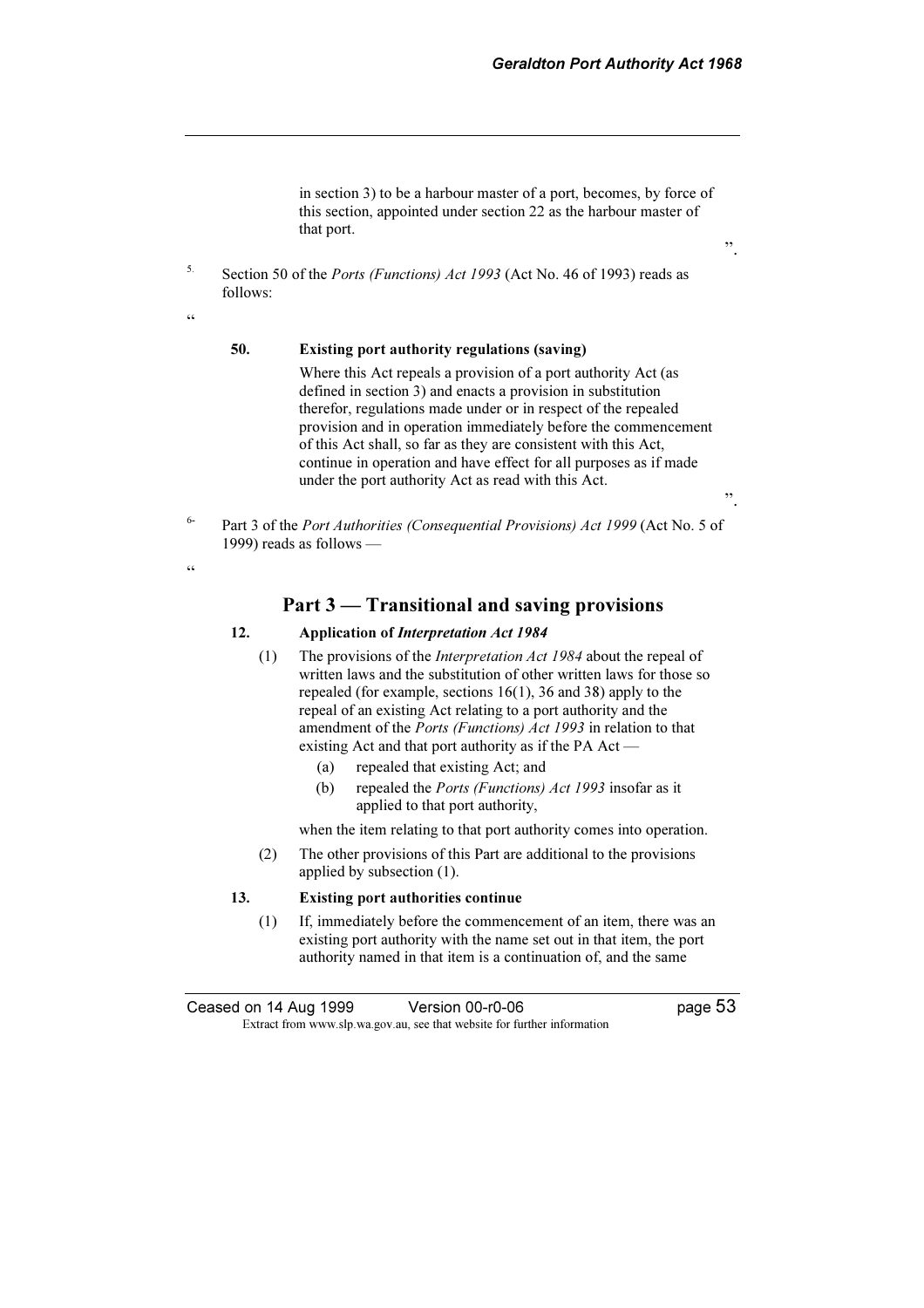legal entity as, the existing port authority and the rights and obligations of the existing port authority are not affected.

- (2) If in a written law or other document or instrument there is
	- (a) a reference to an existing port authority constituted or established under an existing Act; or
	- (b) a reference that is to be read and construed as a reference to an existing port authority,

 that reference may, where the context so requires, be read as if it had been amended to be a reference to the port authority as established under the PA Act.

#### 14. Membership

- (1) The persons who were members or commissioners of a continuing port authority (including the chairman) immediately before the commencement of the item relating to that port authority continue in office, under and subject to the PA Act, as the chairperson and directors of that port authority.
- (2) Subsection (1) does not apply to a person holding office under section 8(1)(d) of the *Dampier Port Authority Act 1985*.
- (3) A person to whom subsection (1) applies is to be regarded as having been appointed under section 7 of the PA Act.

#### 15. Staff

- (1) A person who was the general manager of a continuing port authority immediately before the commencement of the item relating to that port authority continues in office, under and subject to the PA Act, as the chief executive officer of that port authority.
- (2) Other people who were in the employment of a continuing port authority immediately before the commencement of the item relating to that port authority continue, under and subject to the PA Act, as members of staff of that port authority.
- (3) Except as otherwise agreed by a chief executive officer or member of staff, the remuneration, existing or accrued rights, rights under a superannuation scheme or continuity of service of a chief executive officer or member of staff of a continuing port authority are not affected, prejudiced or interrupted by —
	- (a) the operation of subsection  $(1)$  or  $(2)$ ; or
	- (b) that port authority ceasing to be an SES organization under the Public Sector Management Act 1994.

page 54 Version 00-r0-06 Ceased on 14 Aug 1999 Extract from www.slp.wa.gov.au, see that website for further information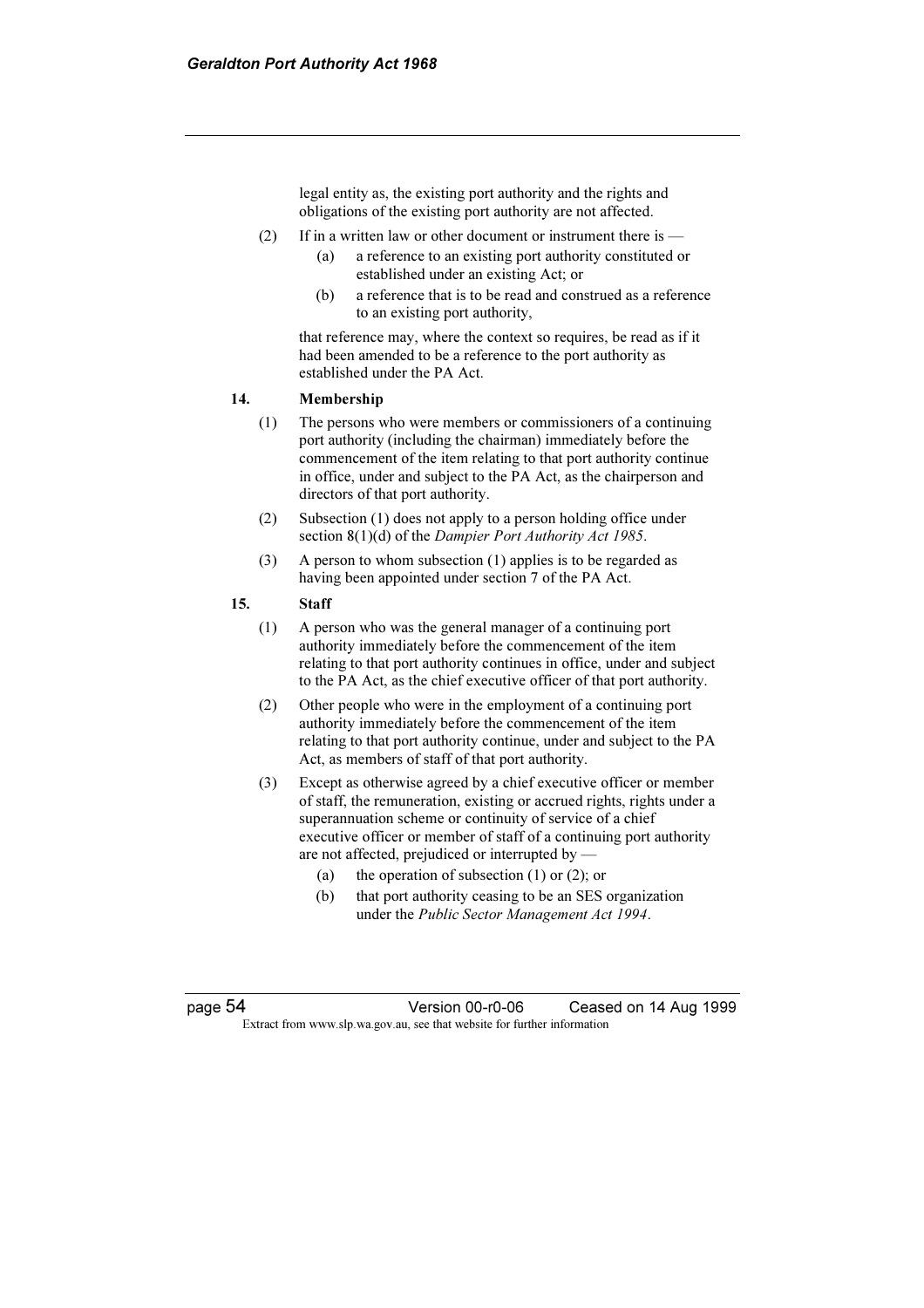- (4) A person mentioned in subsection  $(1)$  or  $(2)$  is to be regarded as an employee of an organization for the purposes of Part 6 of the Public Sector Management Act 1994.
- (5) Subsection (4) ceases to apply in relation to a continuing port authority at the expiration of 2 years after the item relating to that port authority commences.
- (6) A person mentioned in subsection (2) is to be regarded as having been engaged under section 16 of the PA Act.

#### 16. Port descriptions

- (1) Until an order is made under section 24(1) of the PA Act in relation to a port referred to in item 1, 3, 4, 5, 6, 7 or 8 the description of that port for the purposes of the PA Act is the description that had effect under the relevant existing Act immediately before the commencement of that item.
- (2) Until an order is made under section 24(1) of the PA Act in relation to the Port of Broome the description of that port for the purposes of the PA Act is as follows —

#### Port of Broome

- (a) all that portion of water and seabed bounded by lines starting from the high water mark of Roebuck Bay at the southern extremity of Fall Point and extending south to an east-west line situate 3 nautical miles south from the southern extremity of Entrance Point; then west to a north-south line situate 3 nautical miles west from the southern extremity of Entrance Point; then north to a point situate west of the summit of Station Hill; then east to the high water mark of the Indian Ocean and then generally southwesterly and generally southeasterly along that mark and generally northeasterly, generally northwesterly, again generally northeasterly and generally easterly along the high water mark of Roebuck Bay to the starting point and including all of the waters of Dampier Creek; and
- (b) all that portion of land comprised within Broome Lots 616, 698, 848 and 956 as shown bordered in red on Lands and Surveys Reserve Plan 108.

 Lands and Surveys Public Plans: Broome Regional 1:10 000 Sheet 1, Sheet 2, Sheet 3; Roebuck Plains 1:250 000; La Grange 1:250 000.

Ceased on 14 Aug 1999 Version 00-r0-06 page 55 Extract from www.slp.wa.gov.au, see that website for further information